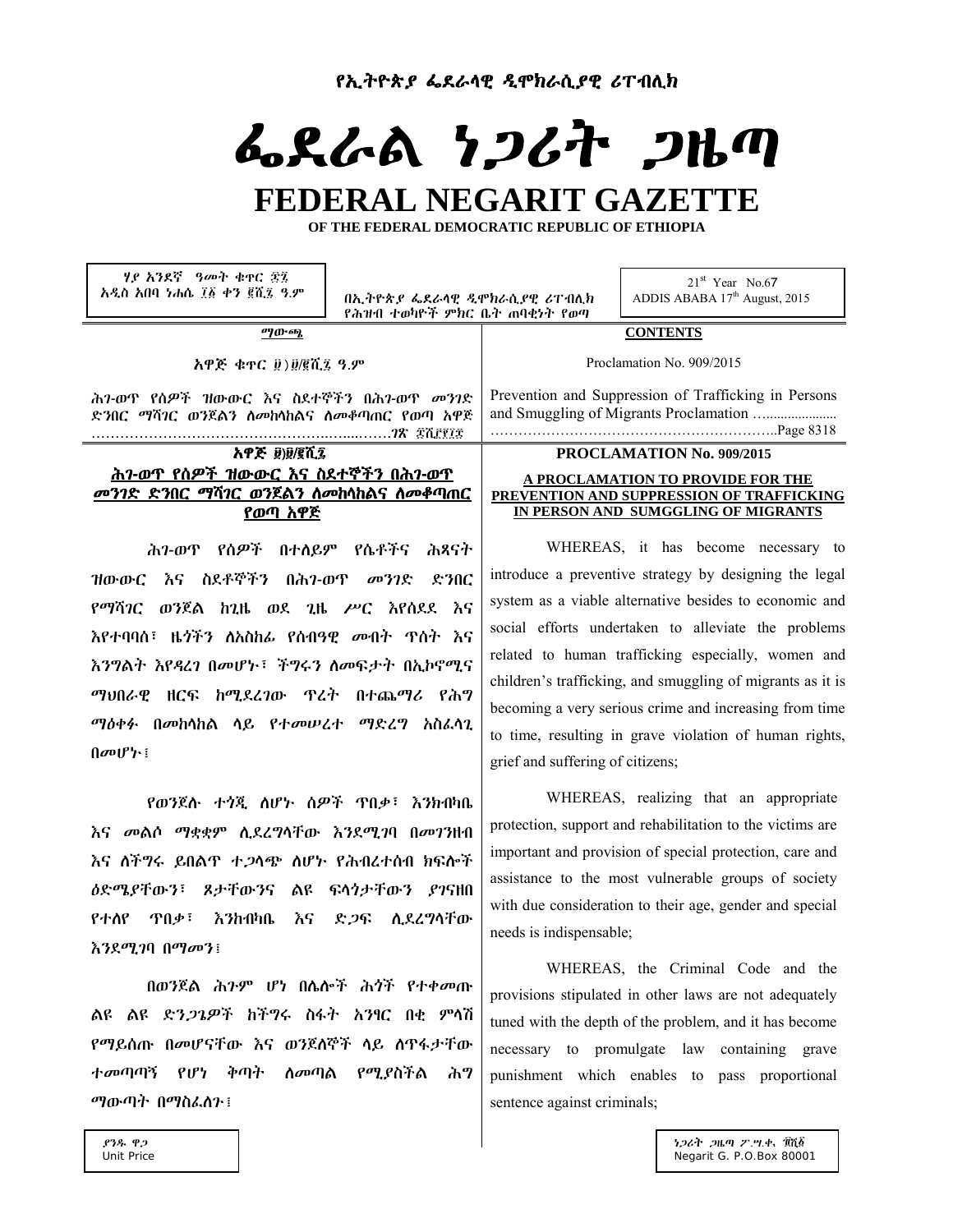በኢትዮጵያ ፌደራላዊ ዲሞክራሲያዊ ሪፐብሊክ ሕገ መንግስት አንቀጽ ፲፰ (፪) በተደነገገው መሠረት በሰዎች መነገድ የተከለከለ በመሆኑ፣ ኢትዮጵያ የተደራጁ ድንበር ዘለል ወንጀሎችን ለመከላከል የተደረሰውን ዓለም አቀፍ ስምምነት ፈራሚ አገር በመሆኗ፣ ስምምነቱን ተከትለው በወጡት ሕገ-ወጥ የሰዎች በተለይም የሴቶችና ሕጻናት ዝውውር ለመከላከል ለመቆጣጠርና ወንጀል ፈጻሚዎችን ለመቅጣት በወጣው ፕሮቶኮል እና ስደተኞችን በሕገ-ወጥ መንገድ በየብስ፣ በባህርና በአየር ማስወጣትና ማስገባት ለመከላከል የወጣ ፕሮቶኮልን ያጸደቀች በመሆኗ፣ እንዲሁም ከሕገ መንግስቱ እና ከእነዚህ ዓለም አቀፍ ሰነዶች ጋር የተጣጣመና የተሟላ ሕግ ማውጣት በማስፈለጉ፤

በኢትዮጵያ ፌደራላዊ ዲሞክራሲያዊ ሪፐብሊክ ሕገ መንግስት አንቀጽ ፶፭ (፩) መሠረት የሚከተለው ታውጇል፡፡

#### ክፍል አንድ ጠቅላላ

#### ፩. አጭር ርዕስ

ይህ አዋጅ "ሕገ-ወጥ የሰዎች ዝውውር እና ስደተኞችን በሕገ-ወጥ መንገድ ድንበር ማሻገር ወንጀልን ለመከላከልና ለመቆጣጠር የወጣ አዋጅ ቁጥር )/ሺ" ተብሎ ሊጠቀስ ይችላል፡፡

#### ፪. ትርጓሜ

የቃሉ አገባብ ሌላ ትርጉም የሚያሰጠው ካልሆነ በስተቀር በዚሀ አዋጅ ውስጥ፡-

- ፩/ "ሕገ-ወጥ ሰው አዘዋዋሪ" ወይም "ስደተኞችን በሕገ-ወጥ መንገድ ድንበር አሻጋሪ" ማለት፦
	- ሀ) በማንኛውም መንገድ፣ በቀጥታም ሆነ በተዘዋዋሪ፣ ሕግን በመጣስ ወይም በራሱ ፈቃድ ሕገ-ወጥ የሰዎች ዝውውር ወይም ስደተኞችን በሕገ-ወጥ መንገድ ድንበር ማሻገር ወንጀል የፈፀመ ወይም ለመፈፀም የሞከረ፤
	- ለ) በሕገ-ወጥ የሰዎች ዝውውር ወይም ስደተኞችን በሕገ-ወጥ መንገድ ድንበር የማሻገር የወንጀል ድርጊት ላይ በአባሪነት የተሳተፈ፤

WHEREAS, trafficking in human being is prohibited as provided under Article 18 (2) of the Constitution of the Federal Democratic Republic of Ethiopia; as Ethiopia is one of the signatories to the United Nations Convention Against Transnational Organized Crimes; as it has also ratified the United Nations Protocol Against the Smuggling of Migrants by Land, Sea and Air and the Protocol to Prevent, Suppress and Punish Trafficking in Persons especially Women and Children; and it is found important to promulgate a law consistent with the Constitution and these international instruments;

NOW, THEREFORE, in accordance with Article 55 (1) of the Constitution of the Federal Democratic Republic of Ethiopia, it is hereby proclaimed as follows:

#### **PART ONE GENERAL**

#### **1. Short Title**

This Proclamation may be cited as the "Prevention and Suppression of Trafficking in Persons and Smuggling of Migrants Proclamation No. 909/2015".

#### **2. Definitions**

In this Proclamation unless the context otherwise requires:

- 1/ "human trafficker" or "migrant smuggler" means a person who:
	- a) by any means, either directly or indirectly, in violation of the law or by his personal initiation, commits or attempts to commit the crimes of Human Trafficking and Smuggling of Migrants;
	- b) participants as an accomplice in the crimes of Trafficking in Persons and Smuggling of Migrants;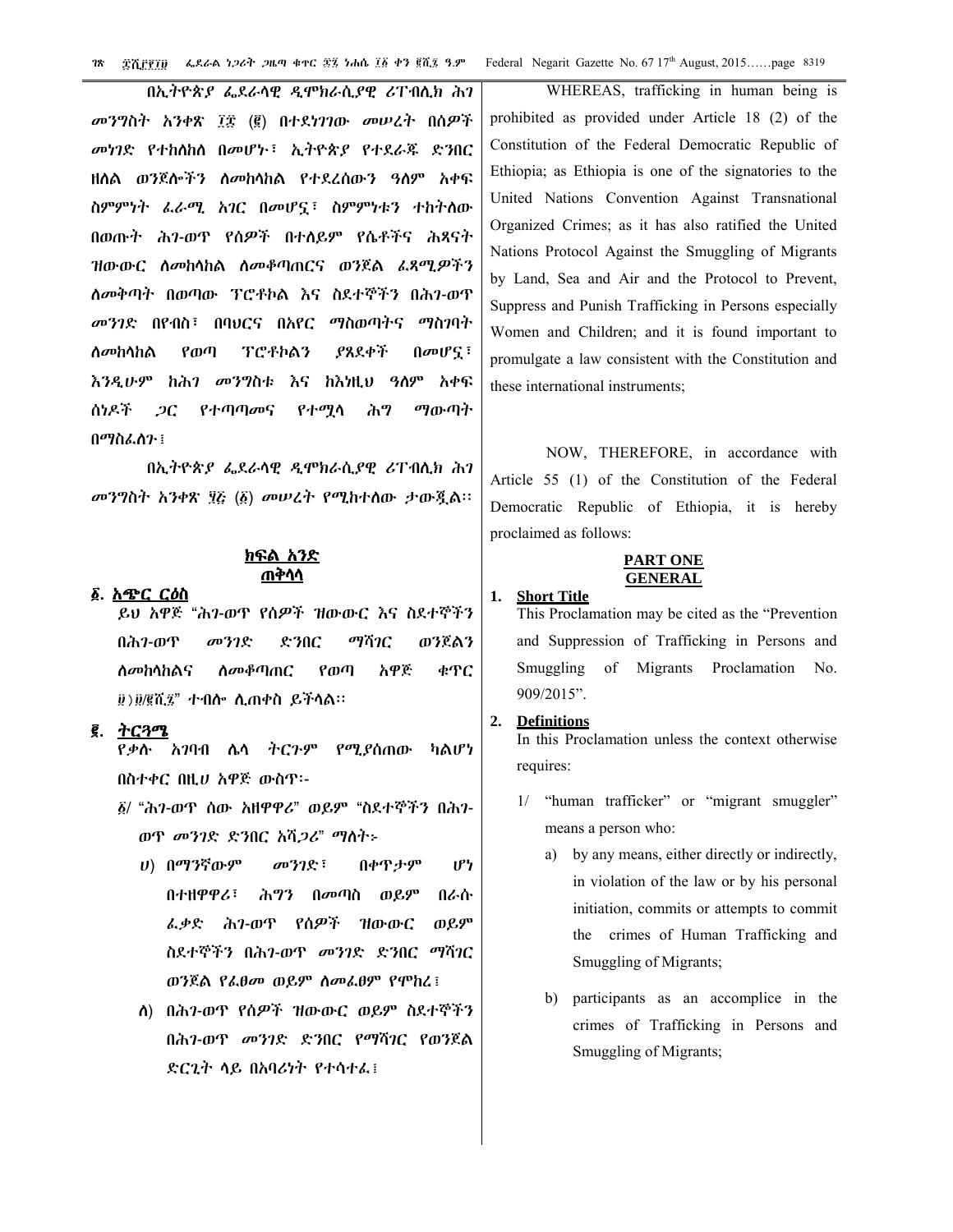- ሐ) ሌሎች ሰዎች በወንጀል ድርጊቱ እንዲሳተፉ ያደራጀ ወይም በተደራጀ የወንጀል ቡድን ውስጥ አመራር የሰጠ፤
- መ) ሰዎችን ከመኖሪያ አካባቢያቸው ጀምሮ የተስፋ ቃል በመስጠት ለወንጀል ድርጊቱ ወይም ለስደተኝነት የዳረገ፤
- ሠ) በማንኛውም መልኩ የወንጀል ድርጊቱን ያበረታታ፣ የወንጀል ድርጊቱ እንዲስፋፋ ያደረገ ወይም የተደራጀው የወንጀል ቡድን በዚህ አዋጅ የተደነገጉ ወንጀሎችን ለመፈፀም ማሰቡን እያወቀ ለጋራ ዓላማ በቡድን ለተሰባሰቡ ሰዎች አስተዋፅዖ ያደረገ፤

በኢትዮጵያ ውስጥም ሆነ በሌላ አገር የሚገኝ ማንኛውም ሰው ነው።

- ፪/ "የተደራጀ የወንጀል ቡድን" ማለት በኢትዮጵያ ውስጥም ሆነ በሌላ አገር የሚገኝ ወይም የሚንቀሳቀስ ሆኖ በቀጥታም ሆነ በተዘዋዋሪ የገንዘብ ወይም ሌላ ቁሳዊ ጥቅም ለማግኘት ዓላማ አንድ ወይም ከዚያ በላይ በዚህ አዋጅ የተደነገጉ ወንጀሎችን ለመፈፀም የተሰባሰቡና የሚንቀሳቀሱ ሁለት ወይም ከዚያ በላይ የሆኑ ሰዎችን የያዘና ለተወሰነ ወይም ላልተወሰነ ጊዜ የሚቆይ የተደራጀ ቡድን ሲሆን በማናቸውም መልኩ በሰዎች ለመነገድ የተቋቋመ ቡድንን ወይም ማህበርን ይጨምራል፤
- ፫/ "ድንበር ተሻጋሪ የወንጀል ድርጊት" ማለት በዚህ አዋጅ የተደነገገው ወንጀል፦
	- ሀ) ከአንድ በላይ በሆኑ አገራት የተፈጸመ፤
	- ለ) በኢትዮጵያ የግዛት ክልል ውስጥ የተፈጸመ ሆኖ የድርጊቱ ዝግጅት፣ እቅድ፣ አመራር ወይም የገንዘብ ምንጭ በሌላ አገር የሆነ፤
	- ሐ) የተፈጸመው በሌላ አገር ሆኖ የድርጊቱ ዝግጅት፣ እቅድ፣ አመራር ወይም የገንዘብ ምንጭ በኢትዮጵያ ከሆነ ወይም በሌላኛው አገር የግዛት ክልል አማካይነት የሆነ፤
- c) organizes other people to participate in the crimes or who provides order for organized criminal group;
- d) solicits people from their residence to migrate by providing a promise; or
- e) in any way encourages, promotes or intentionally gives assistance for persons organized with common motive for the commission of the crime stipulated in this Proclamation;

living either in the territory of Ethiopia or outside.

- 2/ "organized criminal group" means a structured group of two or more person living and operating in Ethiopia or elsewhere, existing for a limited or unlimited period of time and acting in concert with the aim of committing one or more offences stipulated under this Proclamation, in order to obtain, directly or indirectly a financial or other material benefit, and it includes association and groups organized for trafficking;
- 3/ "transnational crime" means when the commission of the crimes stated under this Proclamation:
	- a) involves more than one country;
	- b) is committed under the territory of Ethiopia with its preparation, planning, direction, supervision or funding in another country;
	- c) in committed in another country with its preparation, planning, direction, supervision or funding in Ethiopia or through another country;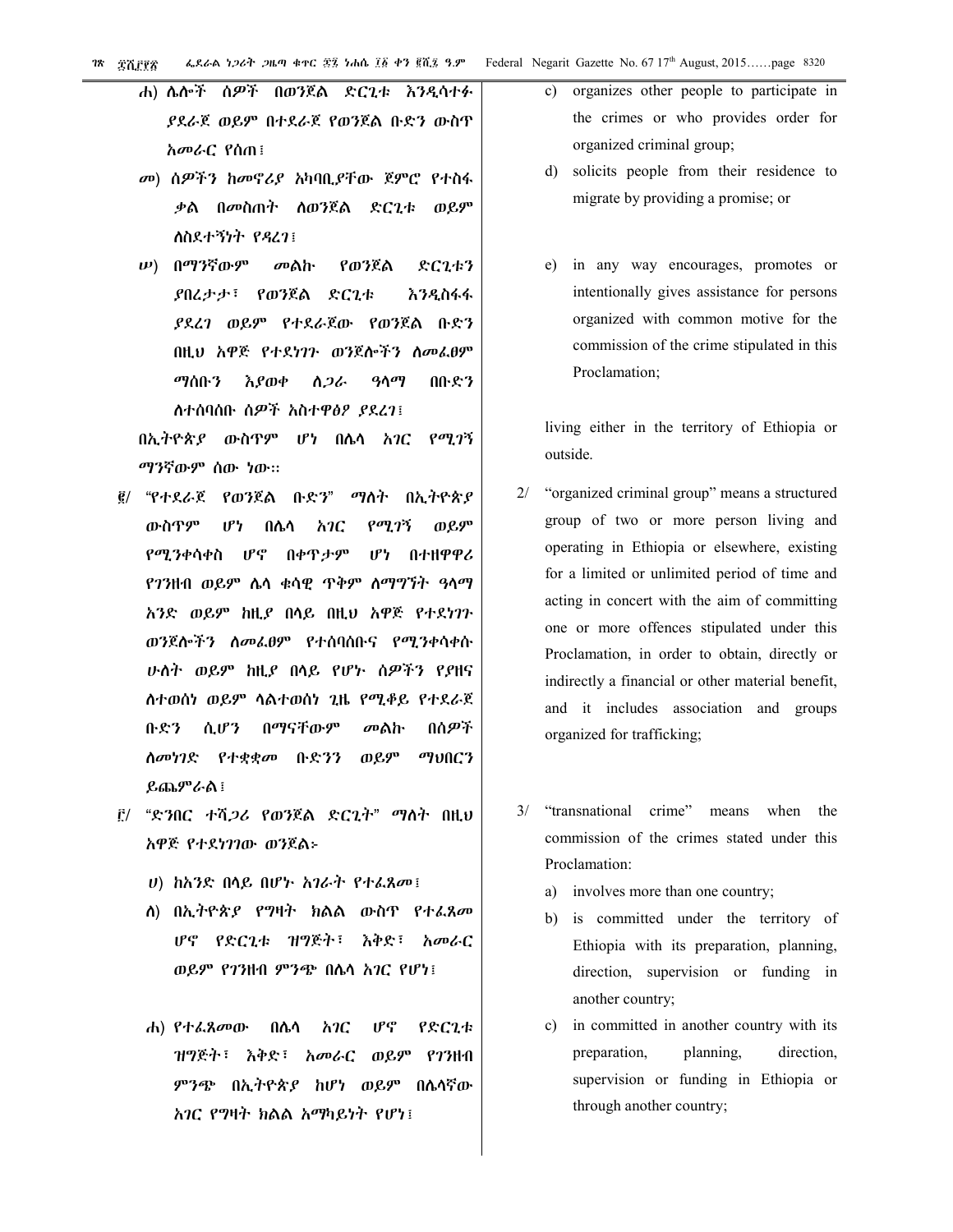- መ) የተፈፀመው ከአንድ በላይ በሆኑ አገራት በሚንቀሳቀስ የተደራጀ የወንጀል ቡድን የሆነ፤ ወይም
- ሠ) በኢትዮጵያ የግዛት ክልል ውስጥ ወይም በሌላ አገር የተፈፀመ ቢሆንም የወንጀሉ ውጤት በሌላ አገር ወይም በኢትዮጵያ ላይ የሆነ፤
- ድርጊት ነው። ፬/ "ብዝበዛ" ማለት የሚከተሉትን ያካትታል፦
	- ሀ) በሌሎች ሰዎች ዝሙት አዳሪነት መጠቀም ወይም ሌላ ማንኛውም አይነት ወሲባዊ ብዝበዛን፤
	- ለ) የጉልበት ብዝበዛ፣ የግዳጅ ሥራ ወይም አገልጋይነት፤
	- ሐ) ባርነት ወይም ባርነት መሰል ተግባር፤
	- መ) የወሲብ አገልጋይነትን ጨምሮ ሰውን የማይገባ አገልጋይ ማድረግ፤
	- ሠ) በመያዣነት መያዝ ወይም አሳልፎ ለሌላ መስጠት፤
	- ረ) የሰው ልጅን አካል ማውጣት ወይም መውሰድ፤
	- ሰ) አስገድዶ በልመና ተግባር ማሰማራት፤ ወይም
	- ሸ) ህፃናትን ለወታደራዊ አገልግሎት ማሰማራት።
- ፭/ "ባርነት" ማለት የሌላ ሰው የባለቤትነት መብት ሙሉ በሙሉ ወይም በከፊል እየተፈጸመበት ያለ ሰው የሚገኝበት ሁኔታ ወይም አቋም ነው፤
- ፮/ "ሰውን በማይገባ አገልጋይ ማድረግ" ማለት አንድ ሰው ሊያስቀረው፣ ሊከላከለው ወይም ሊቀይረው በማይችልበት ሁኔታ አገልግሎት እንዲሰጥ ወይም ሥራ እንዲሰራ ማድረግ ወይም ማስገደድ ነው፤
- ፯/ "የዕዳ መያዣ ማድረግ" ማለት በሌላ ሦስተኛ ወገን አስቀድሞ በማናቸውም ሁኔታ ግዴታ ለተገባ ወይም ለተጠየቀ ዕዳ የራስን ወይም ኃላፊ የሆነውን ሰው አገልግሎት በመያዣ ከማቅረብ የሚመነጭ ሆኖ የሚሰጠው አገልግሎት ዓይነትና የጊዜ መጠን ባልተወሰነበት ሁኔታ የሚከሰት ማንኛውንም ዓይነት በሰው ልጅ የመነገድ ተግባርን ታሳቢ የሚያደርግ የመያዣነት ተግባር ነው፤
- is committed by an organized criminal group engaged in criminal activity in more than one country;
- e) is committed under the territory of Ethiopia even another country with its effect in another country or in Ethiopia.
- 4/ "Exploitation" include the following:
	- a) benefiting from prostitution of others or other forms of sexual exploitation;
	- b) labor exploitation, forced labor or servitude;
	- c) slavery or practices similar to slavery;
	- d) sexual servitude and enslavement;
	- e) debt bondage or surrender as pledge for another;
	- f) removal or taking of organs of the human body;
	- g) forcefully engaging for begging;
	- h) engaging children for military service.
- 5/ "slavery" mean the status or condition of a person over whom any or all the powers attaching to the right of ownership are exercised;
- 6/ "servitude" means the conditions or the obligations to work or to render services from which the person cannot escape, prevent or alter;
- 7/ "debt bondage" means the pledging by the debtor of his personal service or labor or those of a person under his control as security or payment for a debt, when the length and nature of service is not clearly defined or when the value of the services as reasonably assessed is not applied towards the liquidation of the debt and resemble trafficking in human;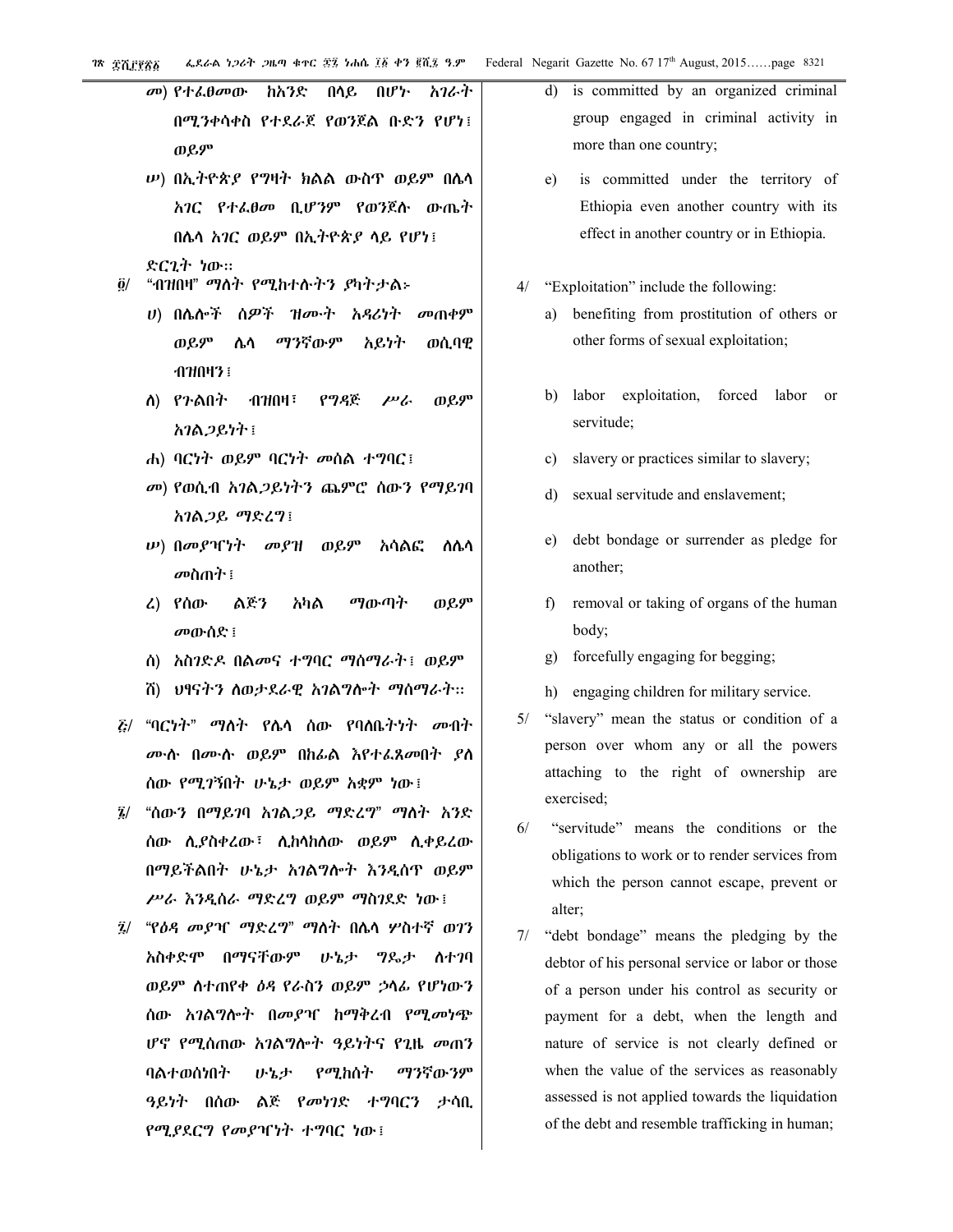- ፰/ "በሕገ ወጥ መንገድ ድንበር ማሻገር" ማለት በቀጥታም ሆነ በተዘዋዋሪ መንገድ የገንዘብ ወይም ሌላ ቁሳዊ ጥቅም ለማግኘት በማሰብ ሰዎችን ዜግነት ወደሌላቸው ወይም የመኖሪያ ፈቃድ ወዳላገኙበት አገር በሕገ-ወጥ መንገድ በየብስ፣ በባህር ወይም በአየር ማስገባት ወይም እንዲወጡ ማድረግ ነው፤
- ፱/ "ዲፕሎማቲክ ሚሲዮን" ማለት እንደ አግባብነቱ የኢትዮጵያ መንግስት በውጭ ሃገራት ያቋቋማቸው ኤምባሲዎች፣ ቋሚ መልዕክተኛ ጽሕፈት ቤት፣ ቆንሲላ ጽሕፈት ቤቶች እና የክብር ቆንሲላዎች ወይም በኢትዮጵያ ውስጥ የሚገኙ የውጭ አገር ኤምባሲዎች እና ቆንሲላ ጽሕፈት ቤቶች ማለት ነው፤
- ፲/ "ስደተኛ" ማለት በስደተኞች ጉዳይ አዋጅ የተመለከቱ መስፈርቶችን የሚያሟላ ሰው ነው፤
- ፲፩/ "ተጎጂ" ማለት በዚህ አዋጅ የተደነገጉ የወንጀል ድርጊቶች የተፈፀበት ሰው ወይም የወንጀል ድርጊቱ በመፈፀሙ ጉዳት የደረሰበት ሰው ሲሆን ማንኛውንም የሥነ-ልቦና፣ ሞራላዊ፣ አካላዊ ወይም የኢኮኖሚ ጉዳት ወይም ሌላ መሠረታዊ የሰብዓዊ መብቶች ጥሰት የደረሰበት ሰው ነው፤
- ፲፪/ "ክልል" ማለት በኢትዮጵያ ፌደራላዊ ዲሞክራሲያዊ ሪፐብሊክ ህገ መንግስት አንቀፅ ፵፯ (፩) የተመለከተው ማንኛውም ክልል ሲሆን ለዚህ አዋጅ አፈፃፀም ሲባል የአዲስ አበባንና የድሬደዋ ከተማ አስተዳደርን ይጨምራል፤
- ፲፫/ "ሕጻን" ማለት ዕድሜው ከ፲፰ ዓመት በታች የሆነ ማንኛውም ሰው ነው፤
- ፲፬/ "ሚኒስቴር ወይም ሚኒስትር" ማለት እንደቅደም ተከተሉ የኢትዮጵያ ፌደራላዊ ዲሞክራሲያዊ ሪፐብሊክ የፍትህ ሚኒስቴር ወይም የፍትህ ሚኒስትር ነው፤
- 8/ "smuggling of migrants" means an act immigrating or emigrating individuals, in land, see and air, to country of which the person don't have nationality, work or residence permit, with direct or indirect intention to procure financial or material benefit;
- 9/ "diplomatic mission" means as appropriate, the Embassy, permanent mission, consular office and honorary consul established by Ethiopian government in foreign countries or foreign embassies and consular offices hosting in Ethiopia;
- 10/ "Refugee" means any person who full fills the criteria's stipulated under Refugee Proclamation;
- 11/ "victim" means a person against whom the offence stipulated under this Proclamation has been committed or any person who has sustained harm, including mental and physical injury, emotional suffering, economic loss or substantial violation of basic human rights due to the commission of the crime;
- 12/ "Region" means any state referred to under Article 47 (1) of the Constitution of the Federal Democratic Republic of Ethiopia, and for the purpose of this proclamation, it includes Addis Ababa and Dire Dawa City Administration;
- 13/ "child" mean any person under the age of 18 years;
- 14/ "Ministry or Minister" mean, accordingly, the Federal Democratic Republic of Ethiopia Ministry of Justice or Minister of Ministry of Justice;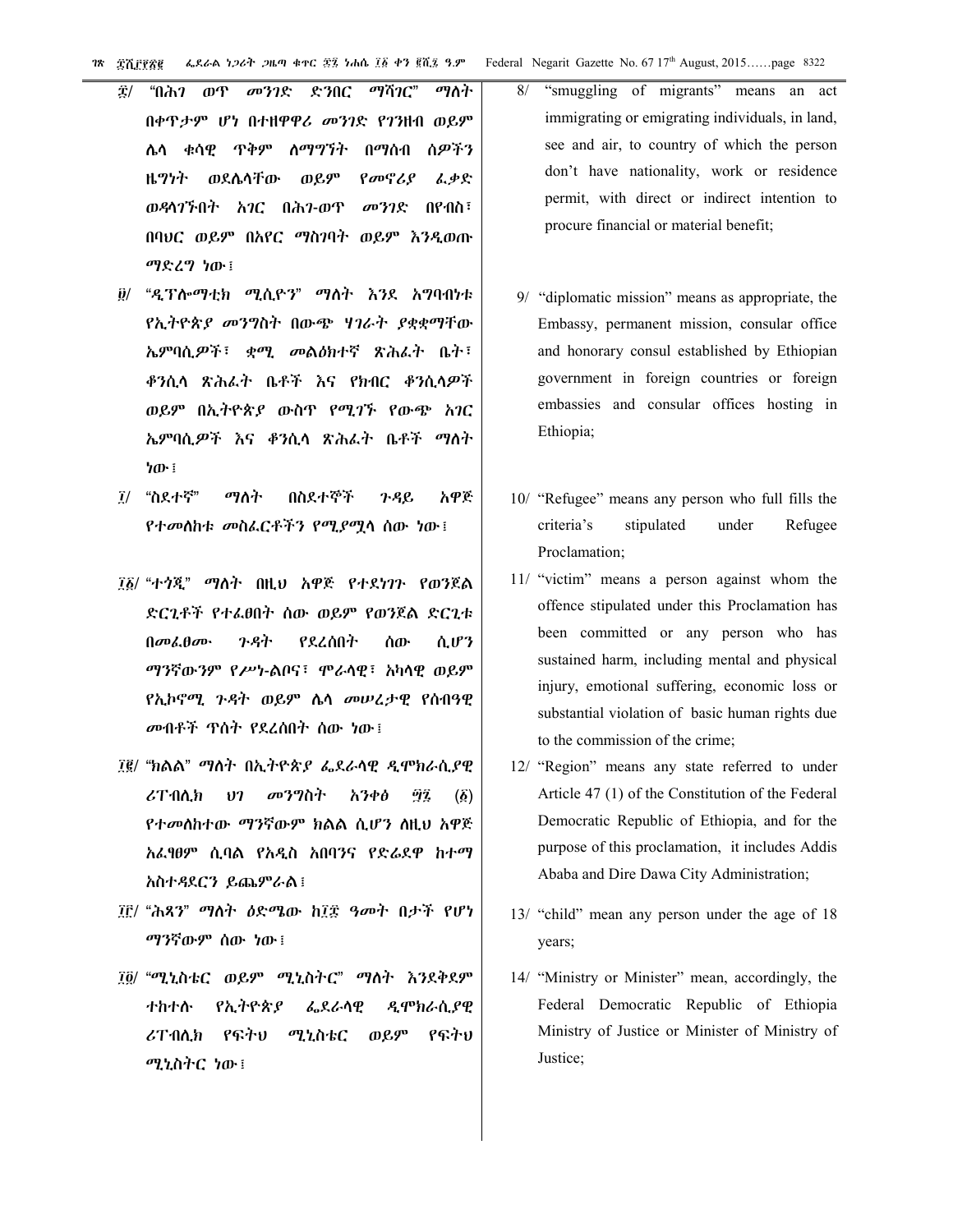፰ሺ፫፳፫

- ፲፭/ "ፖሊስ" ማለት የፌዴራል ፖሊስ ወይም በዚህ አዋጅ ለተመለከቱ ጉዳዮች የፌዴራል ፖሊስ ሥልጣን በውክልና የተሰጠው የክልል ፖሊስ ነው፤
- ፲፮/ "ሰው" ማለት የተፈጥሮ ሰው ወይም በሕግ የሰውነት መብት የተሰጠው አካል ነው፤
- ፲፯/ ማንኛውም በወንድ ፆታ የተገለጸው አነጋገር ሴትንም ይጨምራል፡፡

#### <u>ክፍል ሁለት</u>

#### ሕገ-ወጥ የሰዎች ዝውውር እና ስደተኞችን በሕገ-ወጥ መንገድ ድንበር የማሻገር ወንጀሎች

- ፫. ሕገ-ወጥ የሰዎች ዝውውር
	- ፩/ ማንኛውም ሰው በኢትዮጵያ የግዛት ክልል ውስጥም ሆነ ከኢትዮጵያ የግዛት ክልል ውጪ ለብዝበዛ ዓላማ ሲባል፦
		- ሀ) በአገር ውስጥ ሥራና ሠራተኛን ለማገናኘት ወይም ለሥራ ወይም ለሥራ ልምምድ ወደ ውጭ አገር መላክ በሚል ሽፋን፤
		- ለ) የጉዲፈቻ ስምምነት በማድረግ ወይም በጉዲፈቻ ሽፋን፤ወይም
		- ሐ) ለሌላ ማንኛውም አይነት ዓላማ፤

ዛቻን፣ ሀይልን ወይም ሌላ የማስገደጃ ዘዴ በመጠቀም፣ በማገት፣ በመጥለፍ፣ በተንኮል፣ በማታለል ወይም የተስፋ ቃል በመስጠት፣ ሥልጣንን አላግባብ በመጠቀም፣ የሰዎችን ለጥቃት ተጋላጭነት በመጠቀም ወይም ስለሌላው ኃላፊነት ያለበትን ሰው ፈቃድ ለማግኘት መደለያ ወይም ጥቅም በመስጠት ወይም በመቀበል ሰዎችን የመለመለ፣ ያጓጓዘ፣ ያዘዋወረ፣ ያስጠለለ ወይም የተቀበለ እንደሆነ ከ፲፭ ዓመት እስከ ፳፭ ዓመት በሚደርስ ፅኑ እስራትና ከብር ፩፻፶ሺ እስከ ብር ፫፻ሺ በሚደርስ መቀጮ ይቀጣል፡፡

- ፪/ በዚህ አንቀጽ ንዑስ አንቀጽ (፩) የተመለከተው የወንጀል ድርጊት የተፈፀመው፦
	- ሀ) በሕጻናት፣ በሴቶች ወይም በአዕምሮ ወይም በአካል ጉዳተኞች ላይ ከሆነ፤
- ፌደራል ነጋሪት ጋዜጣ ቁጥር ፷፯ ነሐሴ ፲፩ ቀን ፪ሺ፯ ዓ.ም Federal Negarit Gazette No. 67 17th August, 2015……page 8323
	- 15/ "police" mean Federal Police or Regional State Police to whom the power of Federal Police is delegated with respect to this Proclamation;
	- 16/ "person" mean any natural or juridical person;
	- 17/ any expression in the masculine gender includes the feminine.

#### **PART TWO**

#### **CRIMES OF TRAFFICKING IN PERSONS AND SMUGGLING OF MIGRANTS**

#### **3. Trafficking in Persons**

- 1/ Any person, for the purpose of exploitation, within the territory or outside of Ethiopia:
	- a) at the pretext of domestic or oversees employment or sending to aboard for work or apprenticeship;
	- b) by concluding adoption agreement or at the pretext of adoption; or
	- c) for any other purpose;

using threat or force or other means of coercion, abduction, fraud, deception, promise, abuse of power or by using the vulnerability of a person or recruits, transports, transfer harbors or receives any person by giving or receiving of payments or benefits to achieve the consent of a person having control over another person shall be punishable with rigorous imprisonment from 15 years to 25 years and with fine from 150,000 to 300,000 Birr.

- 2/ Where the crime stipulated under sub-article (1) of this Article፡
	- a) is committed against child, women or anyone with mental or physical impairment;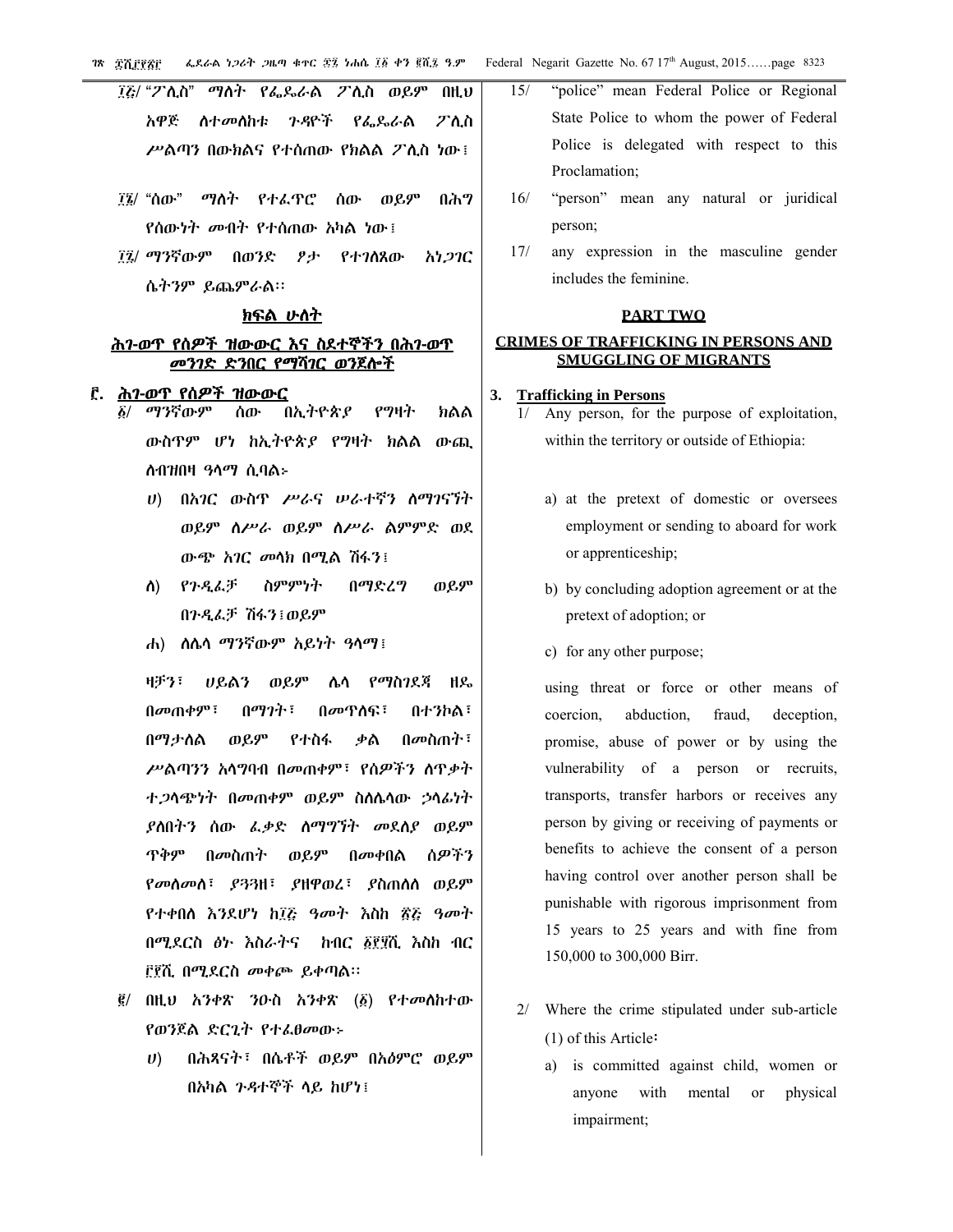- ለ) ተጎጂው ለአካላዊ ወይም አዕምሯዊ ጉዳት ከተዳረገ፤
- ሐ) አደንዛዥ ዕፅ፣ መድሃኒት ወይም የጦር መሣሪያ በመጠቀም እንደሆነ፤
- መ) በመንግስት ባለሥልጣን ወይም ሠራተኛ ከሆነና ወንጀሉን የፈጸመው የተሰጠውን ኃላፊነት መከታ በማድረግ ከሆነ፤ ወይም
- ሠ) በተጎጂው ወላጅ፣ ወንድም፣ እህት፣ አሳዳጊ ወይም በተጎጂው ላይ ሥልጣን ባለው ሰው የሆነ እንደሆነ፤

ከብር ፪፻ሺ እስከ ብር ፭፻ሺ በሚደርስ መቀጮ እና ከ፳፭ ዓመት በማያንስ ፅኑ እስራት ወይም እድሜ ልክ እስራት ይሆናል፡፡

፫/ በዚህ አንቀፅ ንዑስ አንቀፅ (፩) ላይ የተጠቀሱት ልዩ ልዩ መንገዶች በጥቅም ላይ ባይውሉም፣ ህጻናትን ለብዝበዛ አላማ መመልመል፣ ማጓጓዝ፣ ማዘዋወር፣ ማስጠለል ወይም መቀበል ሕገ-ወጥ የሰዎች ዝውውር ነው፡፡

#### ፬. <u>ሕገ-ወጥ የሰዎች ዝውውርን መደገፍና ማመቻቸት</u>

ማንኛውም ሰው ሕገ-ወጥ የሰዎች ዝውውርን፦

- ፩/ እያወቀ ወይም ማወቅ ሲገባው የራሱንም ሆነ በይዞታው ሥር ያለን ቤት፣ ሕንጻ ወይም ግቢ ለሕገ-ወጥ የሰዎች ዝውውር ዓላማ ያከራየ፣ እንዲጠቀሙበት የፈቀደ፤
- ፪/ ለማስፋፋት የተለያዩ የህትመት ውጤቶችን ያባዛ፣ ያጠራቀመ፣ ያሰራጨ፣ ወደ አገር ውስጥ ያስገባ ወይም ወደ ውጪ ያስወጣ፤
- ፫/ ለማበረታታት በማሰብ የሥራ ቅጥር ተቋም በማደ ራጀት ያስተዳደረ፣ የመራ ወይም በገንዘብ የደገፈ፤
- ፬/ እያወቀ የትራንስፖርት አገልግሎት ያመቻቸ ወይም ተጎጂዎችን በአየር፣ በምድር ወይም በባህር ያጓጓዘ ወይም አገልግሎቱን ያመቻቸ፤
- ፭/ ለማመቻቸት ሌላውን ሰው የተጭበረበረ፣ ሀሰተኛ ወይም በሕገ‐ወጥ መንገድ መታወቂያ ወይም የጉዞ ሰነድ እንዲያገኝ የረዳ፣ እንዲዘጋጅ ያደረገ፣ ያቀረበ፣ ይዞ የተገኘ ወይም እነዚህን ሰነዶች ወደ ሀሰት የለወጠ፤ ወይም
- b) resulted in physical or psychological harm on the victim;
- c) is committed by using drugs, medicine or weapons as a means;
- d) is committed by public official or civil servant in abusing of power; or
- e) is committed by a person who is parents, brother, sister, a guardian or a person having a power on the victim;

the punishment shall be rigorous imprisonment not less than 25 years or life imprisonment and with fine from 200,000 to 500,000 Birr.

3**/** The recruitment, transportation, transfer, harboring or receipt of a child for the purpose of exploitation shall be considered trafficking in persons even if this does not involve any of the means stipulated under sub article (1) of this article.

#### **4. Assisting and Facilitating Trafficking in Persons**

For the purpose of promoting human trafficking, any person who:

- 1/ permits his house building or other permits in his own name or in his control to be used for human trafficking knowingly or ought to have known;
- 2/ publishes, stores, disseminates, imports or exports any publication;
- 3/ manages, runs or finances by organizing any job recruitment agency;
- 4/ knowingly arrange transportation, transport or facilitate the transportation of victim by land, sea or air;
- 5/ assist, produce, provide, holds and falsifies any fraudulent or false identity card or travel document or assist to get these documents through illegal means for the benefit of other person; or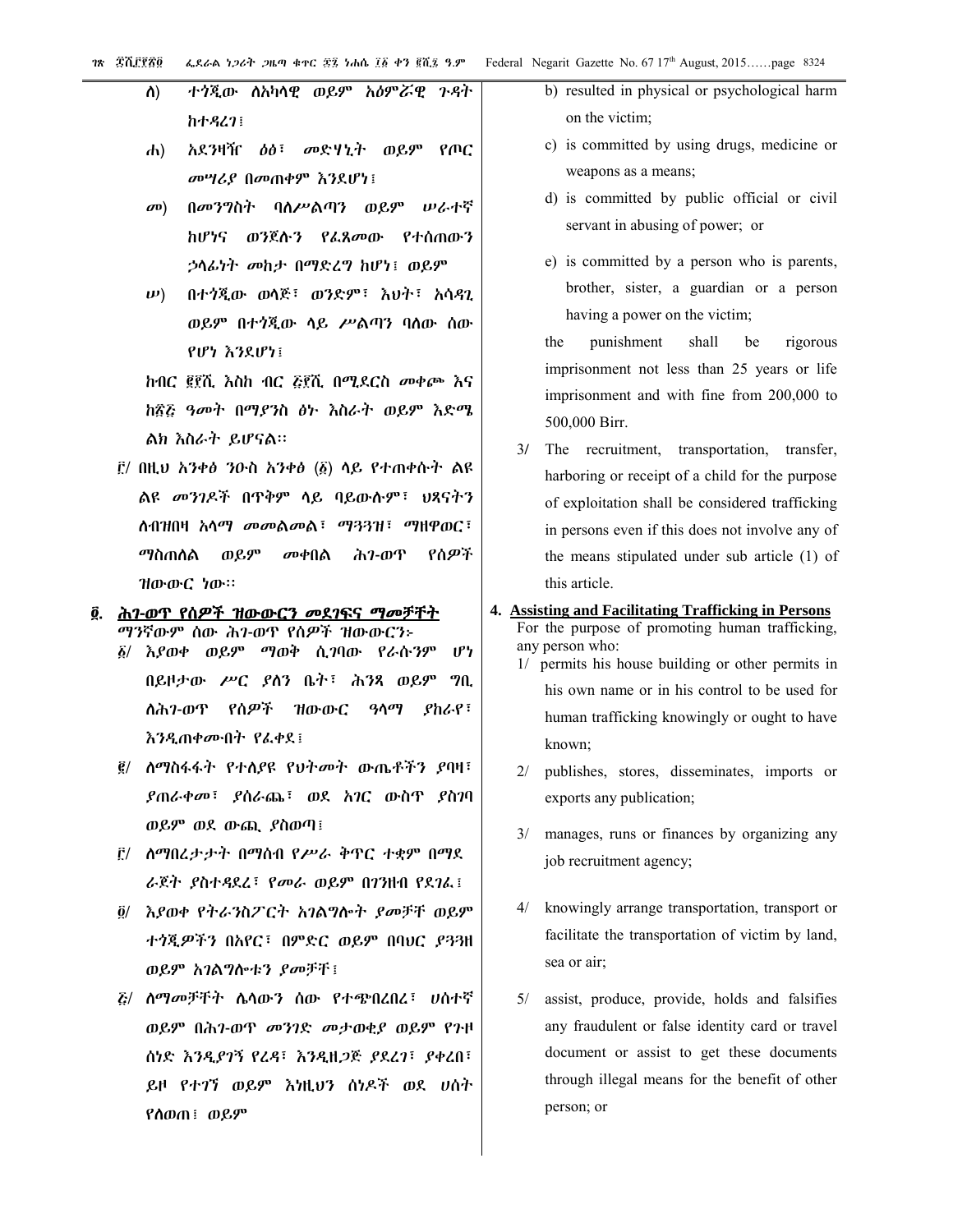፮/ ለማመቻቸት የሌላውን ሰው የመንቀሳቀስ ነፃነቱን እንዳይጠቀም ወይም ሕዝባዊ አገልግሎቶች እንዳያገኝ ለማድረግ የተጎጂዎችን መታወቂያ ወይም የጉዞ ሰነድ መያዣ ያደረገ፣ በኃይል የነጠቀ፣ የሰወረ፣ ያጠፋ ወይም እንዲጠፋ ያደረገ፤ እንደሆነ ከ፲፭ ዓመት እስከ ፳፭ ዓመት በሚደርስ ፅኑ እስራት እና ከብር ፩፻፶ሺ እስከ ብር ፫፻ሺ በሚደርስ መቀጮ ይቀጣል፡፡

#### ፭. ስደተኞችን በሕገ-ወጥ መንገድ ድንበር የማሻገር ወንጀል

- ፩/ ማንኛውም ሰው በቀጥታም ሆነ በተዘዋዋሪ መንገድ የገንዘብ፣ ቁሳዊ ወይም ሌላ ጥቅም ለማግኘት በማሰብ ስደተኞችን በሕገ-ወጥ መንገድ ወደ ኢትዮጵያ ግዛት ለማስገባትም ሆነ ከኢትዮጵያ ግዛት ለማስወጣት ሲል ድንበር ካሻገረ፣ ድንበር ለማሻገር ከሞከረ ወይም ድንበር ለማሻገር በዝግጅት ላይ ከሆነ ከ፲፭ እስከ ፳ ዓመት የሚደርስ ፅኑ እስራትና ከብር ፩፻፶ሺ እስከ ብር ፫፻ሺ በሚደርስ መቀጮ ይቀጣል፡፡
	- ፪/ በዚህ አንቀጽ ንዑስ አንቀጽ (፩) የተደነገገው የወንጀል ድርጊት የተፈጸመው፦
		- ሀ) በሕጻናት፣ በሴቶች ወይም በአዕምሮ ወይም በአካል ጉዳተኞች ላይ ከሆነ፤
		- ለ) ተጎጂውን ለአካላዊ ወይም አዕምሯዊ ጉዳት ከተዳረገ፤
		- ሐ) አደንዛዥ ዕፅ፣ መድሃኒት ወይም የጦር መሣሪያ በመጠቀም ከሆነ፤
		- መ) ከዚህ ቀደም ተመሳሳይ የወንጀል ጥፋተኛነት ሪከርድ ባለበት ሰው እንደሆነ፤ ወይም
		- ሠ) በመንግስት ባለሥልጣን ወይም ሠራተኛ ከሆነ እና ወንጀሉን የፈጸመው የተሰጠውን ኃላፊነት መከታ በማድረግ ከሆነ፤

በቅጣቱ ከ፳ ዓመት ያላነሰ ፅኑ እስራት እና ከብር ፫፻ሺ እስከ ብር ፭፻ሺ በሚደርስ መቀጮ ይቀጣል፡፡ 6/ holds as debt bondage, forcefully snatches, conceals, destroys or causes to destroy the victim's identity card or travel documents to restrain his right to movement or access to public service;

shall be punished with rigorous imprisonment from 15 years to 25 years and with fine from 150,000 to 300,000 Birr.

- **5. Crime of Smuggling Migrant** 
	- Any person, either directly or indirectly with the intention to procure financial or other material benefit, who causes migrants to cross border, attempts to cross or prepare to cross into or out from the territory of Ethiopia illegally shall be punishable with rigorous imprisonment of 15 years to 20 years and with fine from 150,000 to 300,000 Birr.
	- 2/ If the crime stipulated under sub-article (1) of this Article:
		- a) is committed against child or women, or any person with mental or physical impairment;
		- b) causes the victim to suffer a physical or psychological harm;
		- c) is committed by using drugs, medicine or weapons;
		- d) is committed by a person who has a similar criminal record; or
		- e) is committed by public official or civil servant in abusing of power;

the punishment shall be rigorous imprisonment not less than 20 years and with fine from 300,000 to 500,000 Birr.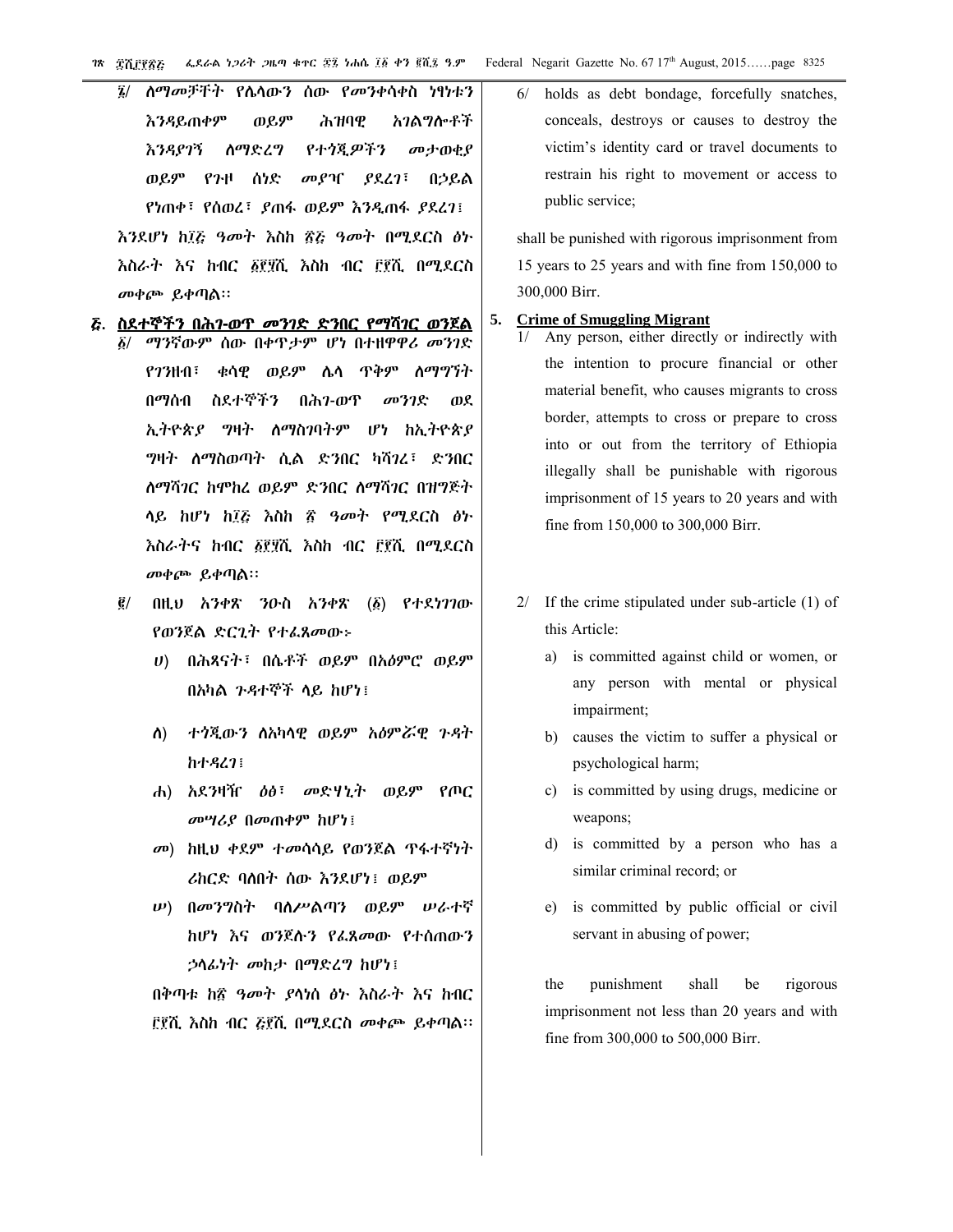- ፮. ከባድ ሁኔታ በዚህ አዋጅ በአንቀጽ ፫ ወይም ፭ የተመለከተው የወንጀል ድርጊት በተጎጂው ላይ ከፍተኛ የአካል ጉዳት ወይም ሞት ያስከተለ እንደሆነ ወይም ወንጀል አድራጊው ድርጊቱን የፈፀመው የተደራጀ የወንጀል ቡድን አባል በመሆን ወይም ቡድኑን በመምራት ወይም በማስተባበር እንደሆነ ወይም ወንጀሉ የተፈጸመው በስፋትና በብዛት እንደሆነ እንደነገሩ ሁኔታ ቅጣቱ የእድሜ ልክ ፅኑ እስራት ወይም ሞት ይሆናል፡፡
- ፯. መታወቂያ ወረቀትና የጉዞ ሰነዶችን የሚመለከት ወንጀል

ማንኛውም ሰው ስደተኞችን በሕገ-ወጥ መንገድ ድንበር በማሻገር ወደ ኢትዮጵያ ግዛት ለማስገባት ወይም ከኢትዮጵያ ግዛት ለማስወጣት የተጭበረበረ ወይም ሐሰተኛ መታወቂያ ካርድና የጉዞ ሰነዶችን ካዘጋጀ፣ ይዞ ከተገኘ፣ ካቀረበ ወይም ካስተላለፈ ከ፲ ዓመት በማያንስ እና ከ፳ ዓመት በማይበልጥ ፅኑ እስራትና ከብር ፩፻ሺ እስከ ብር ፪፻ሺ በሚደርስ መቀጮ ይቀጣል፡፡

- ፰. ሕገ‐ወጥ ስደተኛ ወደ አገር ውስጥ እንዲገባ ወይም <u>በአገር ውስጥ እንዲቆይ ድ*ጋ*ፍ ስለመስጠት</u> በሌላ ሕግ የተደነገገው ቢኖርም የውጭ አገር ዜጋ በኢትዮጵያ ግዛት ውስጥ እንዲቆይ ወይም እንዲኖር ለማድረግ የመኖሪያ ፈቃድ፣ መታወቂያ ካርድና ሌሎች የጉዞ ሰነዶች የሚያስፈልግ መሆኑን እያወቀ ወይም ማወቅ ሲገባው ሕገ‐ወጥ ስደተኛ ወደ ኢትዮጵያ ግዛት እንዲሻገር ድጋፍ የሰጠ ወይም በሕገ-ወጥ መንገድ ድንበር የተሻገረ ስደተኛ በኢትዮጵያ ግዛት ውስጥ እንዲኖር ወይም እንዲቆይ የረዳ ማንኛውም ሰው ከ፫ ዓመት እስከ ፭ ዓመት በሚደርስ ፅኑ እስራት ይቀጣል፡፡
- <u>፱. በሕገ-ወጥ መንገድ በአንድ አገር ውስጥ እንዲቆይ</u> መተባበር ማንኛውም ሰው በቀጥታም ሆነ በተዘዋዋሪ መንገድ

የገንዘብ ወይም ሌላ ቁሳዊ ጥቅም ለማግኘት በማሰብ፦

፩/ ሕግን በመጣስ ዜግነት ወይም የመኖሪያ ፈቃድ የሌለውን የውጭ አገር ሰው በሕጋዊ መንገድ ለመኖር የሚያስፈልጉትን መስፈርቶች ሳያሟላ በኢትዮጵያ ውስጥ ወይም ኢትዮጵያዊ የሆነን ሰው በሌላ አገር እንዲቆይ የተባበረ፤

#### **6. Aggravated Circumstance**

Where the offence stipulated under Articles 3 and 5 of this Proclamation results in sever bodily injury or death to the victim, where the offender commits the offence as being a member, a leader or coordinator of an organized criminal group or where the crime is committed in large scale, the punishment shall be a life imprisonment or death penalty, depending on the case.

- **7. Offences Related to Identity Card or Travel Documents** Any person who produces, possesses, provides or transfers fraudulent or false identity card or travel documents to smuggle migrants to enter into and escape from the territory of Ethiopia by land, sea or air, shall be punishable with a rigorous imprisonment not less than 10 years and not exceeding 20 years and with a fine from 100,000 to
- **8. Assisting Smuggled Migrant to Enter or Stay in the Territory of Ethiopia**

200,000 Birr.

Notwithstanding the provisions of other laws, any person who, knowingly or where he should have known the importance of residence permit, identity card and other travel documents to foreigner to stay or to live in Ethiopian, assists smuggling of migrants to enter in to Ethiopia or assists the smuggled migrants to stay or to live in the territory of Ethiopia, shall be punishable with rigorous imprisonment from 3 to 5 years.

#### **9. Assistance to Illegal Stay in any Country**

Any person who, in order to obtain directly or indirectly a financial or material benefit, intentionally:

1/ assist, to stay in the territory of Ethiopia, a foreigner who is not a national or have no residence permit by violating the law and without complying with the necessary requirements to live legally or to stay an Ethiopian national elsewhere in other country;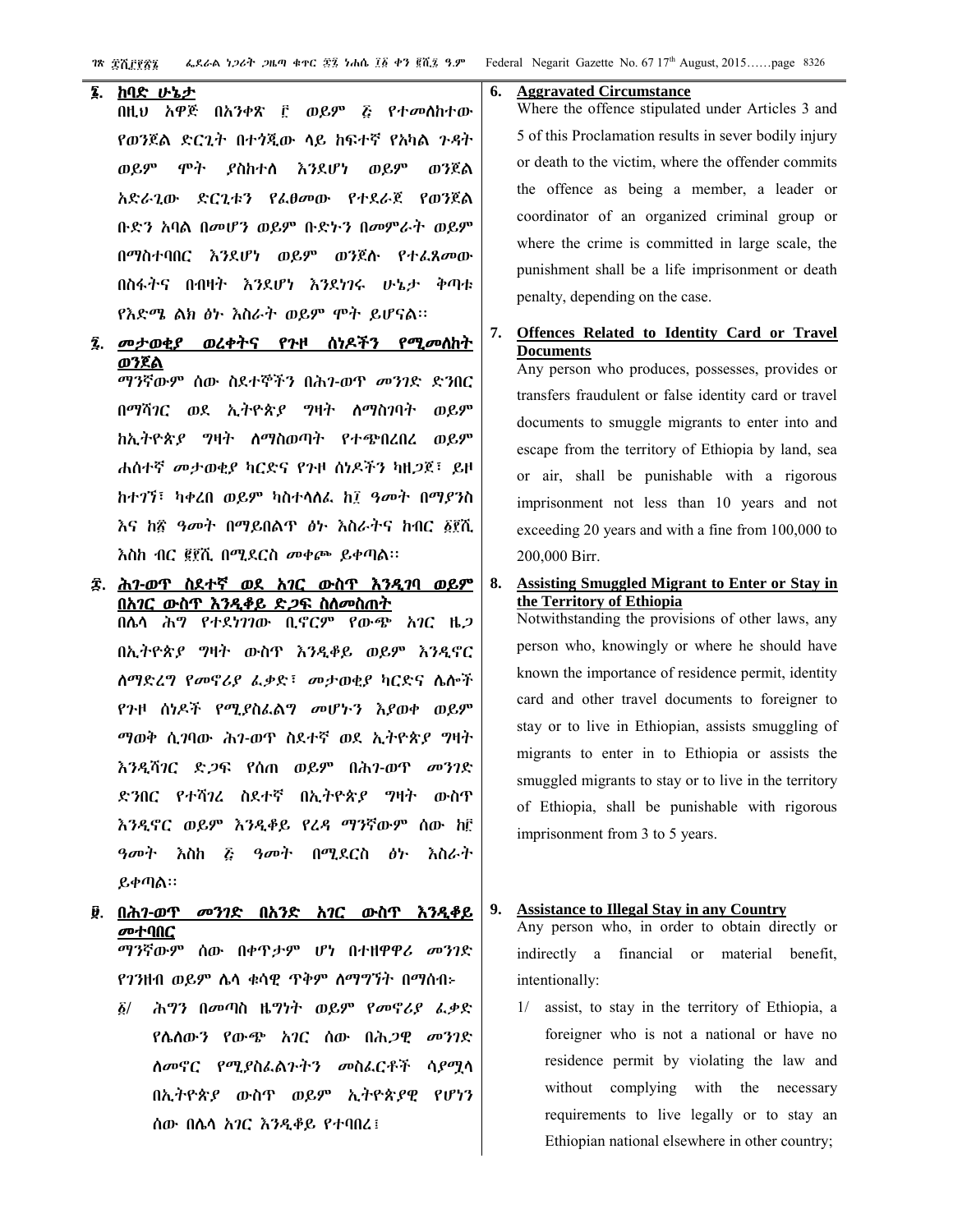- ፪/ ሕግን በመጣስ ሌላን ሰው ወደ ኢትዮጵያ ወይም ወደ ሌላ አገር እንዲገባ ወይም ድንበር አቋርጦ እንዲሻገር ያመቻቸ፤ ወይም
- ፫/ አድራጎቱ ሰዎችን በሕገ-ወጥ መንገድ ድንበር ለማሻገር መጠቀሚያ ሊሆን እንደሚችል እያወቀ ወይም ማወቅ ሲገባው ወይም ሊያውቅ የሚችልበት መንገድ እያለ ሐሰተኛ መታወቂያ ካርድ ወይም የጉዞ ሰነድ ለመስጠት የተስማማ፣ የሰጠ፣ ያስተላለፈ፤

እንደሆነ ከ፲ ዓመት እስከ ፲፭ ዓመት በሚደርስ ፅኑ እስራት እና ከብር ፩፻ሺ እስከ ብር ፭፻ሺ በሚደርስ መቀጮ ይቀጣል፡፡

፲. ማስረጃን ስለማጥፋት ወይም ምስክርነት እንዳይሰጥ ስለማድረግ

ማንኛውም ሰው በሕገ‐ወጥ የሰዎች ዝውውር ወይም ስደተኞችን በሕገ-ወጥ መንገድ ድንበር ማሻገር ወንጀል የምርመራ፣ የክስ ወይም በፍርድ ሂደት ወቅት ጥቆማ ያቀረበን፣ መረጃ የሰጠን፣ ምስክር የሆነን ወይም ምስክር ሊሆን የሚችል ሰውን እንዳይመሰክር፣ የሀሰት ምስክርነት እንዲሰጥ ወይም ማስረጃ እንዲደብቅ በማናቸውም መልኩ ያስፈራራ ወይም በቀጥታም ሆነ በተዘዋዋሪ መንገድ መደለያ የሰጠ ወይም ራሱ ማስረጃን ያጠፋ ወይም የደበቀ እንደሆነ ከ፲ ዓመት እስከ ፲፭ ዓመት በሚደርስ ፅኑ እስራት ይቀጣል፡፡

፲፩. ወንጀልን እና በወንጀል ተጠርጣሪን ስለመደበቅ

ማንኛውም ሰው በዚህ አዋጅ የተደነገጉ ወንጀሎችን የፈፀመን ሰው የደበቀ፣ ወንጀል የተፈፀመበትን ወይም ሊሰራ የታቀደበትን ማንኛውንም ዓይነት ንብረት የሸሸገ ወይም ለወንጀሉ ማስፈፀሚያ የሆነውን ገንዘብ ምንጭ ወይም ከወንጀል ድርጊቱ የተገኘ ማንኛውንም ገንዘብ እንዳይታወቅ ሆነ ብሎ የደበቀ ወይም ምንጩንም ሆነ ገንዘቡ ከወንጀል ድርጊት የተገኘ መሆኑን ማወቅ ሲገባው በማናቸውም መልኩ እንዳይታወቅ ያደረገ ወይም ሳያሳውቅ የቀረ እንደሆነ እንደነገሩ ሁኔታ ከ፭ ዓመት እስከ ፲ ዓመት በሚደርስ ፅኑ እስራት ይቀጣል፡፡

- facilitates the smuggling of another person into Ethiopia or to cross the border or to enter into another country by violating law;
- 3/ agrees to provide, provides or transfers false identity card or travel document, whereby he knows or should have reasonably known or there is a means to know that the document is to be used for the purpose of smuggling of migrants;

shall be punishable with a rigorous imprisonment from 10 years to 15 years and with a fine from 100,000 to 500,000 Birr.

#### **10. Destroying of Evidence and Blocking Testimony**

Any person who, intimidates by any means or bribes directly or indirectly, an informant, witness or a potential witness not to testify, to provide false testimony or to conceal an evidence in the process of criminal investigation, prosecution or court proceeding of the crime of trafficking in persons or smuggling of migrants or destroys or conceals an evidence by his own, shall be punishable with rigorous imprisonment from 10 years to 15 years.

#### **11. Concealing Crime and the Suspected Criminal**

Any person who conceals the suspected criminal, who is accused of committing the crimes stipulated under this Proclamation, hides a property used or planed for the commission of the crime or conceals the proceed of the crime or the source of the money used for the commission of crime or disguises or fails to report the source or the money, that he should have known the fact that either the source or money is a proceed of crime, shall be punishable with a rigorous imprisonment from 5 years to 10 years, depending on the cases.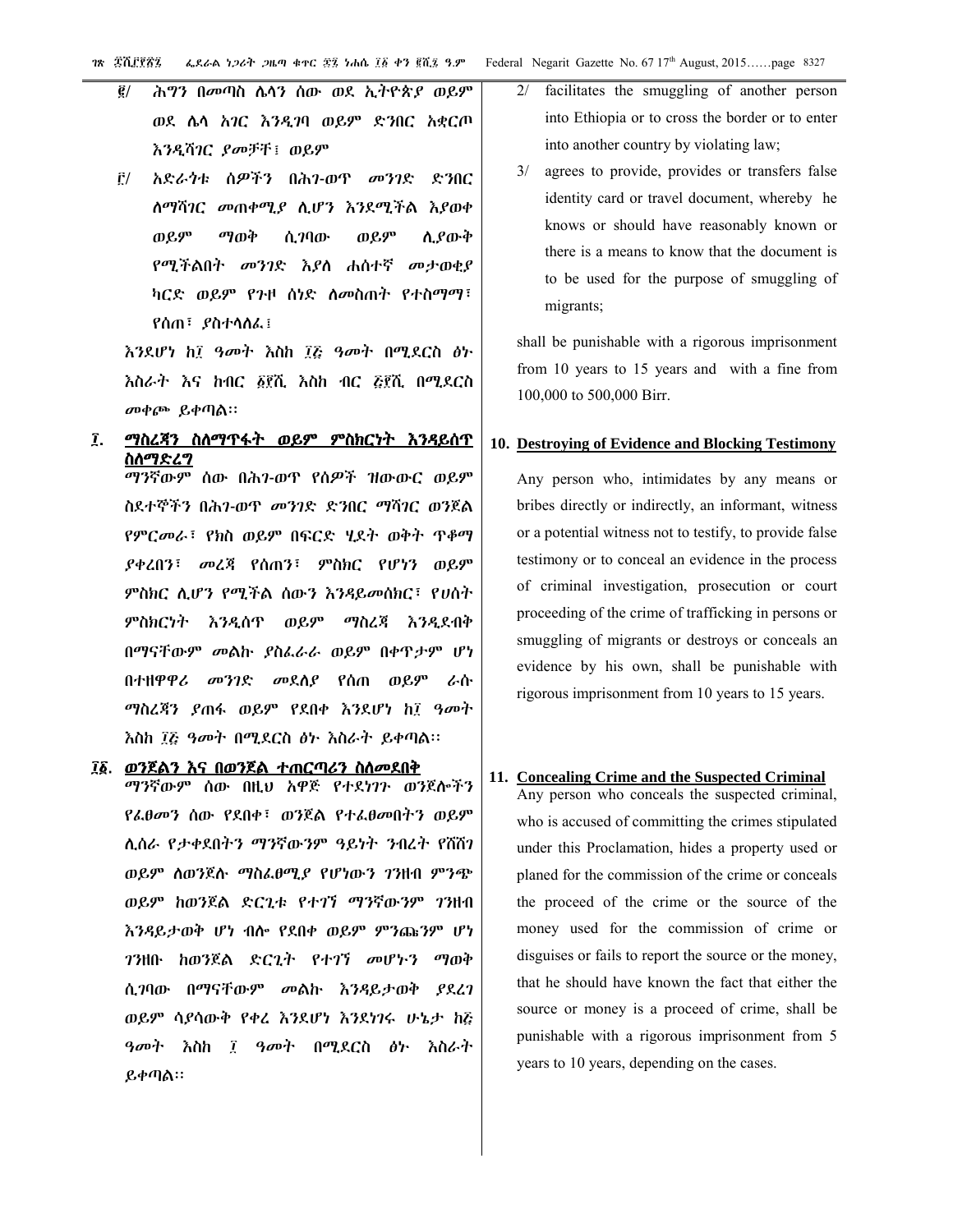| ፲፪. <u>የወንጀል ድርጊቶችን አስማስታወቅ</u>                |    | 12. Failure to I |
|------------------------------------------------|----|------------------|
| ሰው በዚህ አዋጅ የተመለከተ ሕን-ወጥ<br>ማንኛውም               |    | Whosoever,       |
| የሰዎች ዝውውር ወይም ስደተኞችን በሕገ-ወዋ <i>መንገ</i> ድ       |    | Trafficking      |
| ድንበር የማሻገር የወንጀል ድርጊት፦                         |    | stated on thi    |
| ፩/ ሲፌፀም የመሰናዳት ተግባር መከናወኮን እያወቀ እና             |    | $1/$ having      |
| ከመድረሱ በፊት ስመከሳከል የሚረዳ<br>ንዳት -                 |    | evidenc          |
| ማንኛውም ማስረጃ እያሰው ከአቅም በሳይ በሆነ                   |    | before           |
| ምክንያት ወይም አሳማኝ በሆነ ምክንያት                       |    | inform           |
| ለማስታወቅ አለመቻሉን ካላስሬዳ በስተቀር ያለበቂ                 |    | police o         |
|                                                |    | he addi          |
| ምክንያት መረጃውን ወይም ማስረጃውን ስፖሊስ                    |    | prohibi          |
| ወይም ስሴሳ አግባብነት ያስው አካል ወዲያውት                   |    | shall be         |
| <i>ያ</i> ል <i>ገ</i> ለፀ ወይም ሐሰተኛ ማስረጃ የሰጠ እንደሆነ |    | or if th         |
| በቀሳል እስራት ይቀጣል፣ ወይም ይህ የወንጀል                   |    | serious,         |
| ድርጊት ሲያስከትል ይችል የነበረው አደ <i>ጋ</i> ከፍ ያለ        |    | of rigor         |
| እንደሆነ እስከ ፩ አመት የሚደርስ ፅ৮ እስራት                  |    |                  |
| ያስቀጣል ፤                                        |    |                  |
| ፪/ በወንጀል ድርጊቱ የተጠረጠረን ወይም ሲራጽም                 | 2/ | having           |

የተዘጋጀን ሰው ለመያዝ፣ ለመክሰስ ወይም ለማስቀጣት የሚያስችል መረጃ ወይም ማስረጃ እያለው ከአቅም በላይ በሆነ ምክንያት ወይም አሳማኝ በሆነ ምክንያት ለማስታወቅ አለመቻሉን ካላስረዳ በስተቀር ያለበቂ ምክንያት መረጃውን ወይም ማስረጃውን ለፖሊስ ወይም ለሌላ አግባብነት ያለው አካል ወዲያውኑ ያልገለፀ ወይም ሐሰተኛ ማስረጃ የሰጠ እንደሆነ ከ፭ ዓመት የማያንስና ከ፲ ዓመት የማይበልጥ ፅኑ እስራት እና ከብር ፲ሺ እስከ ብር ፶ሺ በሚደርስ መቀጮ ይቀጣል፡፡

#### ፲፫. የሕግ ሰውነት የተሰጠው ድርጅት የወንጀል ተጠያቂነት

፩/ የኢትዮጵያ ፌዴራላዊ ዲሞክራሲያዊ ሪፐብሊክ የወንጀል ሕግ አንቀጽ ፺ (፩)፣ (፫) እና (፬) ላይ የተደነገገው ቢኖርም በዚህ ክፍል የተደነገገ ወንጀል የተፈፀመው የሕግ ሰውነት በተሰጠው ድርጅት ቀጥተኛ ወይም ቀጥተኛ ያልሆነ ተሳትፎ ከሆነ፣ ድርጊቱ የተፈፀመው ከተደራጀ የወንጀል ቡድን ጋር በመተባበር ከሆነ ወይም በሰዎች ለመነገድ ወይም በሕገ‐ወጥ መንገድ ለማዘዋወር በተቋቋመ ድርጅት ወይም ማህበር ከሆነ፦

#### **12. Failure to Disclose Criminal Acts**

with regards to the crimes of in Persons and Smuggling of Migrants is Proclamation:

- information about the preparation or eve that may assist to prevent any harm its commission, fails to immediately or give information or evidence to the por any other competent authority, unless uces force majeure or adequate reason ting disclosure, or gives false evidence e punishable with simple imprisonment; e possible harm of the criminal act is the punishment shall extend to 5 years ous imprisonment;
- an information or evidence capable to arrest, prosecute or punish a suspect or person ready to commit the crime, fails to immediately inform or give information or evidence to the police or any other competent authority, unless he adduces force majeure or adequate reason prohibiting disclosure, or gives false evidence shall be punishable with a rigorous imprisonment not less than 5 years and not exceeding 10 years and a fine of 10,000 to 50,000 Birr.

#### **13. Criminal Liability of Legal Persons**

Notwithstanding Article 90 (1), (3) and (4) of the Criminal Code of the Federal Democratic Republic of Ethiopia, where any offence stipulated under this Part is committed by a direct or indirect participation of juridical person, or the crime is committed in cooperation with organized criminal group or through an illegal association or juridical person established for trafficking or smuggling: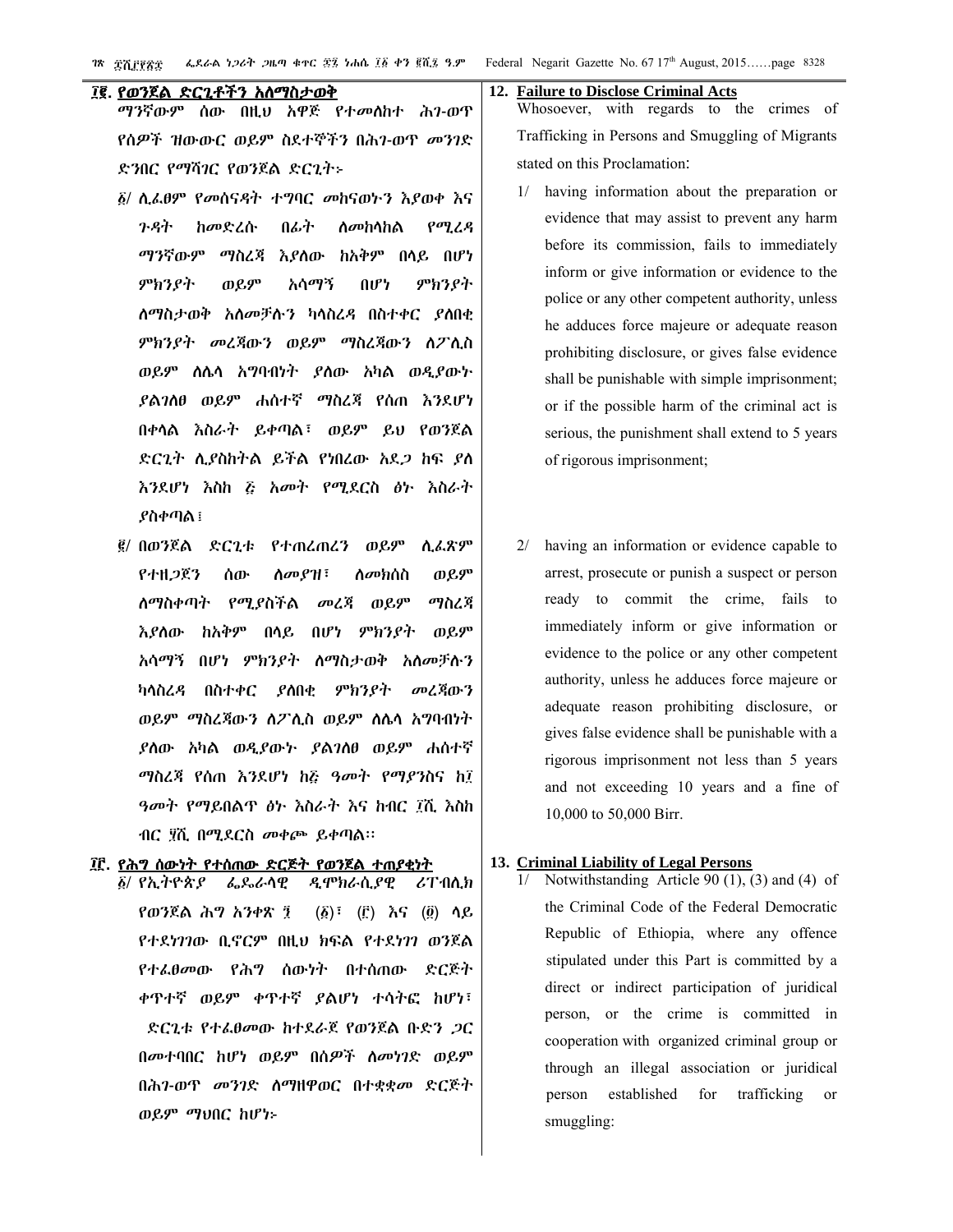| ሀ) ሰወንጀሱ የተጣሰው ቅጣት መቀጮ ከሆነ    |  |  |
|-------------------------------|--|--|
| መቀጮው ከብር ፩ሚሲዮን እስከ ብር         |  |  |
| <i><b>&amp;ሚሲዮን ይሆናል፤</b></i> |  |  |

- ለ) ለወንጀሉ የተጣለው ቅጣት የእስራት ቅጣት ከሆነ የቅጣቱ መጠን፦
	- (፩) እስከ ፭ ዓመት ፅኑ እስራት ለሚያስቀጣ ወንጀል እስከ ብር ፭፻ሺ፤
	- (፪) እስከ ፲ ዓመት ፅኑ እስራት ለሚያስቀጣ ወንጀል ከብር ፭፻ሺ እስከ ብር ፩ሚሊዮን፤
	- (፫) እስከ ፲፭ ዓመት ለሚያስቀጣ ወንጀል ከብር ፩ሚሊዮን እስከ ብር ፩ሚሊዮን ፭፻ሺ፤
	- (፬) እስከ ፳፭ ዓመት ፅኑ እስራት እና ከዚያ በላይ ለሚያስቀጣ ወንጀል ከብር ፪ሚሊዮን ፭፻ሺ ያላነሰ እና በዚህ አንቀጽ ንዑስ አንቀጽ (፩) እስከተመለከተው ከፍተኛው ወሰን ለመድረስ በሚችል፤

መቀጮ ይቀጣል፡፡

- ሐ) በዚህ አንቀጽ ፊደል ተራ (ሀ) እና (ለ) ከተደነገገው ቅጣት በተጨማሪ ድርጅቱ ወይም ማህበሩ ፈርሶ የድርጅቱ ወይም የማህበሩ ማንኛውም ንብረት ወይም ሐብት ይወረሳል።
- ፪/ በዚህ አንቀጽ ንዑስ አንቀጽ (፩) የተደነገገው ቅጣት የድርጅቱን ወይም የማህበሩን ባለቤት፣ ሥራ አስኪያጅ ወይም በድርጅቱ ስም ወይም ለድርጅቱ ጥቅም ለማስገኘት በማሰብ በድርጊቱ የተሳተፈውን የድርጅቱን ወይም የማህበሩን ሠራተኛ የወንጀል ተጠያቂነት አያስቀረውም፡፡
- ፫/ የግል ሥራና ሠራተኛ አገኛኝ ኤጀንሲ በሥራና ሠራተኛ ማገናኘት አገልግሎት ሥራ ላይ ተሰማርቶ እያለ ፈቃዱ በታገደበት ወይም በተሰረዘበት ወቅት ማንኛውንም ኢትዮጵያዊ ለሥራ ወደ ውጭ አገር የላከ እንደሆነ ወይም ሕጋዊ

a) the penalty shall be fine from 1,000,000 Birr to 5,000,000 Birr, where the crime is punishable with fine;

- b) when the penalty provided for is imprisonment, the penalty shall be:
	- (1) a fine not exceeding 500,000 Birr for a crime punishable with not exceeding 5 years rigorous imprisonment;
	- (2) a fine from 500,000 Birr to 1,000,000 Birr for a crime punishable with not exceeding 10 years rigorous imprisonment;
	- (3) a fine from 1,000,000 Birr to 1,500,000 Birr for a crime punishable with not exceeding 15 years rigorous imprisonment;
	- (4) a fine not less than 2,500,000 Birr up to the maximum penalty stipulated under sub-article (1) of this Article when the crime is punishable up to 25 years of rigorous imprisonment and above.
- c) in addition to the penalty stipulated under paragraph (a) and (b) of this Article, the juridical person or association shall be dissolved and its property or asset shall be confiscated.
- 2/ The penalty stipulated under sub-article (1) of this Article shall not relive the criminal liability of the owner or manager of the juridical person or association or the employee participated in the offence on behalf or for the benefit of the juridical person or association.
- 3/ When a private employment agency engages in employment exchange service send any Ethiopian national abroad for work, while its license is suspended, cancelled or having a licenses but commits or directly or indirectly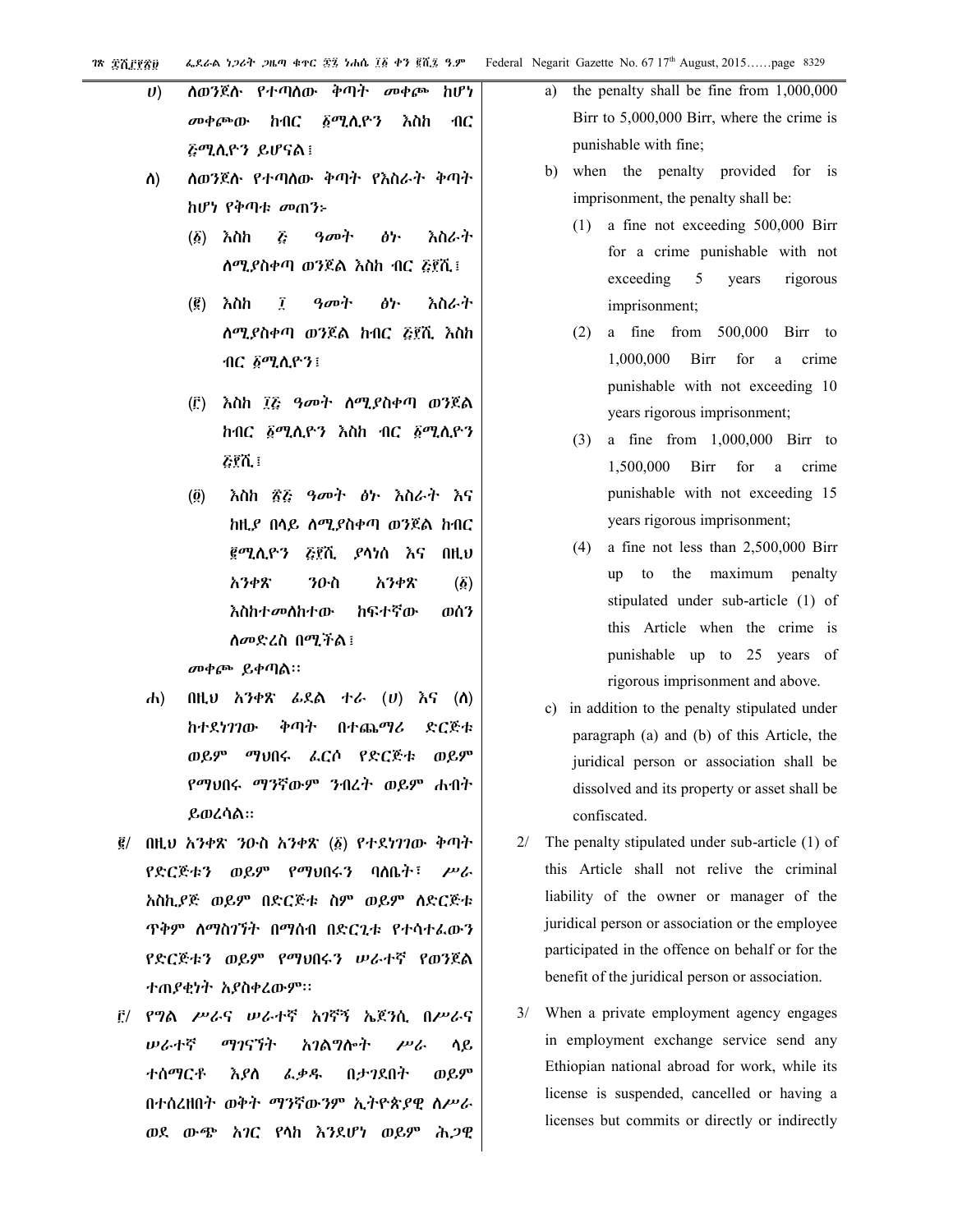| ፌቃድ እያሰው በሴሳ ማናቸውም ሁኔታ በዚህ                                |  |  |
|-----------------------------------------------------------|--|--|
| አዋጅ የተደነገጉ የወንጀል ድርጊቶችን የፌፀመ                              |  |  |
| ወይም ሰወንጀሱ መፌፀም በቀጥታም ሆነ                                   |  |  |
| በተዘዋዋሪ መንገድ ማንኛውንም ዓይነት ድ <i>ጋ</i> ፍ                      |  |  |
| $\ell$ ደረገ እንደሆነ በዚህ አንቀጽ ንዑስ አንቀጽ $(\underline{\delta})$ |  |  |
| እና (፪) የተደነገጉትን ቅጣቶች ይቀጣል፡፡                               |  |  |

#### ፲፬. የተጎጂ ፈቃድ

- ፩/ ማንኛውም ተጎጂ ብዝበዛ የሚፈፀምበት መሆኑን እያወቀ ፈቃደኝነቱን ቢገልጽም ፈቃደኝነቱ የተገኘው በዛቻ፣ በኃይል፣ በሌላ የማስገደጃ ዘዴ በመጠቀም፣ በመጥለፍ፣ በተንኮል፣ በማታለል፣ ሥልጣንን አላግባብ በመጠቀም፣ የሰዎችን ለጥቃት ተጋላጭነት በመጠቀም ወይም ስለሌላው ኃላፊነት ያለበትን ሰው ፈቃድ ለማግኘት መደለያ ወይም ጥቅም በመስጠት ወይም በመቀበል ከሆነ ሕገ-ወጥ ሰው አዘዋዋሪን ወይም ስደተኞችን በሕገ-ወጥ መንገድ ድንበር አሻጋሪን የወንጀል ተጠያቂነት አያስቀረውም፡፡
	- ፪/ ለሕፃናት ሕገ-ወጥ ዝውውር ወይም ሕፃናት ስደተኞን ከኢትዮጵያ ግዛት ለማስወጣትም ሆነ ወደ ኢትዮጵያ ግዛት ለማስገባት ማንኛውም ሕፃን ወይም የሕፃኑ አሳዳሪ ሕፃኑን በተመለከተ በማንኛውም ሁኔታ ፈቃደኝነቱን የገለፀ ቢሆንም ተቀባይነት አይኖረውም፡፡

#### <u>ክፍል ሦስት</u> የመከላከል፣ የምርመራና ክስ፣ የማስረጃና የሥነ-ሥርዓት ድንጋጌዎች

#### ፲፭. ጠቅላላ

- ፩/ ሕገ-ወጥ የሰዎች ዝውውር ወይም ስደተኞችን በሕገ-ወጥ መንገድ ድንበር ማሻገር ወንጀል የመከላከል፣ የምርመራ፣ ክስ፣ የፍርድ ሂደትና የማስረጃ አሰባሰብ በዚህ ክፍል ድንጋጌዎች መሠረት ይከናወናል።
- ፪/ የዚህ ክፍል ድንጋጌዎች እንደተጠበቁ ሆነው በዚህ አዋጅ ባልተሸፈኑ ጉዳዮች ላይ የወንጀል ሕግ ጠቅላላ ክፍሎች፣ የወንጀል ሥነ ሥርዓት ሕግ እና ሌሎች አግባብነት ያላቸው ሕጎች ድንጋጌዎች በዚህ አዋጅ በተደነገጉ ወንጀሎች ላይ ተፈፃሚ ይሆናሉ።

aids to commit the crimes, in any manner, stipulated in this Proclamation, the punishments specified under sub-articles (1) and (2) of this Article shall apply.

#### **14. Consent of the Victim**

- 1/ Notwithstanding to the consent of the victim, for the aim of exploitation, if the consent is secured through a means of threat, coercion, other form of coercion, abduction, fraud, deception, abuse of power or by using the vulnerability or by giving or receiving bribe or benefits to achieve the consent of a person having control over another person, the criminal liability of the human trafficker or migrant smuggler shall not be relieved.
- 2/ In cases of trafficking of child or smuggling of child from and into Ethiopia, the consent given by any child or his guardian shall be unacceptable.

## **PART THREE PREVENTION, INVESTIGATION AND OTHER PROCEDURAL PROVISIONS**

#### **15. General**

- 1/ Prevention, investigation, prosecution, adjudication and evidence collection process of the crime of human trafficking and smuggling of migrants shall be conducted in accordance with the provisions of this Part.
- 2/ Without prejudice the provisions of this Part, the provisions of the General Part of the Criminal Code, the provisions of Criminal Procedure Code and other relevant laws shall be applicable with respect to the matters not covered in this Proclamation.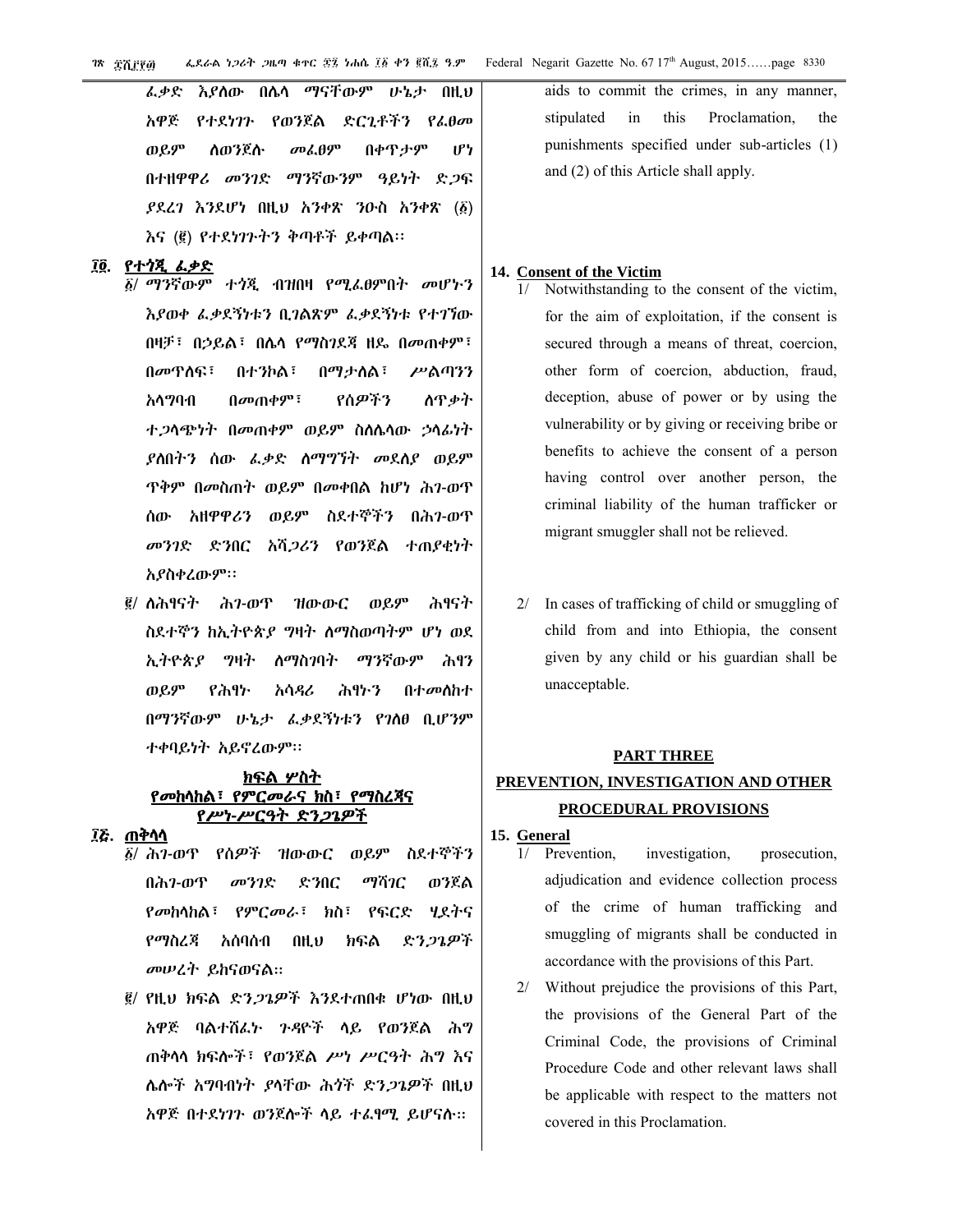#### ፲፮. ሪፖርት የማድረግ ግዴታ

- ፩/ በዚህ አዋጅ ሥር የተመለከቱት ወንጀሎች መፈፀማቸውን ወይም ሊፈፀሙ መሆኑን የሚያውቅ ማንኛውም ሰው፣ የወንጀል ድርጊቱን ለፖሊስ፣ ሌላ አግባብነት ላለው ባለሥልጣን ወይም በአካባቢው ለሚገኝ የአስተዳደር አካል የማሳወቅ እና ሕግ በሚፈቅደው መሠረት ተገቢውን እርምጃ የመውሰድ ግዴታ ይኖርበታል፡፡
	- ፪/ ማንኛውም ሰው በዚህ አዋጅ በተመለከተ የወንጀል ድርጊት ምክንያት ወይም በሌላ ማንኛውም ሽፋን በዚህ አዋጅ ለተመለከተ የወንጀል ድርጊት ዓላማ የቤተሰብ አባሉ የሆነ ሰው ከመደበኛው የመኖሪያ አካባቢው የጠፋ መሆኑን ያወቀ ከሆነ ይህንኑ ወዲያዉኑ ማሳወቅ አለበት፡፡

#### ፲፯. ለአደጋ የተጋለጡ ሰዎችን ስለመጠበቅ

- ፩/ ፖሊስ በሕገ-ወጥ የሰዎች ዝውውር ወይም ስደተኞችን በሕገ-ወጥ መንገድ ድንበር የማሻገር ወንጀል የተፈጸመ፣ እየተፈፀመ ወይም ሊፈፀም የተቃረበ ለመሆኑ በቂ ጥርጣሬ ሲኖረው ተጎጂዎችን ለማዳን፦
	- ሀ) ማንኛውንም ቤት፣ ተሸከርካሪ፣ መርከብ ወይም የመጓጓዣ አውሮፕላን በመፈተሸ ተገቢውን እርምጃ ሊወሰድ፤
	- ለ) በማንኛውም የአገሪቱ ክፍሎች ወይም ድንበር አካባቢዎች ተገቢውን ፍተሻ በማድረግ ተጎጅዎች እየተዘዋወሩ ወይም ድንበር እያቋረጡ ከሆነ በማዳን ተገቢው እንክብካቤና ድጋፍ ወደሚያገኙበት ቦታ ሊያጓጉዝ፤
	- ሐ) በከፍተኛ የህመም ስቃይ ውስጥ የሚገኙ ተጎጂዎች ባጋጠሙ ጊዜ በማናቸውም መንግስታዊም ሆነ መንግሥታዊ ያልሆነ የህክምና ተቋም ውስጥ እርዳታ እንዲደረ ግላቸው ተገቢውን ትዕዛዝ ሊሰጥ፤ ይችላል፡፡
	- ፪/ በዚህ አንቀጽ ንዑስ አንቀጽ (፩) መሠረት ፖሊስ የሚወስደውን እርምጃ ወይም የሚሰጠውን ትዕዛዝ ማንኛውም ጉዳዩ የሚመለከተው ሰው ማክበርና ማስፈፀም አለበት፡፡

## **16. Duty to Report**

- 1/ Any person who knows the commission or the preparation for the commission of any of the crime stipulated under this Proclamation shall have the duty to notify the police, any other relevant authority or local administrative organ; and shall have duty to take appropriate measure allowed by law.
- 2/ Any person, who knows that any member of his family is absent due to causes related to the crimes stipulated in this Proclamation or at any other pretext related to crimes stipulated in this Proclamation, shall have a duty to notify same immediately.

#### **17. Protection of Exposed Persons**

- Where there are reasonable suspicions to believe that a crime of human trafficking and smuggling of migrant has been, is being or likely to be committed and with the view to protect victims, the police may:
	- a) take an appropriate measure by searching any house, vehicle, ship or air planes;
	- b) conduct proper search in any areas or borders of the country to rescue victims, who are being trafficked or crossing border, and transporting them to care centers;
	- c) order any governmental and nongovernmental medical facility so as to avail proper medical treatment to victims who suffer serious injury.
- 2/ Any concerned person has the duty to respect and observe order given or any measure taken by the police under sub-article (1) of this Article.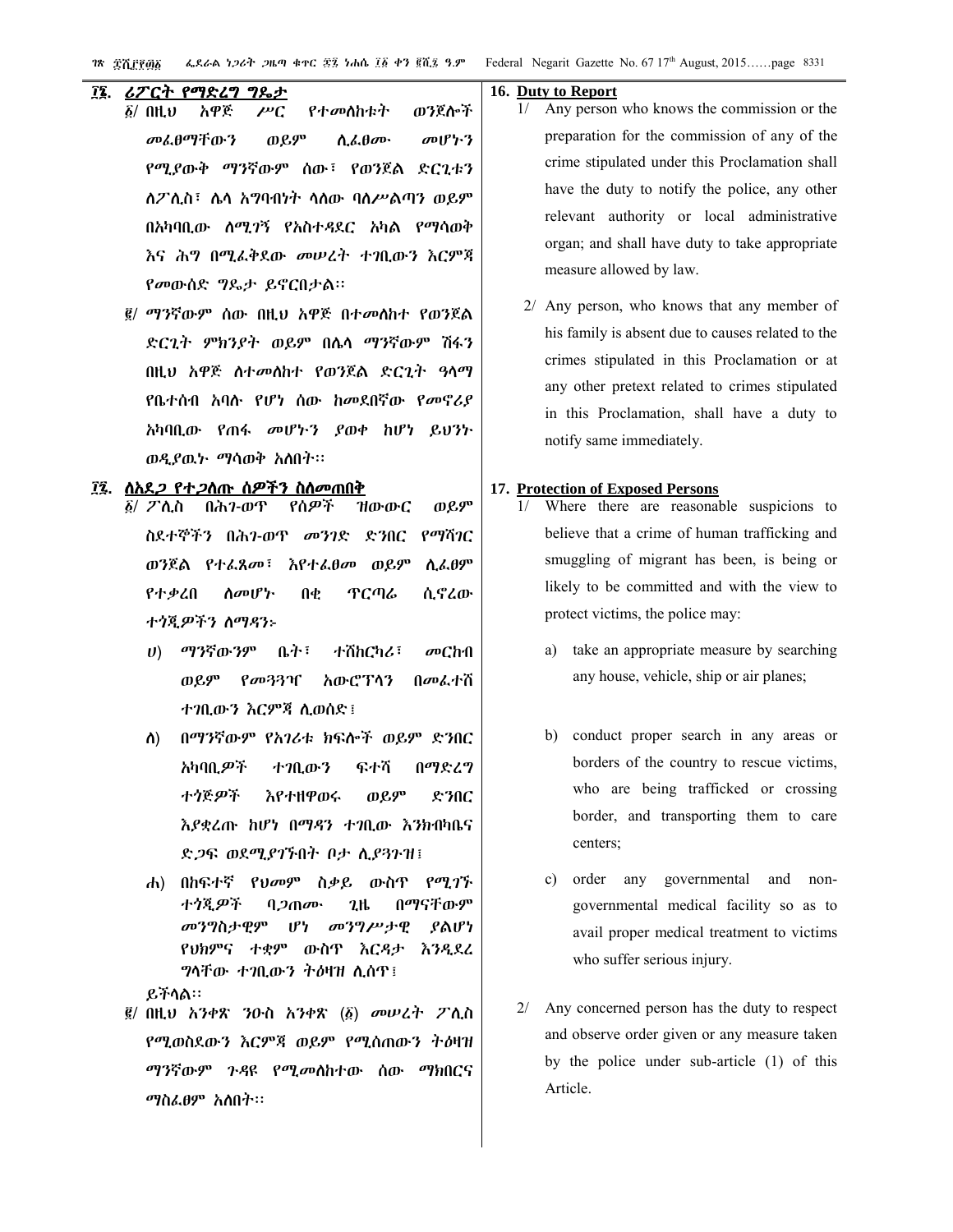| ፲፰. <u>ልዩ የምር<i>መራ</i> ዘዴ<i>ዎችን</i> ስለመጠቀም</u><br>የሰዎች<br>ወይም<br>፩/ <i>ፖ</i> ሊስ<br>ዝውውር<br>በሕን-ወጥ | 18. Applying Special Investigation Techniques<br>Where there are reasonable suspicions to<br>1/ |
|---------------------------------------------------------------------------------------------------|-------------------------------------------------------------------------------------------------|
| ስደተኞችን በሕን-ወዋ<br>ማሻንር<br>መንገድ<br>ድንበር                                                             | believe that a crime of human trafficking and                                                   |
|                                                                                                   | smuggling of migrants has been, is being or is                                                  |
| ወንጀል የተፈጸመ፣<br>ወይም<br>እየተፈፀመ<br>ሲፌፀም                                                              | likely to be committed, the police may:                                                         |
| የሚያስችል<br>የተቃረበ ስለመሆኑ<br>ስማመን<br>$\mathbf{0}$                                                     |                                                                                                 |
| <b>ፕርጣሬ ካስው፦</b>                                                                                  |                                                                                                 |
| በወንጀሉ የተጠፈጠሩ ሰዎች፣ ቡድኖች ወይም<br>$\boldsymbol{\theta}$                                               | infiltrate the suspected criminals, criminal<br>a)                                              |
| ድርጅቶች ውስዋ ሰርጎ በመግባት፤                                                                              | groups or organizations;                                                                        |
| <b>わヤヤふ</b><br>በተጠርጣሪዎች<br>በድብቅ<br>ሳይ<br>ስ)                                                       | surveillance<br>b)<br>conduct<br>against<br>the                                                 |
| ሲያደርግ፤                                                                                            | suspects;                                                                                       |
| በፍርድ ቤት ትዕዛዝ መሠረት የተጠርጣ<br>$\bf{d}$                                                               | intercept private communication of the<br>$\mathbf{c})$                                         |
| ሪዎችን የግል የመገናኛ ዘዴዎችን ሲጠልፍ፤                                                                        | suspects by court order;                                                                        |
| የህጋዊ ይምስል ግንኙነት ሲፌዋር፤ ወይም<br>$\sigma$ <sup>o</sup> )                                              | create simulated legal relationship; or<br>$\mathbf{d}$                                         |
| ሰብአዊ መብትን ባከበረ ሁኔታ ሴሳ ተንቢነት<br>$\boldsymbol{\mu}$                                                 | respecting human rights, use appropriate<br>e)                                                  |
| ያስው የልዩ የምርመራ ዘዴ በመጠቀም፤                                                                           | special investigative technique;                                                                |
| ስስወንጀስ<br>የሚያሳዩ<br>ማስረጃዎችን<br>አፌፃፀም                                                               | to collect evidence proving the crime.                                                          |
| ለማሰባሰብ ይችላል።                                                                                      |                                                                                                 |
|                                                                                                   | Notwithstanding the provision of paragraph<br>2/                                                |
| የተደነገገው ቢኖርም አስቸኳይ ሁኔታ ካ <i>ጋ</i> ጠመ እና                                                           | (c) sub-article (1) of this Article, where there                                                |
| ወንጀሱን<br>በተመስከተ<br>በሴሳ<br>ማስረጃ<br>መንገድ                                                            | is a compelling condition and otherwise than                                                    |
| <i>ማግኘት የማይቻል መሆኑ ከታመነ ሚኒ</i> ስትሩ                                                                 | intercepting the communication of the                                                           |
| በሚሰጠው ትዕዛዝ መሰረት ፖሊስ የተጠርጣሪን                                                                       | suspects, the police may intercept the                                                          |
| የግል የመገናኛ ዘዴዎች ሲጠልፍ ይችሳል፣ ሆኖም                                                                     | communication of the suspect by the order of                                                    |
| ያስፍርድ ቤት ትዕዛዝ የግል የመገናኛ ዘዴዎችን                                                                     | the Minister; provided, however, that the                                                       |
|                                                                                                   | condition and other orideness ont or initial                                                    |

- የመጥለፍ ተግባር እንዲፈፀም መነሻ የሆኑ ማስረጃዎችና ምክንያቶች ለፌዴራል ከፍተኛ ፍርድ ቤት ፕሬዚዳንት በ፸፪ ሰዓት ውስጥ በፅሁፍ መቅረብና መጽደቅ አለባቸው፡፡
- ፫/ በዚህ አንቀጽ ንዑስ አንቀጽ (፩) ፊደል ተራ (ሀ) መሠረት በሰርጎ መግባት ተግባር ላይ የተሰማራ መርማሪ ወይም በፖሊስ የተመደበ ሰርጎ ገብ በተጎጂዎች ላይ የሰው መግደል ወንጀል ወይም የአስገድዶ መድፈር ወንጀል ካልፈፀመ በስተቀር ከሰርጎ መግባት ተግባሩ ጋር በተያያዘ ለሚፈፅ ማቸው የወንጀል ድርጊቶች ከወንጀል ተጠያቂነት ነፃ ይሆናል፣ መርማሪ ወይም በፖሊስ የተመደበ ሰርጎ ገብ የሰርጎ መግባት ተግባሩን ከመፈፀሙ

ፌደራል ነጋሪት ጋዜጣ ቁጥር ፷፯ ነሐሴ ፲፩ ቀን ፪ሺ፯ ዓ.ም Federal Negarit Gazette No. 67 17th August, 2015……page 8332

the Minister; provided, however, that the condition and other evidences opt or initial grounds for interception of communication without court order, shall, in writing within 72 hours, be submitted to and approved by the president of the Federal High Court. 3/ An investigator or police who infiltrates the suspects pursuant to paragraph (a) of subarticle (1) of this Article shall have an immunity from prosecution, unless the police or the investigator causes death on the victim or commits rape. He shall need to sign an agreement, prior to the commencement of his duty, with the Ministry on the list of crimes from which he is immune.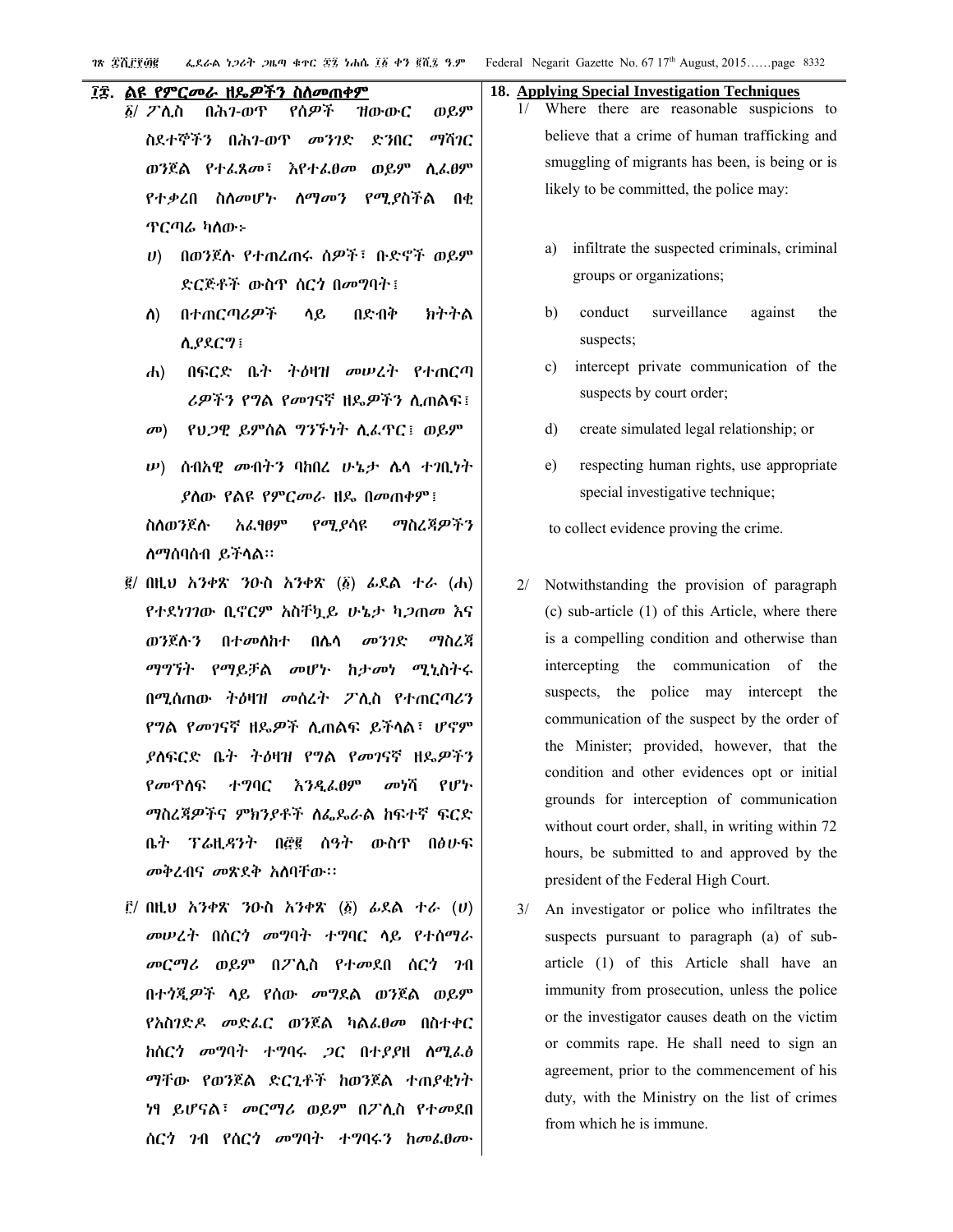በፊት ከክስ ነፃ ስለሚሆንባቸው የወንጀል ጉዳዮች ያለመከሰስ ስምምነት ከሚኒስቴሩ ጋር መፈራረም አለበት፡፡

፬/ ለዚህ አንቀጽ ንዑስ አንቀጽ (፫) አፈፃጸም ሲባል ሚኒስቴሩ መመሪያ ያወጣል፡፡

#### ፲፱. ልዩ መብትን በምክንያትነት መጠቀም ስለመከልከሉ

- ፩/ ማንኛውም ሰው በዚህ አዋጅ መሠረት ጥቆማ፣ መረጃ ወይም ማስረጃ የማቅረብ ግዴታን ላለመወጣት ሲል ልዩ መብትን በምክንያትነት መጠቀም አይቻልም፣ ግዴታውን ባለመወጣቱ ምክንያት እንደነገሩ ሁኔታ በዚህ አዋጅ ወይም በሌላ አግባብነት ባለው ሕግ መሠረት በወንጀል ተጠያቂ ይሆናል፡፡
	- ፪/ የዚህ አንቀፅ ንዑስ አንቀፅ (፩) ቢኖርም ልዩ መብት ያላቸው ሰዎች ሊከሰሱ የሚችሉት ያለመከሰስ መብታቸው በህግ አግባብ ከተነሳ በኋላ ነው::

#### ፳. ስለመያዝና በእስር ስለማቆየት

በሌሎች ሕጎች የተደነገጉት ሁኔታዎች እንደተጠበቁ ሆነው፦

- ፩/ በዚህ አዋጅ የተመለከቱት በሕገ-ወጥ የሰዎች ዝውውር ወይም ስደተኞችን በሕገ-ወጥ መንገድ ድንበር ማሻገር ወንጀል የተፈጸመ፣ እየተፈፀመ ወይም ሊፈፀም የተቃረበ ስለመሆኑ ለማመን የሚያስችል በቂ ጥርጣሬ ሲኖር በወንጀል ሕግ ሥነ-ሥርዓት በተደነገገው መሠረት ፖሊስ ተጠርጣሪዎችን ሊይዝ ይችላል፤
- ፪ በዚህ አንቀጽ ንዑስ አንቀጽ (፩) መሠረት የተያዘ ሰው ምርመራ ያልተጠናቀቀ እንደሆነ በወንጀል ሕግ ሥነ-ሥርዓት በተደነገገው መሠረት ተጨማሪ የምርመራ ጊዜ በፍርድ ቤት ሊሰጥ ይችላል፣ ሆኖም በጠቅላላ የሚሰጠው ተጨማሪ የምርመራ ጊዜ ከአራት ወራት መብለጥ የለበትም፡፡

#### ፳፩. የማስረዳት ሸክም

፩/ በዚህ አዋጅ የተደነገጉ የወንጀል ድንጋጌዎች ተጥሰው ፍርድ ቤት የቀረበ የወንጀል ክስን ማስረጃ አቅርቦ የማስረዳት ኃላፊነት የዐቃቤ ሕግ ነው፡፡

4/ For the implementation of sub-article (3) of this Article, the Ministry may issue a directive.

#### **19. Prohibition of Using a Special Privilege**

- 1/ Any person can not avail a special privilege regarding the duty to inform, provide information and evidence regarding the crimes stipulated under this Proclamation; failure to comply with his duty shall entail criminal liability pursuant to this Proclamation or any other appropriate law.
- 2/ Notwithstanding to sub article (1) of this article, any person having immunity shall not be sued before the immunity is lifted in accordance with appropriate law.

#### **20. Arrest and Detention**

Without prejudice the provisions stipulated in other laws:

- 1/ police may arrest the suspects in accordance with the provisions of the Criminal Procedure Code, if he has reasonable suspicion that the crimes of trafficking in persons, and smuggling of migrants has been, is being or likely to be committed;
- 2/ where the investigation on the person arrested pursuant to sub-article (1) of this Article is not completed, court may grant remand in accordance with the provisions of the Criminal Procedure Code; provided, however, that the overall remand period may not exceed four months.

#### **21. Burden of Proof**

Public prosecutor shall have the burden of proof of criminal cases brought to the attention of court upon violation of the Criminal Provisions of this Proclamation.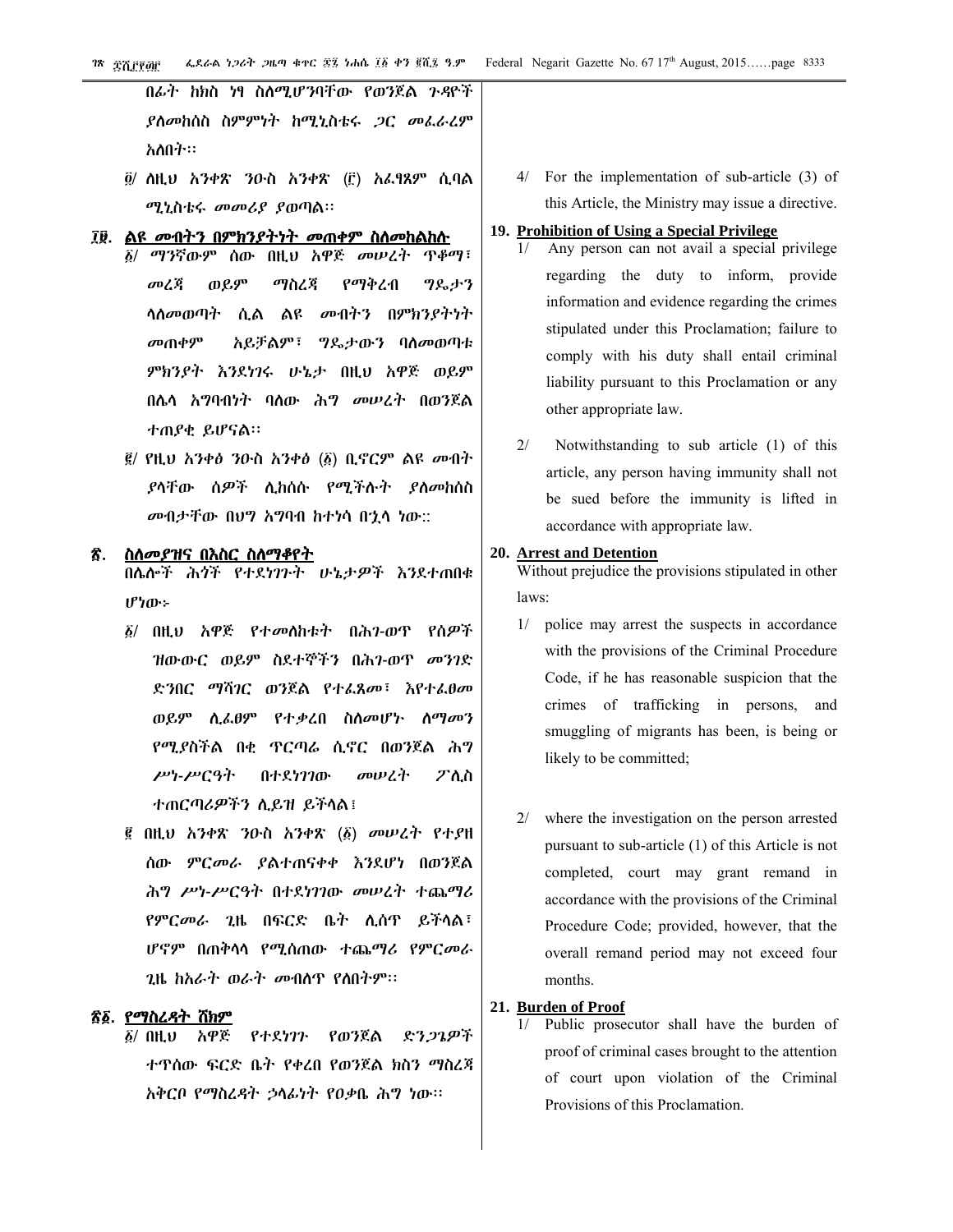|  | 1% ቌሺ፫፻፴፬ | ፌደራል ነጋሪት ጋዜጣ ቁተር ጃ፯ ነሐሴ ፲፩ ቀን ፪ሺ፯ ዓ.ም |  |  |  |  |  |  |  |  |  | Federal No |  |
|--|-----------|----------------------------------------|--|--|--|--|--|--|--|--|--|------------|--|
|--|-----------|----------------------------------------|--|--|--|--|--|--|--|--|--|------------|--|

፪/ በዚህ አንቀጽ ንዑስ አንቀጽ (፩) የተደነገገው ቢኖርም በዚህ አዋጅ አንቀጽ ፫፣ ፬፣ ፭፣ ፮፣ ፲ እና ፲፩ የተደነገጉ የወንጀል ጉዳዮች ላይ ለሚቀርብ ክስ ዐቃቤ ሕግ መሠረታዊ ፍሬ ነገሮችን ካስረዳ ፍርድ ቤቱ እንደነገሩ ሁኔታ በጉዳዩ ላይ የማስረዳት ሸክም ወደ ተከሳሹ እንዲዞር ሊያደርግ ይችላል፡፡

#### ፳፪. በቅን ልቦና ስለሚደረግ ግንኙነት

- ፩/ በቅን ልቦና በተመሠረተ የውል ወይም በሌላ በማንኛውም መልኩ በተመሠረተ ሕጋዊ ግንኙነት ለሌላ ሦስተኛ ወገን በተላለፈ ማንኛውም ዓይነት ንብረት፣ ገንዘብ ወይም ቁስ በዚህ አዋጅ የተደነገጉ ወንጀሎችን ለመፈፀም ጥቅም ላይ የዋለ እንደሆነ ሊወረስ አይችልም፡፡
	- ፪/ ማንኛውም ንብረቱን በሚመለከት በቅን ልቦና ያከራየ ወይም የውል ግንኙነት የፈፀመ ሰው በውሉ ግንኙነት ምክንያት ስለሚመጡ ማናቸውም ኃላፊነቶች ለማወቅ ይችል ዘንድ ተገቢውን መፈፀም አለበት፡፡
- ፳፫. አባሪ ተጠርጣሪን ከክስ ነፃ ስለማድረግ ወይም ቅጣትን ስለመቀነስ
	- ፩/ በሕገ-ወጥ የሰዎች ዝውውር ወይም ስደተኞችን በሕገ-ወጥ መንገድ ድንበር የማሻገር ወንጀል ተካፋይ የነበረ ተጠርጣሪ የወንጀል ጉዳዩ ፍርድ ቤት ከመቅረቡ በፊት ስለተፈፀመው ድርጊት እና ወንጀሉን ስለፈፀሙ ተጠርጣሪዎች ጠቃሚ ማስረጃዎችን ለመስጠት ፈቃደኛ ከሆነ በሚኒስትሩ ውሳኔ መሠረት ከክሱ ሙሉ በሙሉ ወይም በከፊል ነፃ ሊደረግ ይችላል፡፡
	- ፪/ በዚህ አንቀጽ ንዑስ አንቀፅ (፩) የተደነገገው ቢኖርም በወንጀል ድርጊቱ ምክንያት ተጎጂው የሞተ፣ የአካል ክፍሉ የተወሰደ ወይም በማይድን በሽታ የተያዘ እንደሆነ ተጠርጣሪው ከክሱ ነፃ ሊደረግ አይችልም፣ ሆኖም በወንጀል ድርጊቱ የነበረው ተሳትፎን እና በሌሎች ላይ የሰጠውን ማስረጃ ጠቀሜታ ግምት ውስጥ በማስገባት ቅጣቱ መቀነስ አለበት፡፡

2/ Notwithstanding the provisions of sub-article (1) of this Article, upon proof of fundamental facts of the cases, for crimes stipulated under Article 3, 4, 5, 6, 10 and 11 by the public prosecutor, the court, when necessary, may shift the burden of proofing to the defendant.

#### **22. Relationship in Good faith**

- 1/ Any property, money or anything transferred to third parties on the basis contract or any other legal relationship with good faith, if used for the commission of crimes stipulated in this Proclamation, it shall not be confiscated.
- 2/ A leaser who creates contractual relationship in good faith shall have duty to perform appropriate acts so as to have knowledge for any liabilities arising from the contact.

#### **23. Suspects Immunity from Prosecution**

- 1/ Any person who involves in the crimes of trafficking in persons or smuggling of migrants and who, before the case is taken to the court, provides substantial evidence as to the offence and other suspects, may be fully or partially set free from prosecution upon the decision given by the Minister.
- 2/ Notwithstanding the provisions of sub-article (1) of this Article, when the victim dies, his organ is removed or if he is exposed to incurable disease, the suspect shall not be set free from prosecution; provided however, that depending on his participation and the usefulness of the evidence provided, his punishment shall be reduced.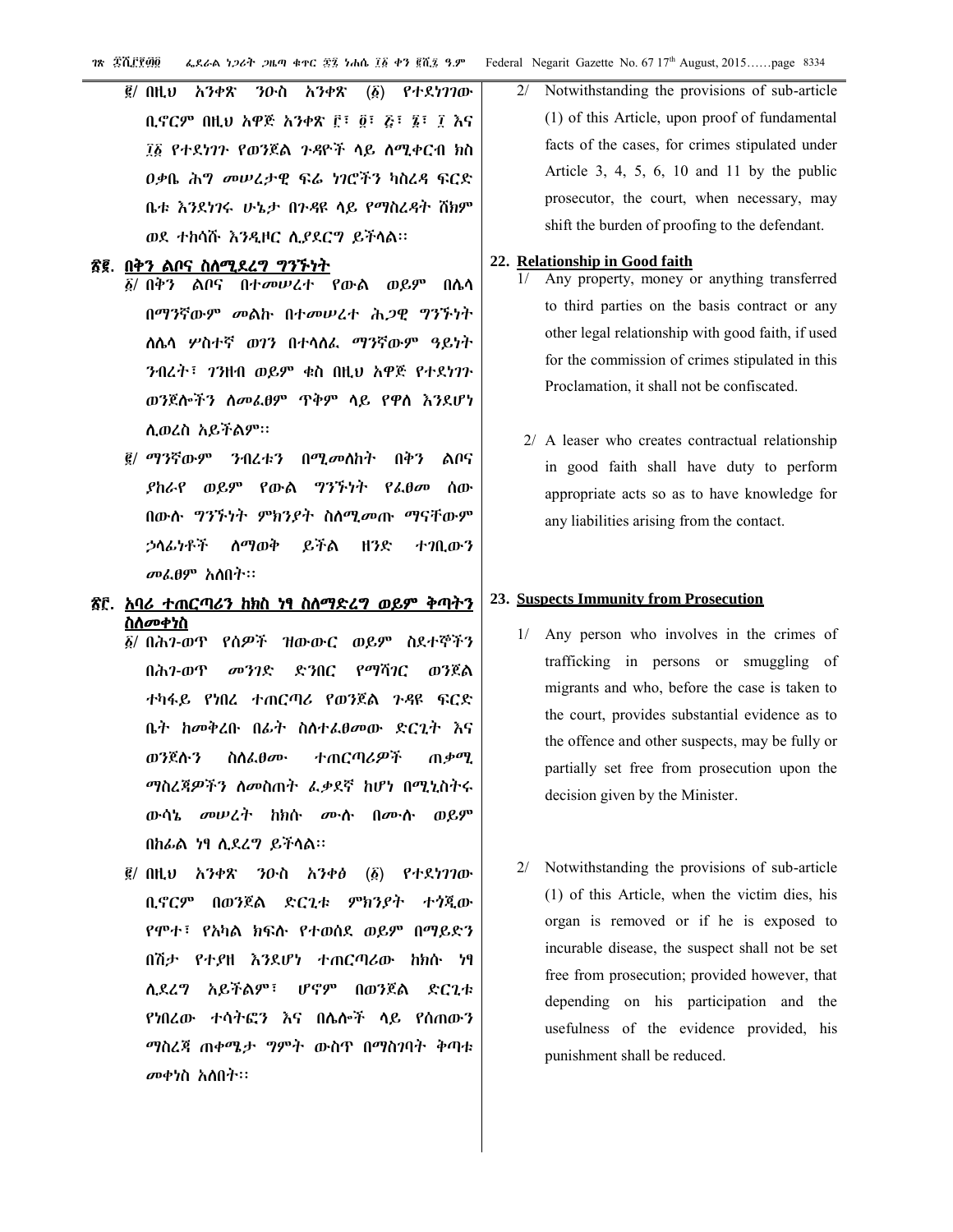|      | ፫/ ስዚህ አንቀጽ አፌፃፀም ሲባል "ጠ <i>ቃሚ ማ</i> ስረጃ" |  |  |
|------|-------------------------------------------|--|--|
| ማስትኑ |                                           |  |  |

- ሀ) የቀረበው ማስረጃ ብቻውን በቀረበው የወንጀል ክስ የጥፋተኝነት ውሳኔ ለመስጠት በቂ ከሆነ፤
- ለ) ማስረጃው በመገኘቱ ሌሎች ማስረጃዎችን ወይም ተጠርጣሪዎችን ለማግኘት መሠረታዊ ምንጭ ሆኖ የሚያገለግል ከሆነ፤ ወይም
- ሐ) የተገኘው ማስረጃ ከሌሎች ማስረጃዎች ጋር በመቀናጀት የጥፋተኝነት ውሳኔ ለመስጠት የሚያስችል ከሆነ እና ይኸው ማስረጃ ባለመካተቱ ወንጀሉን ለማረጋገጥ በሌላ መልኩ የተሰባሰበው ማስረጃ በቂ የማይሆን ነው ተብሎ ሲታመን፤ ነው፡፡

#### <u>ኛ፬. የዳኝነት ሥልጣን</u>

- ፩/ የፌደራል መጀመሪያ ደረጃ ፍርድ ቤት በዚህ አዋጅ በተደነገጉ ወንጀሎች ላይ የመጀመሪያ ደረጃ የዳኝነት ሥልጣን ይኖረዋል፡፡
- ፪/ የዳኝነት ሥልጣንን የተመለከቱ የኢትዮጵያ ፌደራላዊ ዲሞክራሲያዊ ሪፐብሊክ የወንጀል ሕግ አንቀጽ ፲፫ እና አንቀጽ ፲፯ (፩) (ለ) ድንጋጌዎች ሕገ-ወጥ የሰዎች ዝውውር ወይም ስደተኞችን በሕገ-ወጥ መንገድ ድንበር የማሻገር ወንጀልንም ያካትታሉ፡፡

#### ፳፭. ወንጀሉ በይርጋ የማይታገድ ስለመሆኑ

በዚህ አዋጅ አንቀጽ ፫ እና ፭ የተመለከቱ ወንጀሎችን በፈፀመ ሰው ላይ የሚቀርብ ክስ ወይም ቅጣት በይርጋ አይታገድም፡፡

#### ክፍል አራት ስለተጎጂዎች ጥበቃ፣ መልሶ ማቋቋም እና ካሣ ፳፮. ተጎጂዎችን ስለመለየትና ስለመታደግ

፩/ መንግስት አግባብነት ካላቸው የሌሎች አገራት ሚሲዮኖች፣ መንግሥታዊና መንግስታዊ ካልሆኑ በጎ አድራጎት ድርጅቶችና ማህበራት እና ሌሎች ድጋፍ የሚያደርጉ አካላት ጋር በመተባበር ተጎጂዎችን ለመለየት፣ ለመታደግ፣ ወደ አገራቸው ለመመለስ እና መልሶ ለማቋቋም የሚያስችል የአሠራር ሥርዓት ይዘረጋል፣ ዝርዝሩ በሕግ ይወሰናል፡፡

- 3/ For the implementation of this Article "Substantial Evidence" means the evidence:
	- a) is sufficient to bring conviction otherwise than other evidences;
	- b) Serves as a basis to find out other suspects or to lead to other evidences; or
	- c) Corroborating other evidences, sufficient to bring conviction and in its absence, conviction is unlikely.

#### **24. Jurisdiction**

- 1/ The Federal First Instance Court shall have first instance jurisdiction over offences stipulated under this Proclamation.
- 2/ The judicial jurisdictions stipulated under Article 13 and Article 17 (1) (b) of the Criminal Code of the Federal Democratic Republic of Ethiopia shall include crimes of trafficking in persons and smuggling of migrants.

#### **25.Inapplicability of Statute of Limitation**

The prosecution or execution of sentence of a person who commits crimes stipulated under Article 3 and 5 of this Proclamation shall not be barred by statute of limitation.

#### **PART FOUR PROTECTION, REHABILITATION AND COMPENSATION FOR VICTIMS**

#### **26. Identification and Rescue of Victims**

The Government shall put in place necessary working procedures to identify, rescue, repatriate and rehabilitate victims in partnership with other foreign diplomatic missions, concerned government and nongovernment organizations and other supportive mass organization, the details of which shall be specified by law.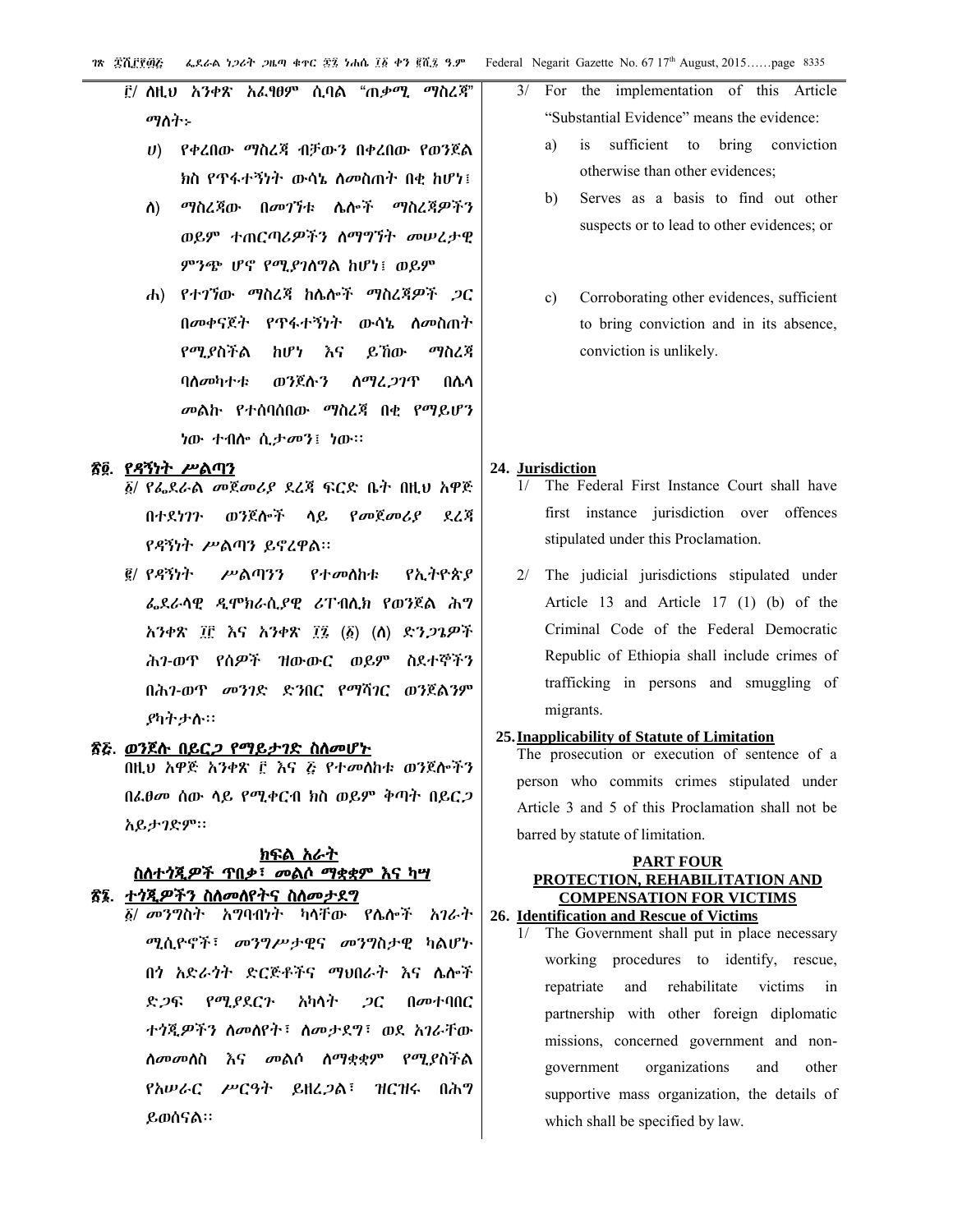- ፪/ በሌሎች ሕጎች የተደነገጉ መብቶች እንደተጠበቁ ሆኖ፦
	- ሀ) ተጎጂዎች የሚደረግላቸውን ጥበቃ፣ እገዛ፣ ድጋፍ እና በፍርድ ሂደት ወቅት ስለጉዳዩ ደረጃ መረጃ እንዲያገኙ፤
	- ለ) ተጎጂዎች ግላዊ ሚስጥራቸው እና ሰብዓዊ ክብራቸውን በጠበቀ መልኩ በርህራሄና በክብር እንዲያዙ፣ ተገቢው የጤና፣ የማሕበራዊ አገልግሎት፣ ጊዜያዊ መጠለያ፣ የማህበራዊና ሥነ ልቦናዊ ምክር ድጋፍ እንዲያገኙ፤

ይደረጋል፡፡

- ፫/ በዚህ አዋጅ ሥር የተመለከቱ የወንጀል ጉዳዮችን ለመመርመር፣ ክስ ለማቅረብ ወይም ዳኝነት ለመስጠት ሥልጣን የተሰጣቸው አካላት የተጎጂዎችን ሁኔታ ግምት ውስጥ በማስገባት የተሻለ ድጋፍ እና እንክብካቤ ወደሚያደርጉ ተቋማት መላክ አለባቸው፡፡
- ፬/ ተጎጂዎች በጊዜያዊ መጠለያ እንዲጠለሉ በሚደረግበት ጊዜ በማንኛውም ሁኔታ በፖሊስ ጣቢያ፣ በማረፊያ ቤቶች፣ ወይም በማረሚያ ቤቶች እንዲቆዩ መደረግ የለባቸውም፣ በወንጀል ክሱ የፍርድ ሂደት በምስክርነት ካላስፈለጉ በስተቀር በጊዜያዊ መጠለያ ውስጥ ከሶስት ወራት በላይ መቆየት የለባቸውም፡፡
- ፭/ ማንኛውም የሌላ አገር ዜግነት ያለው ተጎጂ ጉዳዩ በሌላ አግባብነት ባለው ሕግ የሚታይ ወይም በዚህ አዋጅ በተደነገገው መሠረት በፍርድ ሂደት ለምስክርነት የሚያስፈልግ ካልሆነ በስተቀር በጊዜያዊ መጠለያም ሆነ በኢትዮጵያ ውስጥ ከአንድ ወር በላይ መቆየት የለበትም፡፡

## ፳፯. ተጎጂዎችን ወደአገራቸው መመለስ በሕገ ወጥ የሰዎች ዝውውር ወይም ስደተኞችን በሕገ-ወጥ መንገድ ድንበር በማሻገር ወንጀል ተጎጂ ሆኖ ከአገር ውጭ የሚገኝ ኢትዮጵያዊን፦

፩/ የውጭ ጉዳይ ሚኒስቴር ከሚመለከተው የኢትዮጵያ ኤምባሲ፣ ከሠራተኛና ማኅበራዊ ጉዳይ ሚኒስቴር፣

- Without prejudice to the provisions of other laws:
	- a) victims shall be provided with information on the nature of protection, assistance and support as well as information on any legal proceedings related to them;
	- b) victims shall be accorded the available health and social services, medical care, counselling and psychological assistance, with care, on a confidential basis and with full respect of privacy.
- 3/ Organs responsible to investigate, prosecute, adjudicate criminal cases stipulated under this Proclamation shall, taking into account the condition, refer the victim to appropriate organizations and institutions for assistance and support.
- 4/ The victims while staying at temporary shelter shall, in no case, be kept in police stations, detention centres or prisons; and unless victims are required for testimony in the judicial process, they shall not stay in temporary shelter for a period exceeding three months.
- 5/ Any person who is not a national shall not stay, either in the temporary shelter or in Ethiopia for more than one month, unless he is required for testimony in the judicial process, or his cases treated in accordance with other relevant laws.

#### **27. Repatriation of Victims**

Any Ethiopian, found outside of Ethiopia, who is a victim of trafficking in persons and smuggling of migrants:

1/ the Ministry of Foreign Affairs shall, in cooperation with the concerned Ethiopian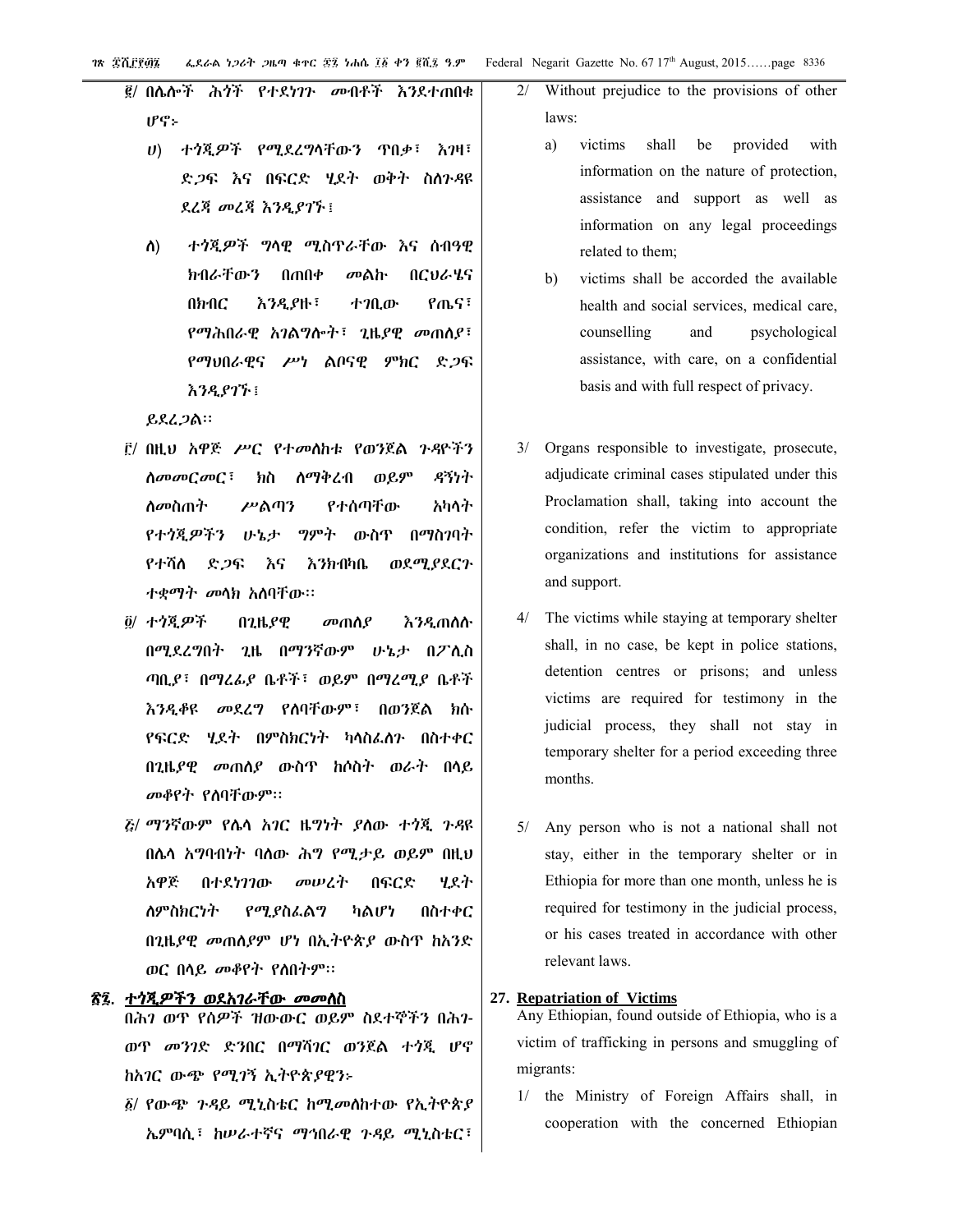ከዓለምአቀፍ ድርጅቶች እና አስፈላጊም ሲሆን ከሌሎች የአገር ውስጥ ተቋማት ጋር በመተባበር ወደ ኢትዮጵያ የሚመለስበትን ሁኔታ ያመቻቻል፤

- ፪/ ተጎጂው ባለበት አገር የሚገኝ ወይም በቅርበት የሚሠራ የኢትዮጵያ ሚሲዮን ተጎጂው የታሰረ ወይም የተያዘ መሆኑን ካወቀ ጉዳዩ ከሚመለከታቸው አካላት ጋር በመተባበር ተጎጂውን ለመታደግ፣ ተጎጂ በሆነበት የወንጀል ጉዳይ ጋር በተያያዘ በእስር ላይ የሚገኝ ከሆነ ከእስር ለማስለቀቅ ወይም ወደ አገሩ እንዲመለስ ለማድረግ አስፈላጊውን ይፈጽማል፤
- ፫/ ተጎጂው በማናቸውም ጉዳይ ባለበት አገር መቆየት ካለበት የሕግ ምክርን ጨምሮ ሌሎች አስፈላጊ ድጋፎች ከተሟሉ እንዲቆይ ሊያደርግ ይችላል፣ ተጎጂው በሚቆይበት አገር የሚገኘው ወይም በቅርበት የሚሰራው የኢትዮጵያ ሚሲዮን የተጎጂውን አያያዝና የጉዳዩን ደረጃ በመከታተል ለውጭ ጉዳይ ሚኒስቴር በየወቅቱ ማሳወቅ አለበት፡፡
- ፳፰. የውጭ አገር ዜግነት ያላቸውን ተጎጂዎች ወደ አ*ገራቸ*ው ስለ*መመ*ለስ
	- ፩/ ማንኛውም የውጭ አገር ዜጋ የሆነ ወደ ኢትዮጵያ የገባ ተጎጂ በዚህ አዋጅ በአንቀጽ ፳፮ (፪)፣ (፫) እና (፬) የተመለከቱ ድጋፎች በሙሉ ይደረግለታል፣ እንደነገሩ ሁኔታ ጊዜያዊ የመኖሪያ ፈቃድ እንዲያገኝ ይደረጋል፡፡
	- ፪/ ማንኛውም በሕገ‐ወጥ የሰዎች ዝውውር ወይም ስደተኞችን በሕገ-ወጥ መንገድ ድንበር በማሻገር ወንጀል ተጎጂ የሆነ የውጭ አገር ዜጋ በኢትዮጵያ የሚገኝ ከሆነ ወደ ኢትዮጵያ የግዛት ክልል ውስጥ በሕገ‐ወጥ መንገድ በመግባቱ ምክንያት በወንጀል ሊጠየቅ አይችልም፡፡
	- ፫/ ለወንጀል ምርመራ፣ ክስና የፍርድ ሂደት ውጤታማነት የውጭ አገር ዜጋ የሆነ በኢትዮጵያ የሚገኝ ተጎጂ ለምስክርነት አስፈላጊ መሆኑ

Embassy, the Ministry of Labour and Social Affairs, international organizations and, if necessary, with other appropriate domestic organizations initiate the process to return the person in to Ethiopia;

- 2/ If Ethiopian embassy hosting there or working nearby victim of human trafficking or a smuggled migrant of Ethiopian citizen arrested or detained in a foreign country have knowledge of this occurrence he shall in collaboration with appropriate organs initiate the process to rescue, release and return of the victim to Ethiopian.
- 3/ if any victim of human trafficking or a smuggled migrant is compelled to stay in a foreign country for any case, the Ethiopian diplomatic mission shall take measures to provide him with legal counselling or assistance; and the Embassy hosting there or working nearby shall follow up handling of the victim and status of the case and periodically report to the Ministry of Foreign Affairs.
- **28. Repatriation of Foreign Nationals to their Country**
	- Any foreign national who is victim and found in Ethiopia shall be fully entitled to the protections mentioned under Article 26 (2), (3) and (4) of this Proclamation, and he shall be provided temporary resident permit, as the case may be.
	- 2/ Any foreign national who is victim of trafficking in persons and smuggling of migrants shall not be criminally liable on his illegal entry into Ethiopian territory.
	- 3/ When a foreign national has been identified as an important witness and if he is willing to testify, in accordance with a relevant law, he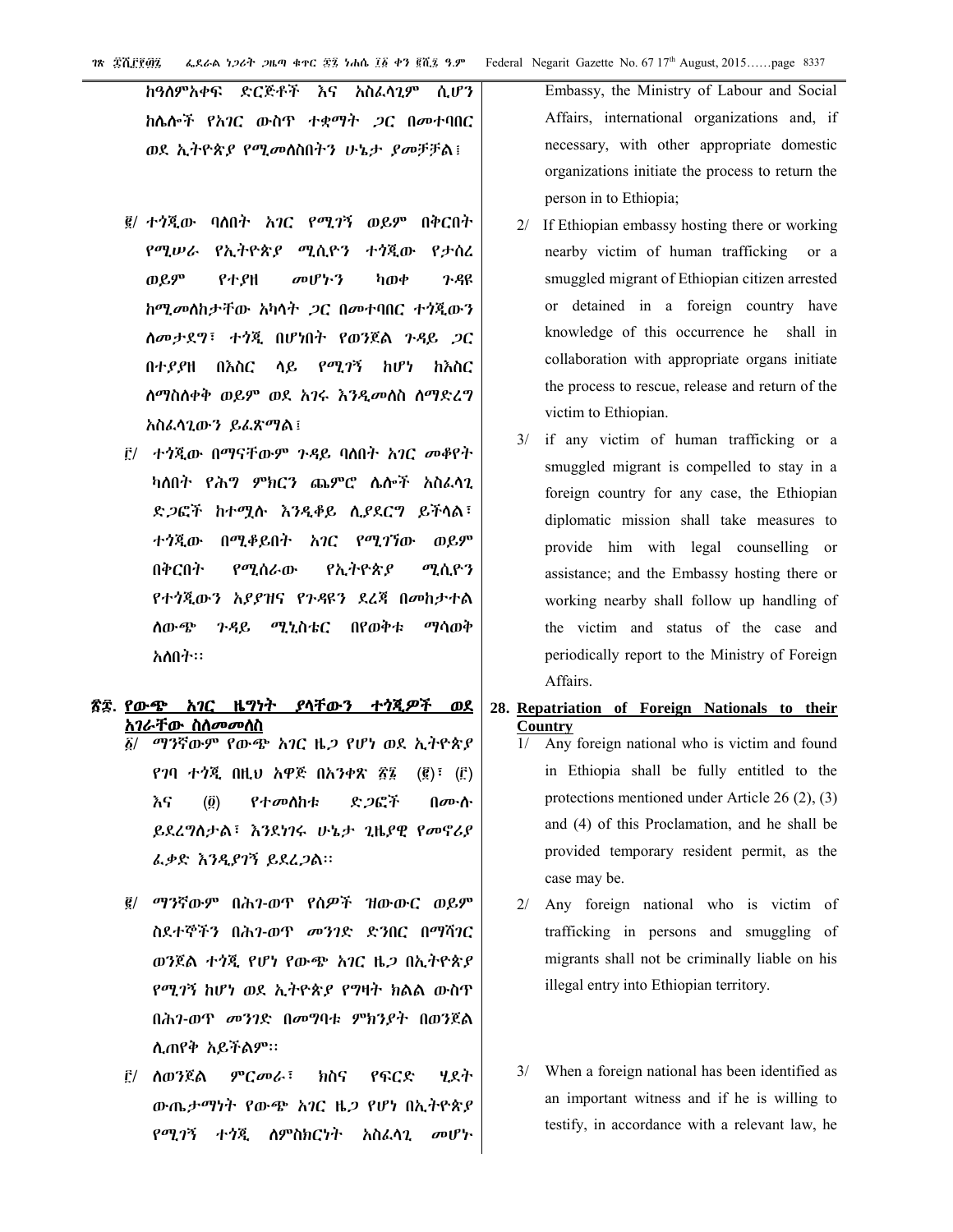ከታመነ እና ተጎጂው ምስክርነቱን ለመስጠት ፈቃደኛ ከሆነ የፍርድ ሂደቱ እስኪጠናቀቅ ድረስ አግባብነት ባለው ህግ መሰረት ጊዜያዊ የመኖሪያ ፈቃድ እንዲያገኝ ይደረጋል፣ ሰብዓዊ መብቶቹም በተሟላ መልኩ እንዲከበሩ ይደረጋል፡፡

፬ ስለቪዛ፣ ስለጉዞ ሰነድ እና ሌሎች ሁኔታዎች በሌሎች ሕጎች የተደነገገው እንደተጠበቀ ሆኖ ማንኛውም የውጭ አገር ዜጋ የሆነ ተጎጂ በኢትዮጵያ ውስጥ የሚገኝ መሆኑ ከተለየ የውጭ ጉዳይ ሚኒስቴር ከሚመለከታቸው አካላት ጋር እና ከሚመለከተው አገር ዲፕሎማቲክ ሚሲዮን ጋር በመተባበር ተጎጂው ወደ አገሩ የሚመለስበትን ሁኔታ ያመቻቻል፡፡

#### ፳፱. የተጎጂዎችና ምስክሮች ጥበቃ

በሌሎች ሕጎች ለተጎጂዎች የተሰጡ ልዩ ልዩ መብቶች እንደተጠበቁ ሆነው ማንኛውም በሕገ-ወጥ የሰዎች ዝውውር ወይም ስደተኞችን በሕገ-ወጥ መንገድ ድንበር የማሻገር ወንጀል ተጎጂ የሆነ ምስክር እንደነገሩ ሁኔታ በምስክሮችና ጠቋሚዎች ጥበቃ አዋጅ ቁጥር ፮፻፺፱/፪ሺ፫ የተደነገጉ ጥበቃዎችን እንዲያገኝ ይደረጋል፡፡

#### ፴. ከወንጀል ተጠያቂነት ነፃ ስለመሆን

ማንኛውም ተጎጂ ለሕገ‐ወጥ የሰዎች ዝውውር ወይም ስደተኞችን በሕገ-ወጥ መንገድ ድንበር ማሻገር ወንጀል ከመዳረጉ ጋር በተያያዘ በወንጀል አይጠየቅም፡፡

#### ፴፩. ስለካሣ

- ፩/ ፍርድ ቤት በጥፋተኛው ላይ ከሚወስነው ቅጣትና መቀጮ በተጨማሪ ለተጎጂው ወይም በተጎጂው ስም ወጭ ላወጡ ሌሎች ሰዎች ወይም ድርጅቶች ካሣ እንዲከፈል ሊወስን ይችላል፡፡
- ፪/ በዚህ አንቀጽ ንዑስ አንቀጽ (፩) መሠረት የሚፈከል ካሣ የሕክምና፣ የትራንስፖርት፣ የሞራል ካሳ፣ ከወንጀሉ ጋር በቀጥታ ተያያዥነት ባላቸው ምክንያቶች የደረሱ ጉዳቶች ካሳ እና ሌሎች ተገቢነት ያላቸው ወጭዎችን ለማካካስ የሚችል መሆን አለበት፣ በማናቸውም ሁኔታ ለተጎጂው የሚከፈል ካሣ እንደነገሩ ሁኔታ ለሕገ-

shall be accorded temporary resident permit, until such time as the proceeding of the court is completed, and his human rights shall be respected adequately.

4/ Without prejudice to the provisions of other laws regarding visa, travel documents and other conditions, when any victim, who is foreign national, is identified in Ethiopian territory, the Ministry of Foreign Affairs in collaboration with relevant authorities and concerned diplomatic mission, shall take appropriate measures to repatriate the victim to the country of origin.

#### **29. Protection of Witness and Victim**

Without prejudice to different rights stipulated in other laws with respect to victims, any witness, who is a victim of crime of trafficking in persons and smuggling of migrants, shall be entitled with the protections stipulated under Witness and Whistleblowers Protection Proclamation no. 699/2010.

#### **30. Immunity from Criminal Liability**

Any person victim of trafficking in persons or smuggling of migrants shall not be legally prosecuted on the facts of being a victim of the crime.

#### **31. Compensation**

- 1/ The court may decide against the convicted person, in addition to imprisonment and fine, to pay compensation for the victim or to persons or organization who incurred cost in the name of the victim.
- 2/ The amount of compensation to be paid under sub-article (1) of this Article shall, enable to set off medical, transport, moral damage, any other costs or losses incurred as a direct result of the crime and other appropriate expenses; provided, however, in any case, the compensation shall not be less than the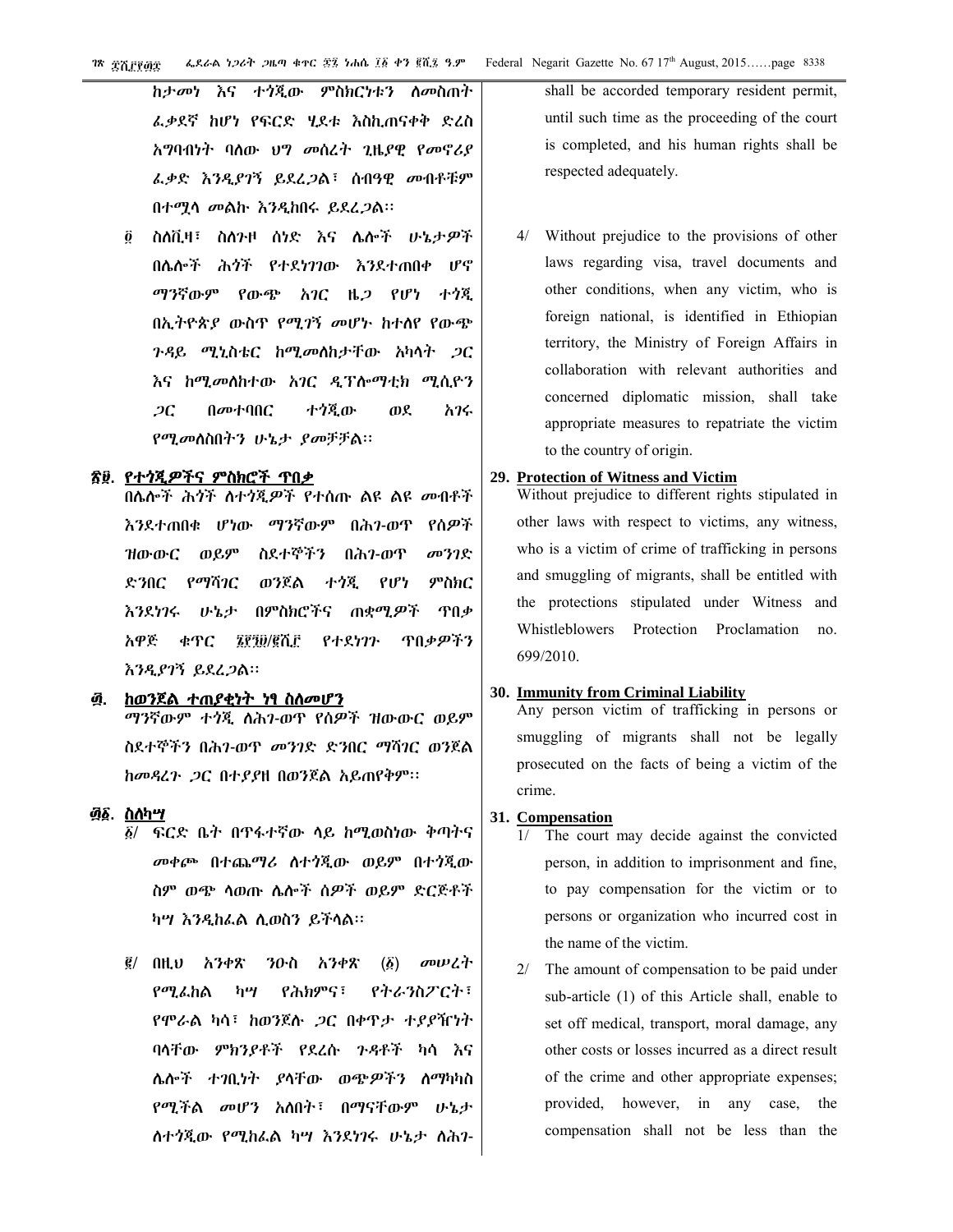ወጥ ሰው አዘዋዋሪው ወይም ስደተኞችን በሕገ-ወጥ መንገድ ድንበር አሻጋሪው ከከፈለው ገንዘብ፣ ሊከፍል ከሚችለው ወይም በወንጀል ድርጊቱ ምክንያት ተጎጂው ካጣው ወይም ለሕገ-ወጥ ሰው አዘዋዋሪው ወይም ስደተኞችን በሕገ-ወጥ መንገድ ድንበር አሻጋሪው ካገኘው ጥቅም መጠን ያነሰ መሆን የለበትም፡፡

፫/ ተጎጂው በዚህ አንቀጽ ንዑስ አንቀጽ (፩) እና (፪) መሠረት ካሣ ማግኘት ያልቻለ እንደሆነ የማካካሻ ክፍያ ከፈንዱ እንዲከፈል ይደረጋል፣ የማካካሻ ክፍያ ተጠቃሚ መሆን የሚችለው ኢትዮጵያዊ ዜግነት ያለው ተጎጂ ነው፡፡

#### ክፍል አምስት ስለፈንድ መቋቋም

፴፪. መቋቋም

ሕገ‐ወጥ የሰዎች ዝውውር ወይም ስደተኞችን በሕገ-ወጥ ድንበር ማሻገር ወንጀልን የመከላከል፣ የመቆጣጠር እና ተጎጂዎችን መልሶ ማቋቋሚያ ፈንድ (ከዚህ በኋላ "ፈንድ" እየተባለ የሚጠራ) በዚህ አዋጅ ተቋቁሟል፡፡

#### ፴፫. የገቢ ምንጭ

የፈንዱ የገቢ ምንጭ ከመንግስት ከሚመደብ በጀት፣ በዚህ አዋጅ መሠረት ከሚወረሱ ንብረቶችና መቀጮዎች፣ ከግለሰቦች፣ ከልዩ ልዩ መንግስታዊ፣ ከበጎ አድራጎት ድርጅቶችና ማህበራት ከሚገኝ ልገሳ፣ ከልዩ ልዩ ዓለም አቀፍ ድርጅቶችና የእርዳታ ተቋማት ከሚገኝ ድጋፍ እና ከሌሎች የገንዘብና ኢኮኖሚ ልማት ሚኒስቴር ከሚያፀድቃቸው የገንዘብ ምንጮች ከሚገኝ ገቢ ይሆናል፡፡

#### ፴፬. <u>ዓላማ</u>

ፈንዱ የተቋቋመበት ዋና ዓላማ የሚከተሉትን ያካትታል፦

- ፩/ ለተጎጂዎች የሚሰጥ ቁሳዊ እርዳታ ለመደገፍ፤
- ፪/ ለተጎጂዎች የሚሰጥ የሙያ ሥልጠናን ለመደገፍ፤
- ፫/ ተጎጂዎችን ለመታደግ፣ መልሶ ለማቋቋም እና ከቤተሰቦቻቸውና ከማሕበረሰቡ ጋር እንዲቀላቀሉ ለማድረግ እንዲሁም ቤተሰቦችን ለማፈላለግ የሚወጡ ወጭዎችን ለመሸፈን፤ እና

amount paid, or to be paid to the human trafficker or migrant smuggler, loss incurred by the victim because of the crime or the benefit obtained by the human trafficker or migrant smuggler.

3/ When the victim cannot get compensation under sub-articles (1) and (2) of this Article, an Ethiopian national can claim a reimbursement payment and shall be paid from the Fund.

#### **PART FIVE ESTABLISHMENT OF FUND**

#### **32. Establishment**

A fund to prevent, control and rehabilitate victims of crime of trafficking in human and smuggling of migrants (hereinafter called the "Fund") is hereby established by this Proclamation.

#### **33. Sources of Income**

The source of income of the Fund shall be budget allocated by Government, proceeds of sale of properties confiscated or fines imposed as per this Proclamation, voluntary contribution from individuals, governmental organisations, the private sector and charities and societies, grants from different international organization and donors and other financial sources approved by Ministry of Finance and Economy Development.

#### **34. Objective**

The main objective of establishment of the Fund includes the following:

- 1/ to assist the provision of material support for victims;
- 2/ to support provision of professional training to victims;
- 3/ to cover the expense of relief, rehabilitation, reintegration of victims with their families and community; and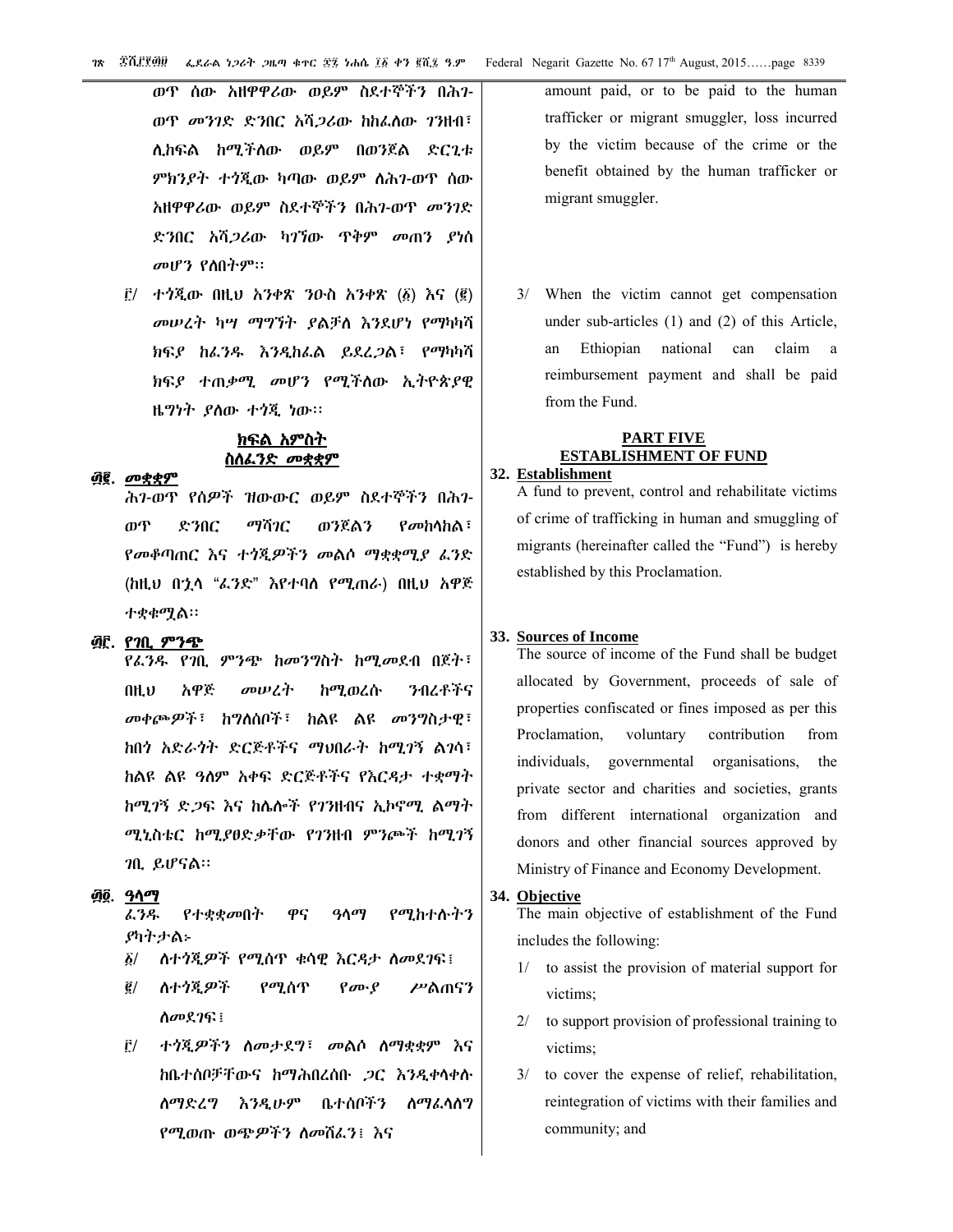| 78 | ፌደራል ነጋሪት ጋዜጣ ቁተር ፷፯ ነሐሴ ፲፩ ቀን ፪ሺ፯ ዓ.ም<br>ቋሺሮየማ                                   | Federal Negarit Gazette No. 67 17 <sup>th</sup> August, 2015page 8340                        |
|----|-----------------------------------------------------------------------------------|----------------------------------------------------------------------------------------------|
|    | $\ddot{\mathbf{g}}$ /<br>የተጎጂዎች<br><b>2</b> th, <i>P</i> Q<br>መጠስያ<br>እና<br>ツንባታን | to support the construction of temporary<br>4/                                               |
|    | ሌሎች ድጋፎች ስማድረግ።                                                                   | shelters and other needs.                                                                    |
|    | <u>፴ሯ. የፌንዱ አስተዳደር</u><br>አሰራርና<br>የሚያስተ<br>የፌንዱ<br>አስተዳደር፣<br>ፌንዱን               | 35. Management of the Fund<br>The management and procedure of the fund and                   |
|    | ዳድሬው አካል ተጠሪነት የሚኒስትሮች ምክር ቤት                                                     | the accountability of the organ which administers it                                         |
|    | በሚያወጣው ደንብ መሰረት ይወሰናል።                                                            | shall be determined by council of ministers                                                  |
|    |                                                                                   | regulation.                                                                                  |
|    | <u>፴፮ የፌንዱ ተጠቃሚዎች</u><br>በዚህ አዋጅ መሠረት ከተቋቋመው ፌንድ ተጠቃሚ                             | 36. Beneficiaries of the Fund<br>Victims of Ethiopian nationals shall benefit from           |
|    | መሆን የሚችለው ኢትዮጵያዊ ዜግነት ያለው ተጎጂ                                                     | the Fund established in accordance with this                                                 |
|    | ሆኖም<br>ዜማነት<br>ያሳቸው<br>ይሆናል፣<br>የሴሳ<br>አገር                                        | Proclamation; provided; however, the Government                                              |
|    | ተጎጂዎች ከፌንዱ ተጠቃሚ ስለሚሆኑበት ሁኔታ                                                       | shall determine the conditions under which foreign                                           |
|    | መንግስት ሲወስን ይችላል።                                                                  | nationals may benefit from the Fund.                                                         |
|    | <u>፴፯. የፌንዱ የሂሳብ መዝንብና አዲት</u>                                                    | 37. Books of Accounts and Audit                                                              |
|    | የፌንዱ የሂሳብ መዛግብትና ገንዘብ ነክ ሰነዶች<br>$\delta/$                                        | The books of account and other financial<br>1/                                               |
|    | በየዓመቱ በዋናው አዲተር ወይም ዋናው አዲተር                                                      | records of the Fund shall be audited annually                                                |
|    | በሚሰይመው አዲተር ይመረመራሱ።                                                               | by the Auditor General or by the auditor                                                     |
|    |                                                                                   | assigned by him.                                                                             |
|    | $\tilde{\mathbf{g}}/$<br>የአዲት<br>አካል<br>ፌንዱን<br>የሚያስተዳድረው                         | The organ which administers the fund shall<br>2/                                             |
|    | ሪፖርቱን የበጀት አመቱ በተጠናቀቀ<br>በአራት                                                     | have the duty to submit the audit report, to the                                             |
|    | ተጠሪ ስሆነስት<br>አካል<br>ወራት<br>ጊዜ ውስዋ                                                 | body to whom it is accountable for, within                                                   |
|    | ማቅረብ አስበት፡፡                                                                       | four months following the end of the budget                                                  |
|    | <i>፴፰. የበጀት ዓመት</i><br>ዓመት የመንግስት የበጀት<br>የፌንዱ የበጀት<br>ዓመት                        | year.<br>38. Budget Year<br>The budget year of the Fund shall be the fiscal year             |
|    | ይሆናል።                                                                             | of the Government.                                                                           |
|    | <u>ክፍል ስድስት</u>                                                                   | <b>PART SIX</b>                                                                              |
|    | <u>የባለድርሻ አካላት ትብብር</u>                                                           | <b>STAKEHOLDERS COOPERATION</b>                                                              |
|    | ፴፱. ስስብሔራዊ ኮሚቴ መቋቋም<br>የሕገ-ወጥ የሰዎች ዝውውር ወይም ስደተኞችን<br>$\delta/$                   | 39. Establishment of National Committee                                                      |
|    | በሕን-ወዋ መንገድ ድንበር ማሻገር ወንጀልን                                                       | A national committee, for better coordination<br>1/                                          |
|    | ለመከላከልና ለመቆጣጠር፣ ተጎጂዎችን ለመጠ                                                        | of activities designed for victims protection,                                               |
|    | ማቋቋም<br>ድ <i>ጋ</i> ፍና የመልሶ<br>ተግባራትን<br>በቅ፣                                       | assistance and rehabilitation, for advising in<br>policy, plans and implementation framework |
|    | ለማከናወን እና አስፌሳጊ የሆኑ አገልግሎቶችን                                                      | formulations process, to accommodate the                                                     |
|    |                                                                                   | interest of victims and for combating the crime                                              |
|    | የሚወጡ<br>እንዲያገኙ<br>ስማድረግ፣<br>በአገሪቱ                                                 | of human trafficking and smuggling of                                                        |
|    | ፖሊሲዎች፣<br>እቅዶች<br><b>7</b> በሮች<br>መርሃ<br>እና                                       | migrants; provide with, its basic role to                                                    |
|    | ግምት<br>የተጎጂዎችን ሁኔታ<br>ውስዋ<br>ዖስገባ                                                 | introduce the social impact of the crime and its                                             |
|    | እንዲሆን ስማድረግ፣ ወንጀስ የሚያስከትሰው                                                        | adverse effect on country's image into the                                                   |
|    | ማህበራዊ ቀውስ፣ በአገር ገፅታ ሳይ የሚኖረውን                                                     | educational curriculum and to maintain the                                                   |
|    | ንዳዮችን<br>ሌሎች<br>አሉታዊ<br>ተጽዕኖ<br>እና                                                |                                                                                              |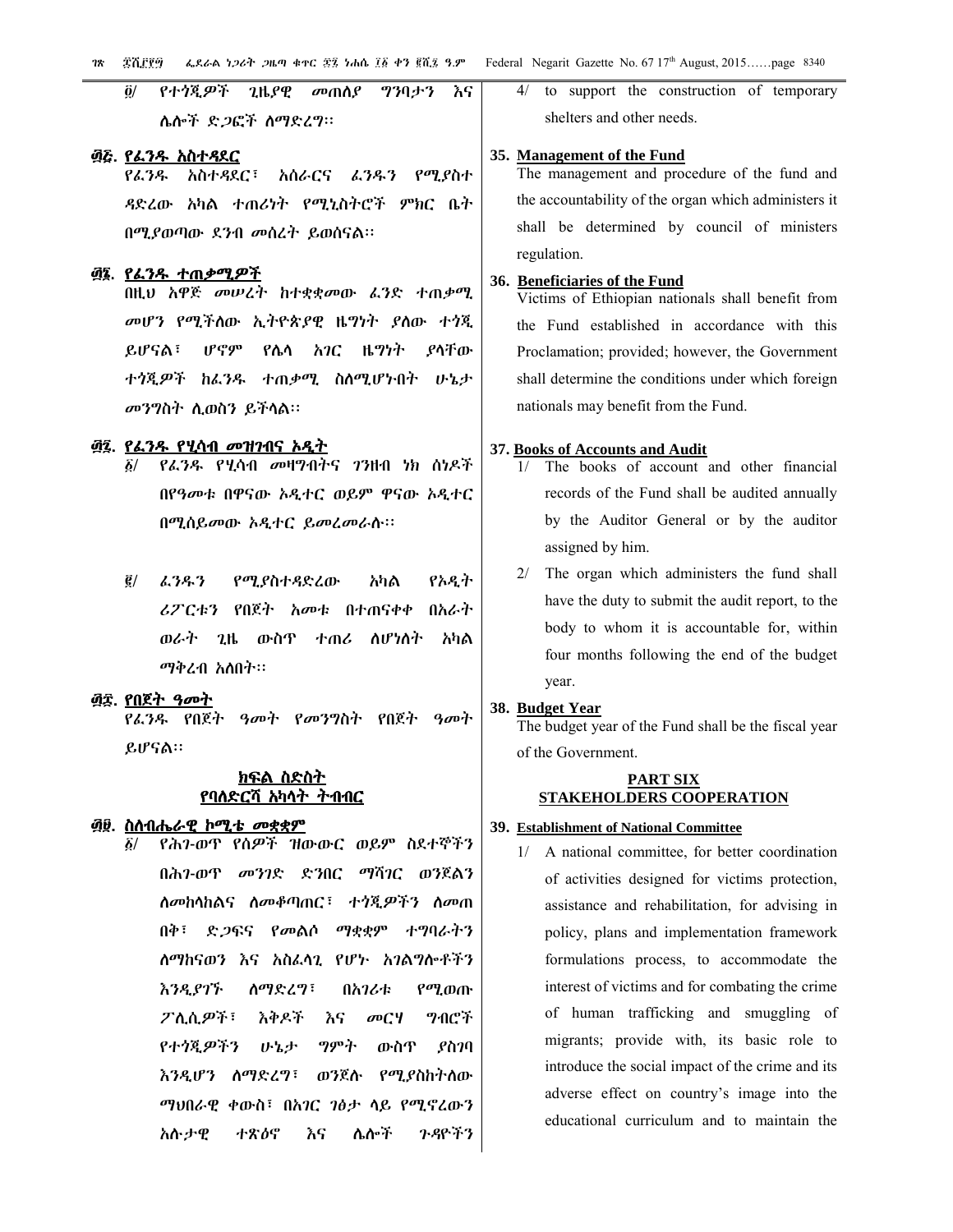- አስመልክቶ በትምህርት ሥርዓቱ ውስጥ እንዲካተት ለማድረግ፣ ይህንኑ ሥራ በልዩ ልዩ አካላት ዘንድ ለማስተባበር፣ የተለያዩ የህብረተሰብ ክፍሎችን እና አደረጃጀቶችን ፍላጎትና ጥቅም ለማስከበር የሚያስችል ብሔራዊ ኮሚቴ ይቋቋማል፡፡
- ፪/ ብሔራዊ ኮሚቴው በምክትል ጠቅላይ ሚኒስትሩ የሚመራ ሆኖ የፍትህ ሚኒስቴር፣ የውጭ ጉዳይ ሚኒስቴር፣ የፌዴራል ጉዳዮች ሚኒስቴር፣ የሰራተኛና ማህበራዊ ጉዳይ ሚኒስቴር፣ የሴቶች፣ ህጻናትና ወጣቶች ጉዳይ ሚኒስቴር፣ የትምህርት ሚኒስቴር እና ሌሎች ልዩ ልዩ የመንግስት ተቋማትን፣ የሃይማኖት ተቋማትን፣ የበጎ አድራጎት ድርጅቶችና ማህበራትን፣ ልዩ ልዩ አደረጃጀቶችን፣ ክልሎችን እና ሌሎች ጉዳዩ የሚመለከታቸውን አካላት ያቀፈ ይሆናል፡፡
- ፫/ የብሔራዊ ኮሚቴው ተጠሪነት ለጠቅላይ ሚኒስትሩ ሆኖ ወንጀሉን ለመከላከል፣ ለመቆ ጣጠር እና ተጎጂዎችን እንደገና መልሶ ለማቋቋም የሚደረገውን ጥረት በአገር አቀፍ ደረጃ ይመራል፤ ያስተባብራል፡፡
- ፬/ የዚህ አንቀጽ ንዑስ አንቀጽ (፪) ድንጋጌ እንደተጠበቀ ሆኖ የብሔራዊ ኮሚቴው አደረጃጀት፣ አባላት አሰያየም፣ ሥልጣንና ተግባር እና የሌሎች ተቋማት ኃላፊነት የሚኒስትሮች ምክር ቤት በሚያወጣው ደንብ ይወሰናል፡፡

#### ፵. ግብረ ሀይል ስለ ማቋቋም

፩/ ሕገ-ወጥ የሰዎች ዝውውር እና ስደተኞችን በሕገ-ወጥ መንገድ ድንበር ማሻገር ወንጀልን ለመከላከል፣ ለመቆጣጠር እና ተጎጂዎችን መልሶ ለማቋቋም የሚደረገውን ጥረት የሚደግፍና ተጠሪነቱ ለብሔራዊ ኮሚቴ የሆነ የፀረ ህገ-ወጥ የሰዎች ዝውውር እና ስደተኞችን በሕገ-ወጥ መንገድ ድንበር ማሻገር ወንጀል የጋራ ግብረ ሀይል (ከዚህ በኋላ "ግብረ ሀይል" እየተባለ የሚጠራ) በዚህ አዋጅ ተቋቁሟል፡፡

interest of various social segments and structures shall be established.

- 2/ The national committee will be lead by the Deputy Prime Minister, and incorporates Ministry of Justice, Ministry of Foreign Affairs, Ministry of Federal Affairs, Ministry of Labor and Social Affairs, Ministry of Women, Children and Youth Affairs, Ministry of Education, Regional States, other governmental organizations, religious institutions, charities and societies, various structures and other respective organizations.
- 3/ The national committee shall be accountable to the Prime Minister and shall be responsible to lead and coordinate all efforts designed to prevent, counter and rehabilitate the victims at the national level.
- 4/ Without prejudice to sub-article (2) of this Article, the structure, assignment, power and duties of the national committee and the responsibilities of other institutions shall be determined by a Regulation to be issued by the Council of Ministers.

#### **40. Establishment of Task Force**

Anti Human trafficking and Smuggling of migrants Task Force (hereinafter called "task force"), which is accountable to the national committee aimed at supporting efforts intended to rehabilitation of victims , prevention and control of crimes of human trafficking and migrant smuggling is established.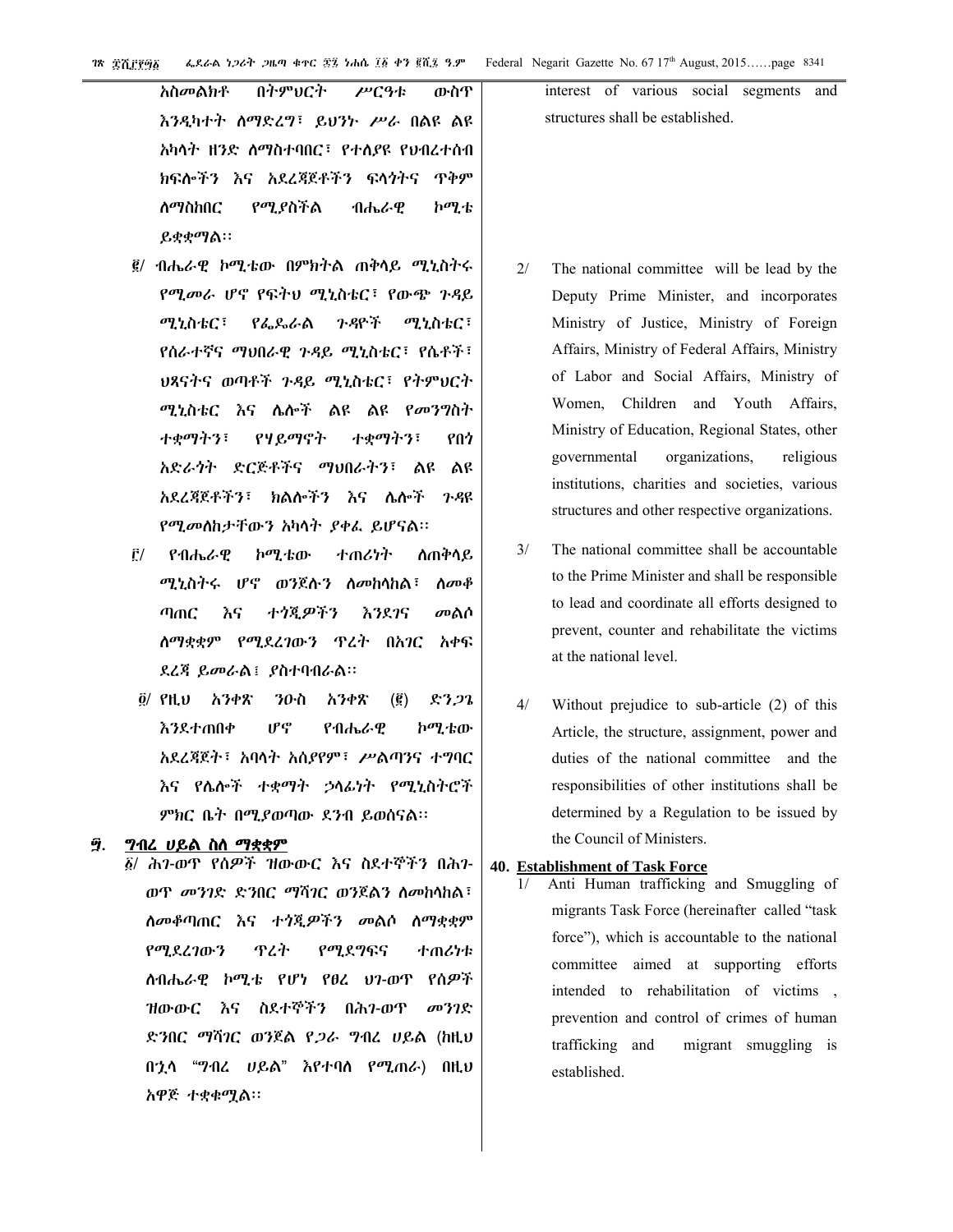## ፪/ ግብረ ሀይሉ በፍትህ ሚኒስትሩ የሚመራ ሆኖ፡-

- ሀ. የውጭ ጉዳይ ሚኒስቴር፣ የሰራተኛና ማህበራዊ ጉዳይ ሚኒስቴር፣ የሴቶች፣ ህጻናትና ወጣቶች ጉዳይ ሚኒስቴር፣ የብሔራዊ መረጃና ደህንነት አግልግሎት፣ የትምህርት ሚኒስቴር፤
- ለ. የፌዴራል ፖሊስ ኮሚሽን፣ የበጎ አድራጎትና ማህበራት ኤጀንሲ፤
- ሐ. በሚኒስትሩ የሚወከል አንድ ኃላፊ፤ እና
- መ. በብሔራዊ ኮሚቴው ሰብሳቢ የሚሰየሙ ሌሎች ሰዎችን፤

ያካተተ ይሆናል፡፡

- ፫/ ግብረ ሀይሉ፡-
	- ሀ. ከሚመለከታቸው የመንግስት አካላት፣ ከአጋር ድርጅቶች እና እንዳስፈላጊነቱ ከዓለም አቀፍ ድርጅቶች ጋር በመተባበር ተጎጂዎችን ለመጠበቅና ለመርዳት እንዲሁም ወንጀሉን ለመከላከል የሚያስችሉ ፖሊሲዎችን፣ ስትራ ቴጂዎችን፣ መርሐ ግብሮችንና እርምጃዎችን በመቅረጽ በብሔራዊ ኮሚቴው ሲፀድቅ ተፈፃሚ እንዲሆኑ ያደርጋል፤
	- ለ. ወንጀሉን በመከላከልና በመቆጣጠር ረገድ ብሔራዊ የድርጊት መርሃ ግብር ያዘጋጃል፣ ለብሔራዊ ኮሚቴው አቅርቦ ያስፀድቃል፣ የድርጊት መርሃ ግብሩን አፈፃፀም ይከታተላል፣ በየወቅቱ ለብሔራዊ ኮሚቴው ሪፖርት ያቀርባል፤
	- ሐ. ከሚመለከታቸው አካላት ጋር በመተባበር ተጎጂ ዎችን መልሶ ለማቋቋም፣ ድጋፍ ለማድረግና ከህብረተሰቡ ጋር ተቀላቅለው እንዲኖሩ ለማስቻል ተገቢውን ይፈጽማል፤
	- መ.ሌሎች በብሔራዊ ኮሚቴው የሚሰጡ ልዩ ልዩ ተግባራትን ያከናውናል፡፡

#### ፵፩. የፍትሕ ሚኒስቴር ኃላፊነት

የፍትህ ሚኒስቴር፡-

፩/ ጉዳዩ ከሚመለከታቸው ልዩ ልዩ መንግስታዊና መንግስታዊ ካልሆኑ አካላት ጋር በመተባበር፦

- 2/ The task force will be led by the Minister of Ministry of Justice and it consists of:
	- a/ Ministry of Foreign Affairs, Ministry of Labor and Social Affairs, Ministry of Women, Children and Youth Affairs, Ministry of Education and National security and intelligence service;
	- b/ Ethiopian Federal police commission, Charities and societies agency;
	- c/ a representative assigned by the Minister; and
	- d/ Other individuals assigned by the Chair person of the national committee.
- 3/ The task force shall:
	- a/ Design policies, strategies, action plans and measures that enables the protection and assistance of victims in collaboration with appropriate government organs, aid partners, and when necessary, with international organizations and implement them upon approval by the national committee;
	- b/ Design the National plan of action for the prevention and control of the crime and obtain approval of it from the national committee, supervise its implementation and submit reports periodically;
	- c/ In collaboration with pertinent stake holders ,take appropriate actions for the rehabilitation ,assistance and reintegration of victims with the society; and
	- d/ perform other activities assigned by the national committee .

#### **41. Responsibility of the Ministry of Justice**  Ministry of Justice shall:

1/ in collaboration with relevant governmental and nongovernmental organizations, shall design an action plan and cause to develop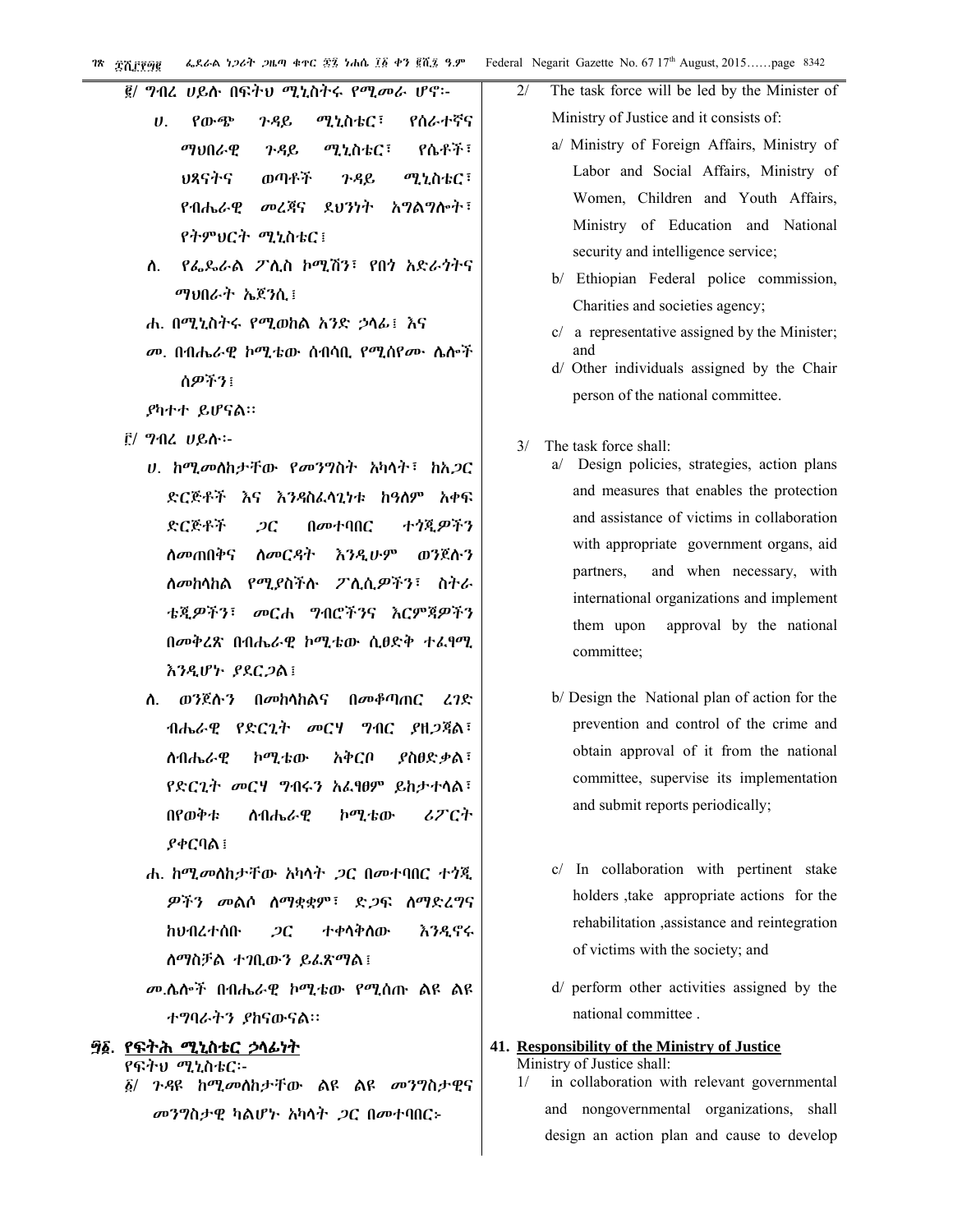- ሀ) ሕገ-ወጥ የሰዎች ዝውውር ወይም ስደተኞችን በሕገ-ወጥ መንገድ ድንበር ማሻገር ወንጀሎችን የሚመለከቱ በተለይም ሕገ-ወጥ የሰዎች አዘዋዋሪዎች እና ሕገ‐ወጥ ስደተኞችን ድንበር አሻጋሪዎች የሚጠቀሟቸውን የተለመዱ ተጎጂዎችን የመመልመያ ዘዴዎች፣ የብዝበዛና የማቆያ ሥልቶች፣ ተጎጂዎች ተጋላጭ ሊሆኑባቸው ስለሚችሉ የብዝበዛ ዓይነቶች፣ ተጎጂዎች መረጃ እና ድጋፍ ሊያገኙባቸው ስለሚችሉ ተቋማትና የሕግ አስከባሪ አካላት ሚና፤
- ለ) ተጎጂዎች ስላላቸው መብት፣ የተጎጂዎችን ደህንነት ለመጠበቅ፣ ለመታደግና ወደ አገራቸው ለመመለስ ስለሚያስችሉ በሥራ ላይ ስላሉ የሕግ ወይም ሌላ መንገዶች፣ ተጎጂዎች መረጃ እና ድጋፍ ሊያገኙ ስለሚችሉባቸው ድርጅቶች፣ ተቋማትና የሕግ አስከባሪ አካላት መረጃ እና ትምህርት የሚሰጡ፤ እና
- ሐ) ተጎጂዎች በተለይም ሴቶችና ሕጻናት ለእነዚህ ወንጀሎች እንዲዳረጉ የሚገፋፉ ምክንያቶችን ለማዳከም የሚያስችሉ የግንዛቤ መፍጠሪያ፤
- መ) ወንጀሉን ለመከላከልና ለመቆጣጠር ጥቅም ላይ የዋሉ ምርጥ ተሞክሮዎችን በመለየት የማስተ ዋወቂያ፤
- መርሃ ግብሮች፣ አጫጫር ጽሑፎች፣ የማስተማሪያ ሞጁሎች፣ ድራማዎች፣ ሌሎች መሰል የማስተማሪያ ዘዴዎች እንዲዘጋጁ ያደርጋል፣ አስፈላጊ ወጭዎችም ከፈንዱ እንዲሸፈኑ በማድረግ በመገናኛ ብዙሃን እና ሌሎች የግንኙነት አውታሮችን በመጠቀም ለሕዝብ እንዲተላለፉ ያደርጋል፡፡
- ፪/ በዚህ አንቀጽ ንዑስ አንቀጽ (፩) የተደነገጉት መርሐ ግብሮች እና የመከላከል እርምጃዎች የገጠሩን ማሕበረሰብ ተደራሽ ለማድረግ የሚያስችሉ ስልቶችን በአግባቡ ማካተታቸውንና ውጤታማነታቸውንም ለማረጋገጥ በየወቅቱ ግብረ ሀይሉ ክትትልና ቁጥጥር ያደርጋል፡፡

broachers, modules, dramatic scenes, and other educational methodologies containing:

- a) the recruitment mechanisms of human traffickers and migrant smugglers, means and types of exploitations and other staying mechanisms, the role of law enforcement institutions and other information and support providing institutions;
- b) the rights of victims, laws regarding the protection, care and repatriation of Ethiopian nationals who are victims, the role of different organizations, law enforcements and others;
- c) the means of minimizing driving forces of victims for such crimes especially about women and children; and
- d) best practices used for combating the crime;

and broadcast to public at large through mass medias and other communication means with the costs to be covered from the Fund.

2/ The action plans and measures referred in sub article (1) of this article should include means to access the rural population, provided that, the task force will supervise the implementation.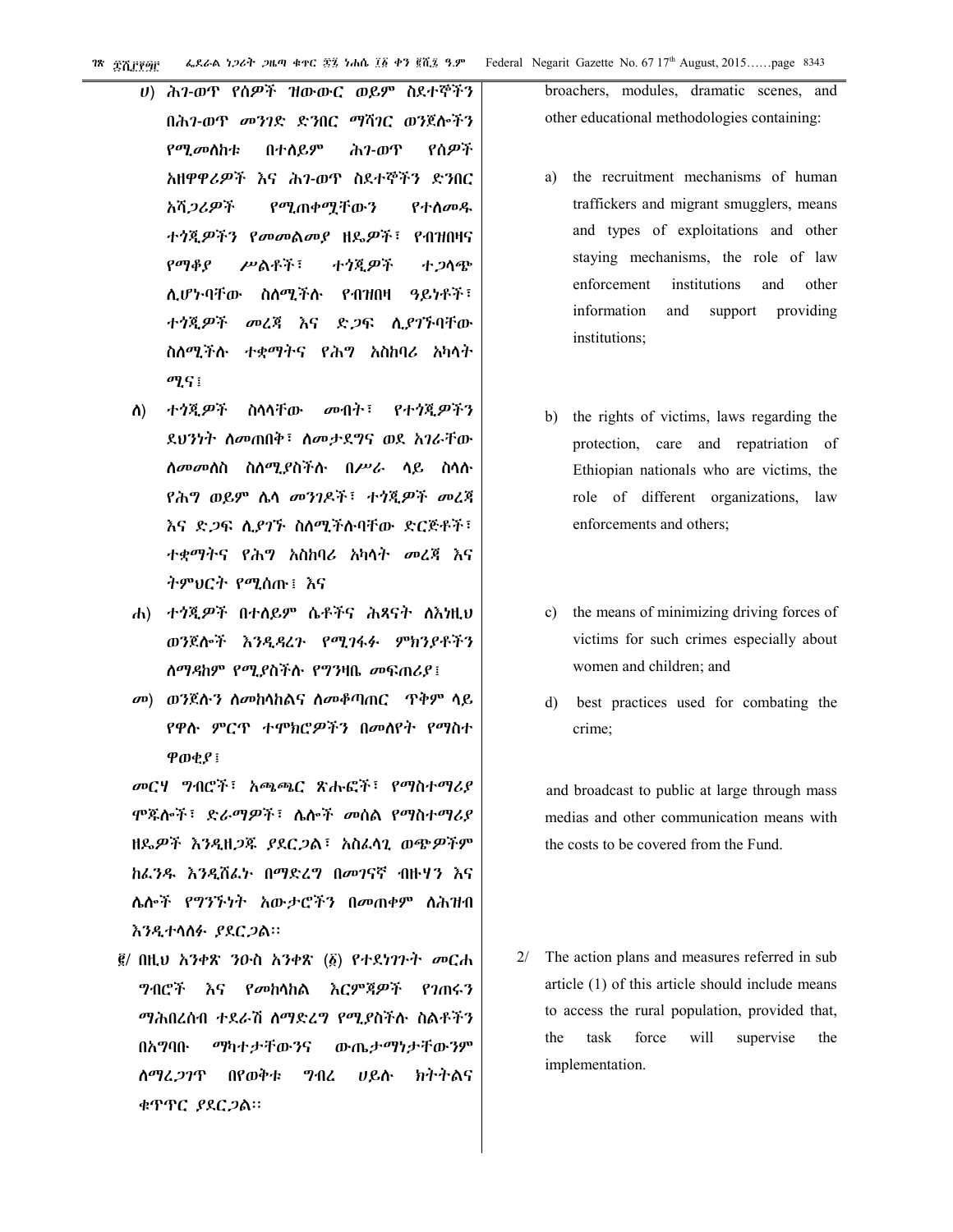| <u>የውጭ ንዳይ ሚኒስቴር ኃላፊነት</u><br>9G.<br>በሌሎች ሕ <i>ጎ</i> ች ለልዩ ልዩ አካላት የተሰጡ ሥልጣንና | 42. Responsibility of the M<br>Without prejudice to      |
|-------------------------------------------------------------------------------|----------------------------------------------------------|
| ተግባራት<br>እንደተጠበቁ ሆነው<br>የውጭ<br>ጉዳይ                                            | stipulated for different of                              |
| ሚኒስቴር፦                                                                        | laws, the Ministry of For                                |
| ፩/ ከብሔራዊ መረጃና ደህንነት አገልግሎት<br>እና                                              | in cooperation with<br>1/                                |
| ከሚመለከታቸው<br>አካላት<br>2C<br>ሌሎች<br>ን ዳዩ                                         | Security Service a                                       |
| በመተባበር ሕገ-ወዋ የሰዎች ዝውውር ወይም                                                    | shall collect and dis                                    |
| ስደተኞችን በሕን-ወጥ መንገድ ድንበር ማሻገር                                                  | of victims of the c                                      |
| ሰዎችን<br>ወንጀል <i>ጋ</i> ር በተ <i>ያያ</i> ዘ ተንጂ የሆኑ                                | conditions under w                                       |
| ዝርዝር፣ የሚገኙበትን አገር፣ ያሉበትን ሁኔታ                                                  | other necessary info                                     |
| እና ሌሎች ተያያዥ ጉዳዮችን መረጃ ያጠናቅራል፣                                                 |                                                          |
| ስሚመስከታቸው ያደርሳል፤                                                               |                                                          |
| በሕን-ወዋ የሰዎች ዝውውር ወይም ስደተኞችን<br>ĝ/                                             | shall conduct asse<br>2/                                 |
| ማሻንር<br>በሕገ-ወጥ መንገድ<br>ድንበር<br>ወንጀል                                           | human and smugg                                          |
| ምክንያት በተለያዩ አገራት ስሚገኙ ተጎጂዎች እና                                                | level of risks of                                        |
| ስደተኞች የየአገራቱን የሥ <i>ጋ</i> ት ደረጃ በመሰየት                                         | communicate in<br>victims and migrar                     |
| በየወቅቱ<br>በተሰያዩ<br>የግንኙነት<br>ዘጼዎች                                              | who reside in other                                      |
| እንዲያውቁት ያደርጋል፤                                                                |                                                          |
| በሕገ-ወጥ የሰዎች ዝውውር ወይም ስደተኞችን<br>Ë/                                             | 3/<br>shall support the e                                |
| ማሻንር<br>ወንጀል<br>መንገድ<br>ድንበር<br>በሕን-ወጥ                                        | community in the d                                       |
| መዳረሻ በሆኑ አገራት የሚገኙ ዜጎች የየራሳቸውን                                                | crime of trafficking                                     |
| አስፌሳጊውን<br>ኮሚዩኒቲ<br><b>እንዲያቋቁ</b> ሙ<br>ድጋፍ                                    | of migrants found a                                      |
| በኮሚዩኒቲው አደረጃጀት<br>መሠረት<br><i>ያ</i> ደር <i>ጋ</i> ል፣                             | members to maintai                                       |
| መብትና<br><b>ጥቅማቸው</b><br>እንዲከበር<br>በየአገራቱ                                      |                                                          |
| <i>ያ</i> ደር <i>ጋ</i> ል።                                                       |                                                          |
| <u> ፵፫ የፖሊስ ኃላፊነት</u>                                                         |                                                          |
| ከሚ <i>መ</i> ስስታቸው<br>የፍትሕ<br>፩/ <i>ፖ</i> ሊስ<br>ጉዳዩ                            | 43. Responsibility of the Po<br>Police shall colla<br>1/ |
| መረጃ<br>ደህንነት<br>ሚኒስቴር፣<br>የብሔራዊ                                               | Justice, National                                        |
| አግልግሎት፣<br>ከሥራተኛና ማህበራዊ<br>ጉዳይ                                                | Service, Ministry of                                     |
| ሚኒስቴር እና ሌሎች ባለድርሻ አካሳት<br>2C                                                 | and other relevant                                       |
| በዚህ አዋጅ የተደነገጉ ወንጀሎችን<br>በመተባበር                                               | of investigation, in                                     |
| ለመከሳከል እና ለመቆጣጠር እንደነገሩ<br>ひとよ                                                | capacity building                                        |
| በምርመራ፣ መረጃ በመስዋወዋ፣ በአቅም ግንባታ                                                  | suppression of crim                                      |
| እና በመሳሰሱ <i>ጉዳ</i> ዮች ዙሪ <i>ያ በጋራ ይ</i> ሰራል።                                  | Proclamation;                                            |
| ፪/ ፖሊስ ተጎጂዎችን በመስየት፣ ተጎጂዎችን ድንበር                                              | Police may coopera<br>2/                                 |

ለማሻገር ጥቅም ላይ የዋሉ ንብረቶችን፣ ሰነዶችና ሌሎች አስፈላጊ መረጃዎችን ለመለየት፣ የተደራጁ የወንጀል ቡድኖች የዘረጓቸውን የወንጀል መረቦችና

**<u>Einistry of Foreign Affairs</u>** the powers and duties rganizations in other reign Affairs:

- National Intelligence and nd other relevant organs, sseminate data's of the list erime, the country and the vhich they are found and ormation's;
- essment on trafficking of ling of migrants and the different countries and different mechanisms to nts of Ethiopian nationals counties;
- stablishment of Ethiopian lestination countries where of human and smuggling ind support the community n their rights and benefits.

#### **blice**

- borate with Ministry of Security and Intelligence f Labor and Social Affairs stakeholders on the areas formation exchange and for prevention and e stipulated in this
- ite with internal and similar institutions of other countries, for the identification of victims, the properties used for, the documents and other necessary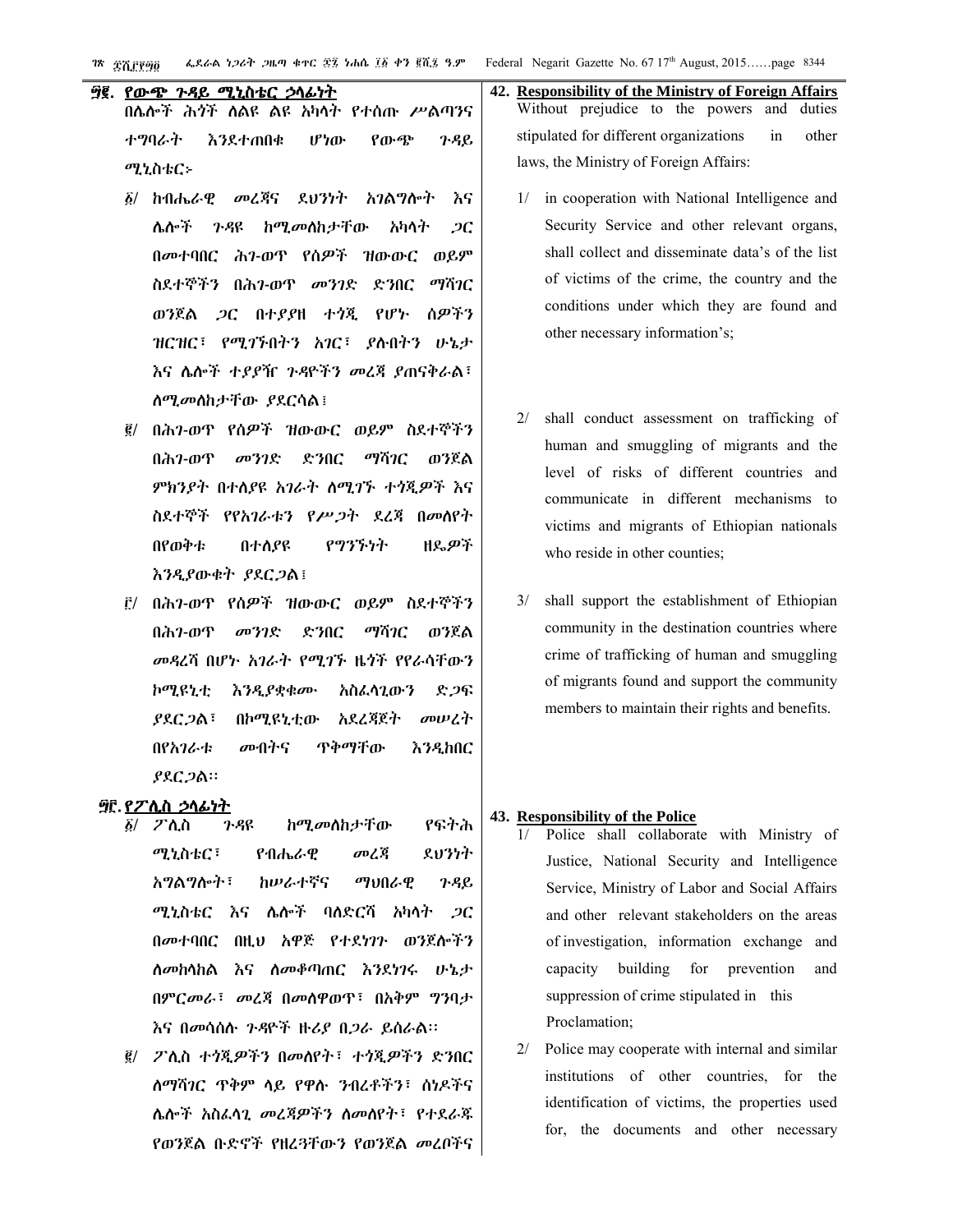|            |  |  | ስልቶች <i>ስመስ</i> የት ከአ <i>ገ</i> ር ውስጥና ከሌሎች |
|------------|--|--|--------------------------------------------|
|            |  |  | የውጭ አገራት መሰል ተቋማት ጋር ግንኙነት                 |
| ሲፌዋር ይችላል። |  |  |                                            |

#### ክፍል ሰባት ልዩ ልዩ ድንጋጌዎች

- ፵፬. ዓለም አቀፍ ትብብር
	- ፩/ ፍትሕ ሚኒስቴር እንደጉዳዩ አግባብነት ከውጭ ጉዳይ ሚኒስቴር ጋር በመተባበር መረጃ መለዋወጥን፣ በጋራ የምርመራ ሥራ ማከናወንን፣ ወንጀለኛ አሳልፎ መስጠትን እና ሌሎች የጋራ የሕግ ትብብርን ጨምሮ ሕገ-ወጥ የሰዎች ዝውውር ወይም ስደተኞችን በሕገ-ወጥ መንገድ ድንበር ማሻገር ወንጀልን በሚመለከቱ ጉዳዮች ላይ ከሌላ ሀገር አግባብ ያለው ባለሥልጣን ጋር በዚህ አዋጅ እና ኢትዮጵያ ተዋዋይ ወገን በሆነችበት ስምምነት እና የኢትዮጵያ የሕግ ሥርዓት በሚፈቅደው መሠረት በትብብር ይሰራል፣ ማዕከላዊ ባለስልጣን ሆኖ ያገለግላል፡፡
	- ፪/ ፍትሕ ሚኒስቴር እንደአስፈጊነቱ በዚህ አዋጅ የተደነገጉ የወንጀል ጉዳዮችን ለመከላከል እና ተጠርጣሪዎችን ለፍርድ ለማቅረብ የሚያስችሉ ስምምነቶችን ከሌሎች አገራት ጋር ልዩ ልዩ የትብብር ማዕቀፎችን ሊፈራረም ይችላል፡፡
	- ፫/ ለዚህ አዋጅ አፈፃፀም ሲባል ፖሊስ ተመሳሳይ ተልዕኮ ካለው መሰል የሌላ ሀገር ተቋም ጋር እንካ በእንካ መርህ ላይ ተመስርቶ የመረጃ ልውውጥ፣ በሌላ መልኩ የጋራ ትብብር ሊያደርግ ወይም እንደአስፈላጊነቱ ከሌላው አገር መሰል ተቋም ጋር የመግባቢያ ስምምነት ሊፈራረም ይችላል፡፡
	- ፬/ በዚህ አንቀጽ መሠረት ሊኖሩ የሚገባቸው የስምምነት ማዕቀፎች አለመፈረማቸው መንግስት የጋራ የሕግ ትብብርና ድጋፍ ለማድረግ ወይም ለመቀበል የሚያስችል አስተዳደራዊ እርምጃ ከመውሰድ አያግደውም፡፡
	- ፭/ በዚህ አዋጅ ከተደነገገው በላይ ከፍተኛ ቅጣት ሊያስቀጣ ለሚችል ወንጀል ማስረጃ ወይም መረጃ

information's network and techniques of organized criminal groups.

#### **PART SEVEN Miscellaneous Provisions 44. International Cooperation**

- 1/ The Ministry of Justice, when necessary in collaboration with Ministry of Foreign Affairs, shall cooperate with the competent authority of another country in matters concerning trafficking in person and smuggling of migrants, including the exchange of information, joint investigations, extradition and other legal cooperation in accordance with this Proclamation, agreements to which Ethiopia is a party and within the limits of the country's legal system; and serves as a central authority.
- 2/ The Ministry of Justice, as appropriate, may sign different international legal cooperation framework agreements with other countries to prevent the crime and to bring suspected offenders before law.
- 3/ For the implementation of this Proclamation, Police may exchange information based on principle of reciprocity with institutions of another country having similar mission, perform joint cooperation in other forms or sign memorandum of agreement with institutions of another country, when necessary.
- 4/ The non-conclusion of agreements specified in this Article, shall not preclude the Government from taking administrative measures in relation to the making and receiving requests of joint legal cooperation and assistance.
- 5/ Any information or evidence obtained pursuant to this Article shall only apply for the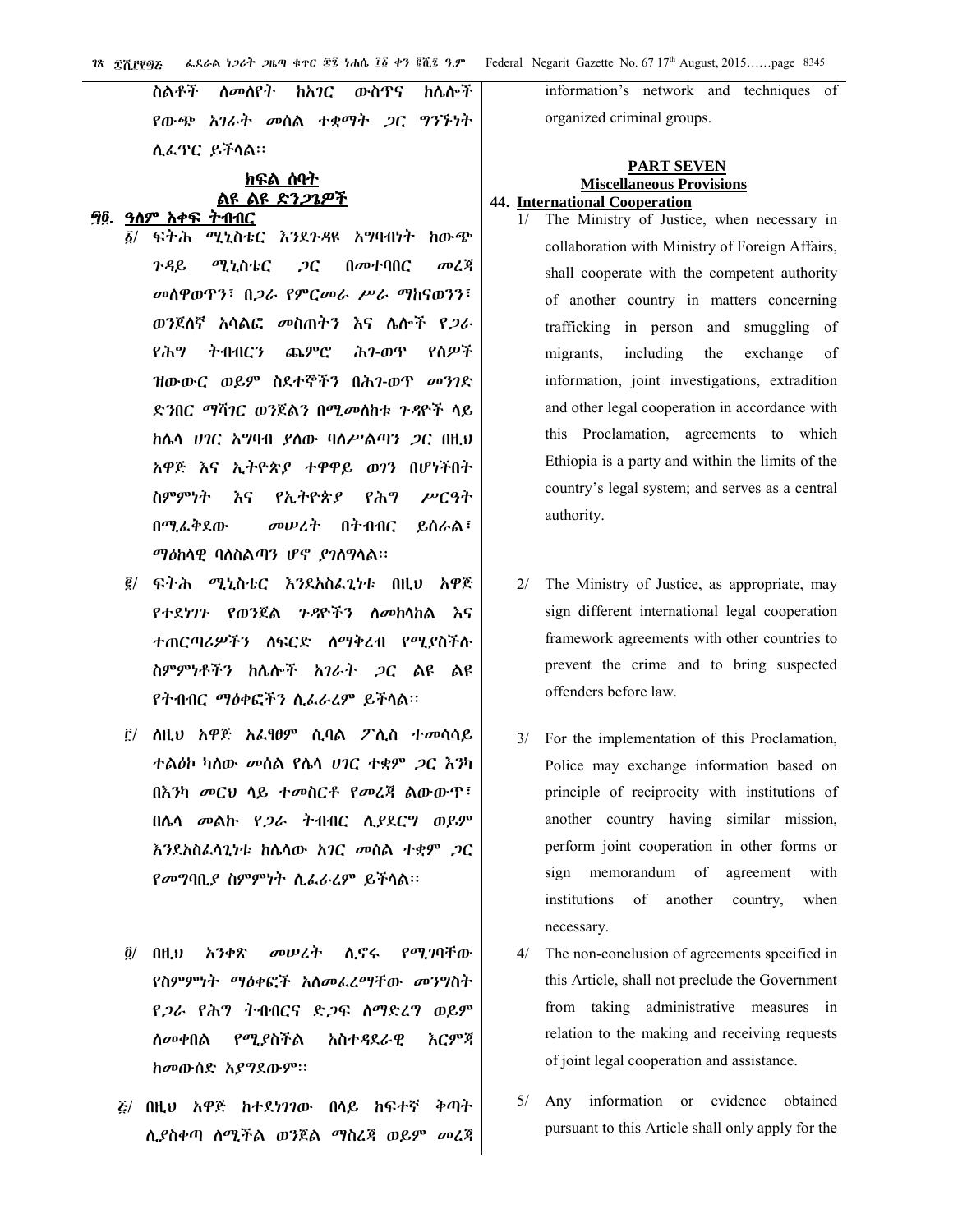ካልሆነ በስተቀር በዚህ አንቀጽ መሠረት የተገኘ ማንኛውም መረጃ ወይም ማስረጃ ሕገ-ወጥ የሰዎች ዝውውር ወይም ስደተኞችን በሕገ-ወጥ መንገድ ድንበር ማሻገር ወንጀልን ለመከላከል ወይም ለመመርመር ዓላማ ይውላል፡፡

#### ፵፭. ንብረት ስለመውረስ

- ፩/ በዚህ አዋጅ አንቀጽ ፲፫ እና ፳፪ የተደነገገው እንደተጠበቀ ሆኖ ፍርድ ቤቱ በዚህ አዋጅ በተደነገገው መሠረት የጥፋተኝነት ውሳኔ ከሰጠ በጥፋተኛው ላይ ከሚወሰኑ ቅጣቶች በተጨማሪ የወንጀል ፍሬ የሆነ ማንኛውም ንብረት እንዲወረስ ትዕዛዝ ሊሰጥ ይችላል፡፡
- ፪/ በዚህ አንቀጽ ንዑስ አንቀጽ (፩) የተደነገገው እንደተጠበቀ ሆኖ የሕገ-ወጥ የሰዎች ዝውውር ወይም ስደተኞችን በሕገ-ወጥ መንገድ ድንበር ማሻገር ወንጀል አመንጪ ወንጀል ሆኖ በወንጀል ድርጊት የተገኘን ገንዘብ ወይም ንብረት ሕጋዊ አስመስሎ ማቅረብ እና ሽብርተኝነትን በገንዘብ መርዳትን ለመከላከልና ለመቆጣጠር የወጣው አዋጅ ቁጥር ፯፻፹/፪ሺ፭ አንቀፅ ፴፭ ድንጋጌ ተፈፃሚ ይሆናል፡፡

#### ፵፮.ስለሌሎች ወንጀሎች

ማንኛውም የመንግስት የሥራ ኃላፊ ወይም ሠራተኛ በዚህ አዋጅ ከተደነገጉት ወንጀሎች ውጭ በሌላ ሕግ የተደነገገን ወንጀል ፈጽሞ የተገኘ እንደሆነ ወይም በዚህ አዋጅ መሰረት ተጠያቂ የሆነ ሰው ሌሎች ተደራራቢ ወንጀሎችን የፈፀመ እንደሆነ አግባብ ባለው ሕግ መሠረት በተደራራቢነት የሚኖርበት የወንጀል ተጠያቂነት እንደተጠበቀ ይሆናል፡፡

#### ፵፯. ስለውክልና

ለዚህ አዋጅ አፈፃፀም ሲባል በህገ መንግስቱ ለክልል ፍርድ ቤቶች የተሰጠው የውክልና ስልጣን እንደተጠበቀ ሆኖ እንደቅደም ተከተሉ ሚኒስቴሩ ወይም የፌደራል ፖሊስ በወንጀል ጉዳዩ ላይ ያላቸውን ስልጣን እንደአስፈላጊነቱ ለክልል ፍትህ ቢሮ ወይም ለክልል ፖሊስ ኮሚሽን በውክልና ሊሰጥ ይችላል፡፡

purpose of prevention or investigation of trafficking in human or smuggling of migrants, otherwise than used for any serious crime punishable with a severe penalty.

#### **45. Confiscation of Property**

- 1/ Without prejudice to Article 13 and 22 of this Proclamation, the court, in addition to the sentence imposed, may pass additional order for the confiscation of any property which is a proceed of crime.
- 2/ Without prejudice to the provision of sub article (1) of this Article, the crime of trafficking in human and smuggling of migrants shall be a predicate offense and Article 35 of the Anti-Money Laundering and Countering Financing of Terrorism Proclamation No. 780/2013 shall be applicable with respect to the confiscation of proceed of crime.

#### **46. Other Crimes**

Where any person or public official or civil servants commit crime other than those provided for under this Proclamation, the concurrent criminal liability shall be maintained.

#### **47. Delegation**

For the implementation of this Proclamation Without prejudice to the delegation given to regional courts according to the constitution, the powers of Ministry or Federal Police on the crime may be delegated to the regional justice bureau or to the regional police.